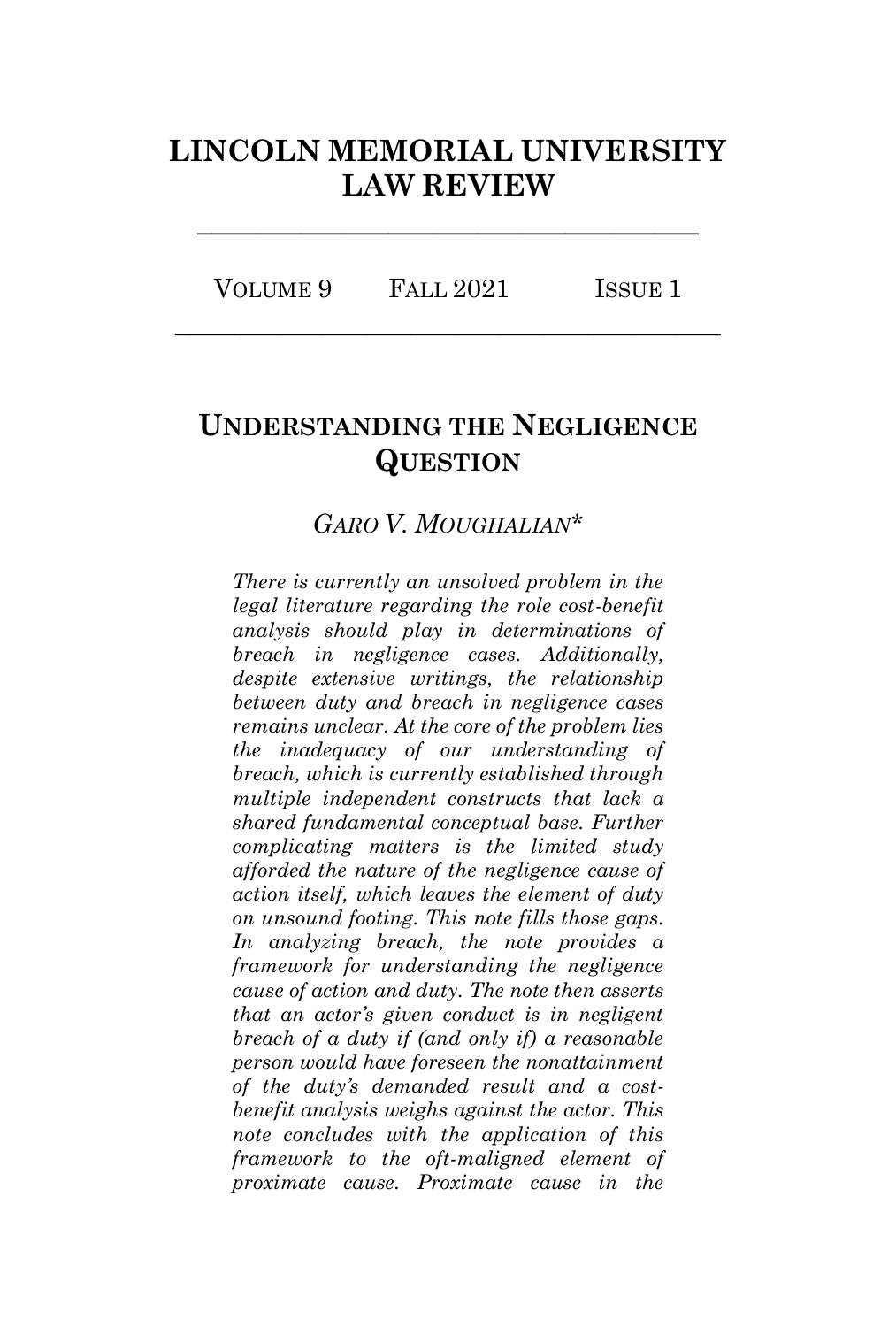*negligence cause of action is fundamentally linked to breach, and this note clarifies some of the uncertainty around proximate cause using its unique duty/breach analysis.*

## I. INTRODUCTION

This note is a conceptual study of breaches in negligence cases. Traditionally, breach has been established by a collection of independent constructs, such as foreseeability, adherence to custom, adherence to one's purported standards, violation of statutes, risk/utility analysis, and notice and opportunity to cure. This hodgepodge of constructs is conceptually and procedurally unsatisfactory. This existing theoretical patchwork fails to provide a fundamental theory of negligent breach. The hodgepodge necessitates inelegant and inefficient argumentation of separate (yet intersecting) constructs that produce awkward conclusions.

This note offers a theoretical approach that unifies the existing, disparate theories. It argues that the various constructs of breach can be subsumed under a particular combination of foreseeability and cost/benefit analysis that results in procedural simplicity and theoretical cohesion. This synthesis precisely captures the notion of "negligent breach" as—*an act (or inaction) is in negligent breach of a duty if and only if it foreseeably results in the nonattainment of the duty's demanded outcome and a costs and benefits assessment of the act (or inaction) weighs against the actor*. Both these elements have venerable roots. Foreseeability is at the core of negligence, playing an important or decisive role in the elements of duty, breach, and proximate causation. Cost/benefit analysis is the primary focus of law and economics in negligence cases.

Two preliminary clarifications are in order. First, this note adopts the broad, ordinary meaning of "duty": "[a]ction, or an act, that is due in the way of moral or legal obligation; that which one ought or is bound to do; an obligation."<sup>1</sup> Any

<sup>\*</sup> I thank Professor Ellen Bublick of the University of Arizona for

valuable comments on earlier drafts of this article. I also thank the staff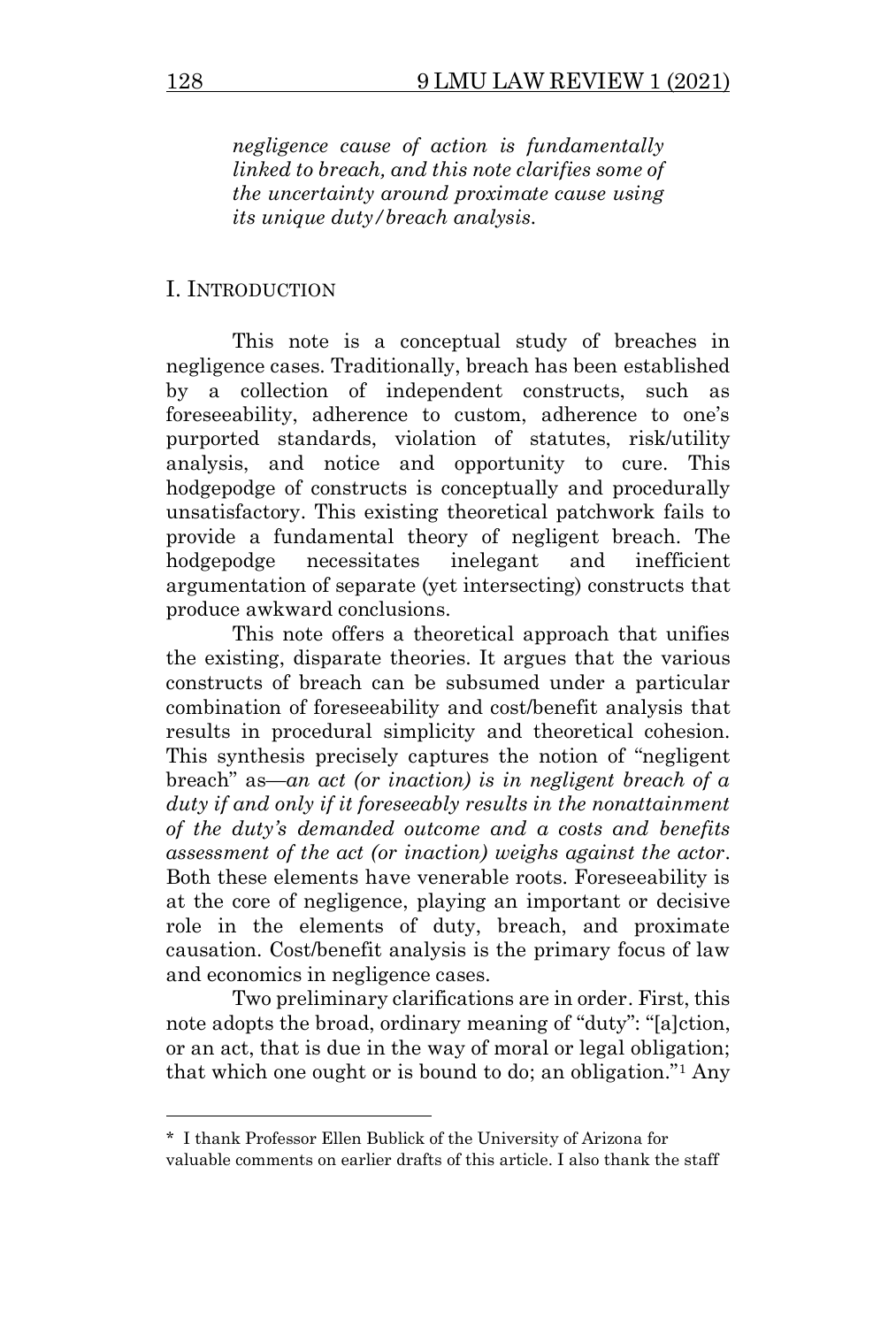duty we have, such as a statutory or contractual duty, will satisfy this definition. In other words, I am separating the notion of duty from the general duty of care. However, this note exclusively considers legal duties, as opposed to moral ones.<sup>2</sup>

Second, my analysis focuses on the law as developed and applied by the appellate courts. I make no claims to explaining the thinking of individual jurors as they consider negligence cases. The law, of course, must still be read to the jury in jury instructions.

The body of this note proceeds as follows. Part II separates duties into two categories, results-based duties, which explicitly demand a specific result, and conduct-based duties, which do not. Courts engage in a more extensive analysis of negligence when the duty in question is conductbased, as opposed to results-based. Part III considers intentional breaches. Unlike negligent breach, intentional breach demands that the actor desire the consequences that constitute breach or be substantially certain that the consequences will occur. Part IV analyzes negligent breaches of results-based duties in case law and argues that a resultsbased duty is breached negligently if a reasonable person would have foreseen the non-occurrence of the duty's result. Part V investigates negligent breaches of conduct-based duties, which are more common. Part V, which is the primary part of this note, analytically establishes that the ordinary constructs considered in cases of negligent breach are equivalent to a two-step inquiry: (1) Would a reasonable person have foreseen the non-occurrence of the underlying result of the duty, and if so, (2) did a cost-benefit analysis weigh against the actor? Results-based duties only demand the first prong of the analysis, and this note explains that the specificity of the demanded result in results-based duties obviates the cost-benefit inquiry of the second prong. It suggests, however, that a better approach is to use the general analysis in both cases, noting as a special cost in the

at Lincoln Memorial University Law Review for excellent editorial assistance. All errors are mine.

<sup>1</sup> *Duty*, OXFORD ENGLISH DICTIONARY (2d ed. 1989). The Oxford English Dictionary recognizes this as the primary current sense of the word. *Id.*

<sup>2</sup> The classic moral example is of a person in a room, smoking a cigarette and watching a person in the street being beaten to death by a stranger. There is no legal duty to act.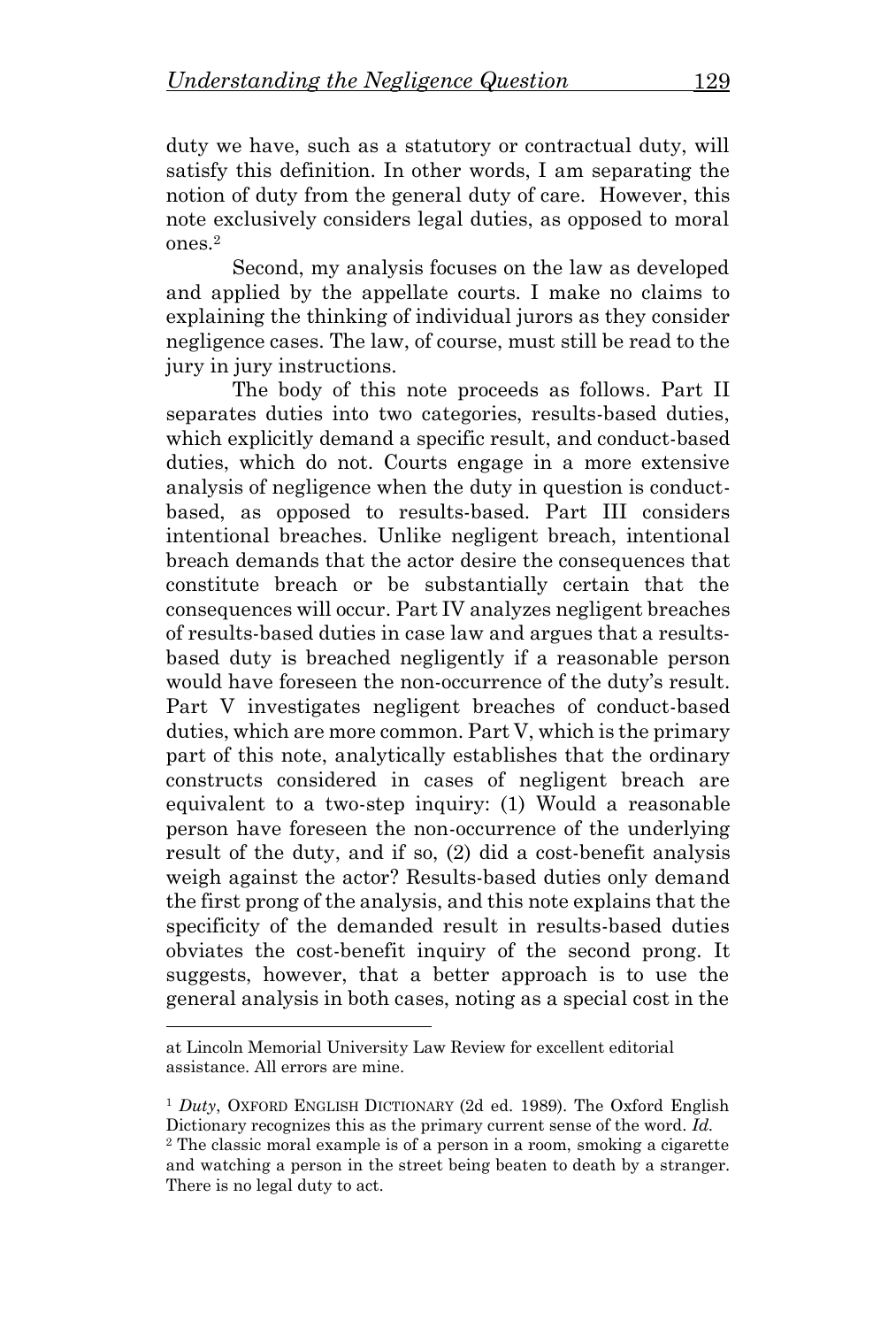cost-benefit inquiry of the second prong the non-attainment of a result that was explicitly demanded by the duty, without assuming *a priori* that the second prong would be met.

## II. DUTIES CAN BE RESULTS-BASED OR CONDUCT-BASED

In contrast to this note's unified thesis, a review of appellate cases shows that courts treat breaches differently depending on whether the duty breached is a "results-based" duty or a "conduct-based" duty. The present Part clarifies the distinction between "results-based" and "conduct-based" duties.

A duty is results-based if and only if it demands a specific result. For example, a contractual duty to pick someone up at 4:00 p.m. on a certain day of the week is a results-based duty. A duty is conduct-based if and only if it is concerned with a person's conduct, as opposed to specific results from that conduct. The common law general duty of care with which negligence is often associated is the quintessential conduct-based duty.<sup>3</sup> The fiduciary duty of care for corporate officers and directors is another example.<sup>4</sup>

Common carriers have the conduct-based duty of exercising the utmost care and diligence.<sup>5</sup> A possessor of land owes licensees a conduct-based duty of reasonable care for his activities on the land, $6$  and a duty to warn or to exercise reasonable care to make safe both natural and artificial

<sup>&</sup>lt;sup>3</sup> "[T]he standard of conduct to which [an actor] must conform to avoid being negligent is that of a reasonable man under like circumstances." RESTATEMENT (SECOND) OF TORTS § 283 (AM. LAW INST. 1965).

<sup>4</sup> "A director or officer has a duty to the corporation to perform the director's or officer's functions in good faith, in a manner that he or she reasonably believes to be in the best interests of the corporation, and with the care that an ordinarily prudent person would reasonably be expected to exercise in a like position and under similar circumstances." 1-4 PRINCIPLES OF CORPORATE GOVERNANCE § 4.01 (AM. LAW INST. 2005).

<sup>5</sup> *E.g.*, CAL. CIV. CODE § 2100 (Deering 2020) ("A carrier of persons for reward must use the utmost care and diligence for their safe carriage, must provide everything necessary for that purpose, and must exercise to that end a reasonable degree of skill.")

<sup>6</sup> RESTATEMENT (SECOND) OF TORTS § 341.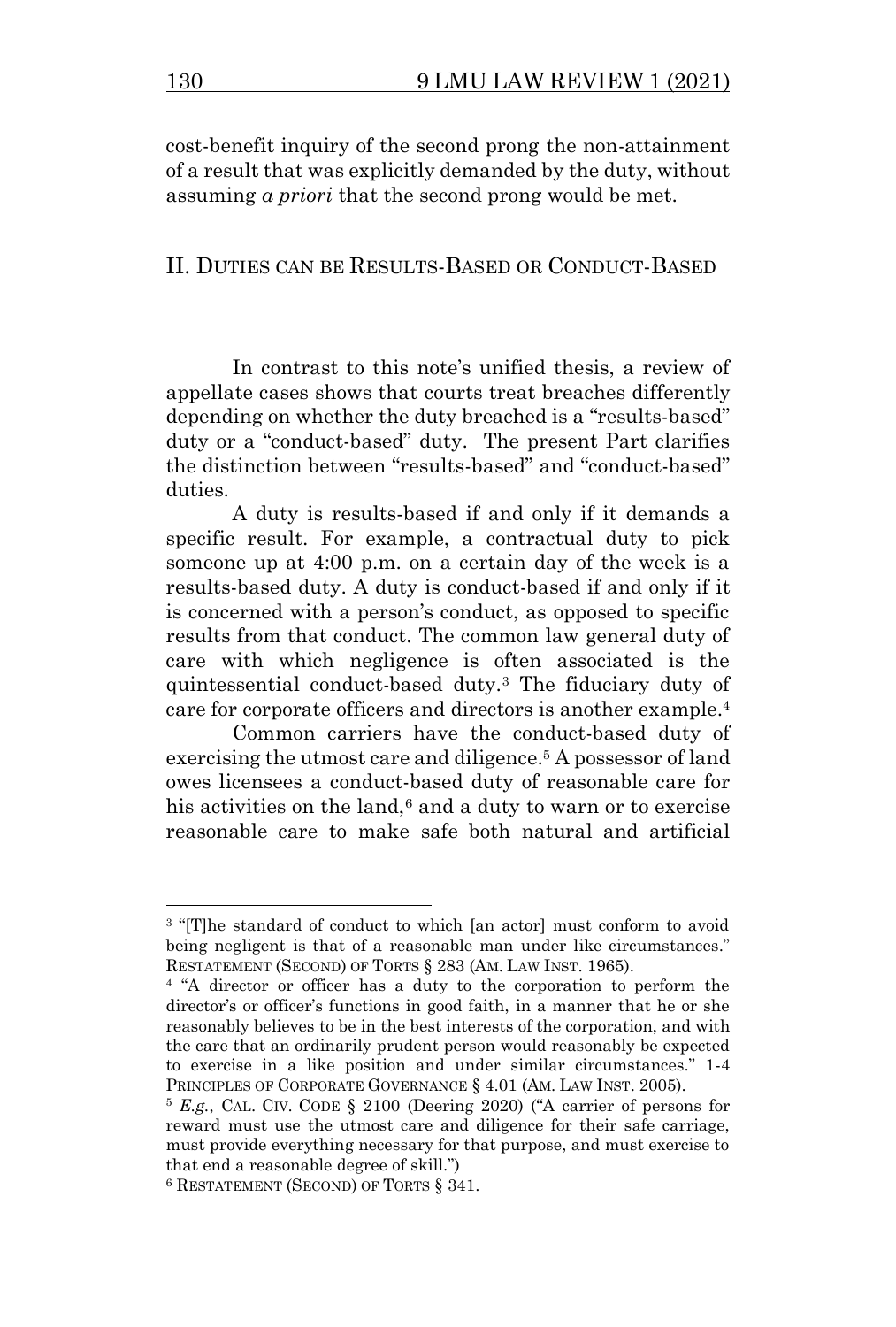conditions on the land.<sup>7</sup> The duty to warn, standing independently, would have been results-based. The duty to exercise reasonable care to make the condition safe is conduct-based. A duty to make the condition safe would have been results-based. On the other hand, no duty of reasonable care is owed to undiscovered trespassers.<sup>8</sup>

As a borderline example, if a child's caretaker has the contractual duty to act in such a way that the child is happy, then that caretaker would have a conduct-based duty. If, on the other hand, the caretaker has the duty to keep the child happy at all times, then the caretaker would have a resultsbased duty.

Conduct-based and results-based duties interact. Conduct-based duties can result in other, less general, duties, or even specific results-based ones. For example, the fiduciary duty of care requires that directors and officers "keep informed about the activities of the corporation."<sup>9</sup> This is a conduct-based duty. It also requires that directors and officers avoid violations of positive law.<sup>10</sup> This would be a results-based duty. Of particular interest is when a conductbased duty splits into or is otherwise satisfied by other duties. For example, The American Law Institute recommends that if three duties are satisfied and there is no conflict of interest, then the fiduciary duty of care is satisfied.<sup>11</sup>

The general duty of care with which negligence is often associated, and which is a duty to act in such a way as

<sup>7</sup> *Id.* § 342. The idea is to make the land as safe as it appears or disclose that it is not. *Id.* cmt. e.

<sup>8</sup> *Id.* § 333. As an organizational matter, to determine the duties owed by landowners to those on the land, traditionally one generally determines the status of the entrant (trespasser, licensee, etc.) and the danger in question (natural condition, activity by landowner, etc.). *See id.* §§ 328E-350.

<sup>9</sup> Francis v. United Jersey Bank, 432 A.2d 814, 822 (N.J. 1981); *see generally* 1-4 PRINCIPLES OF CORPORATE GOVERNANCE § 4.01(a)(1) (AM. LAW INST. 2005).

<sup>10</sup> Roth v. Robertson, 118 N.Y.S. 351, 353 (Sup. Ct. 1909); 1-4 PRINCIPLES OF CORPORATE GOVERNANCE § 4.01(a) cmt. d ("[A] director or officer violates the duty to perform his or her functions in good faith if he or she knowingly causes the corporation to disobey the law.").

<sup>&</sup>lt;sup>11</sup> 1-4 PRINCIPLES OF CORPORATE GOVERNANCE  $\S$  4.01(c). This formulation is in line with current law. *See id.*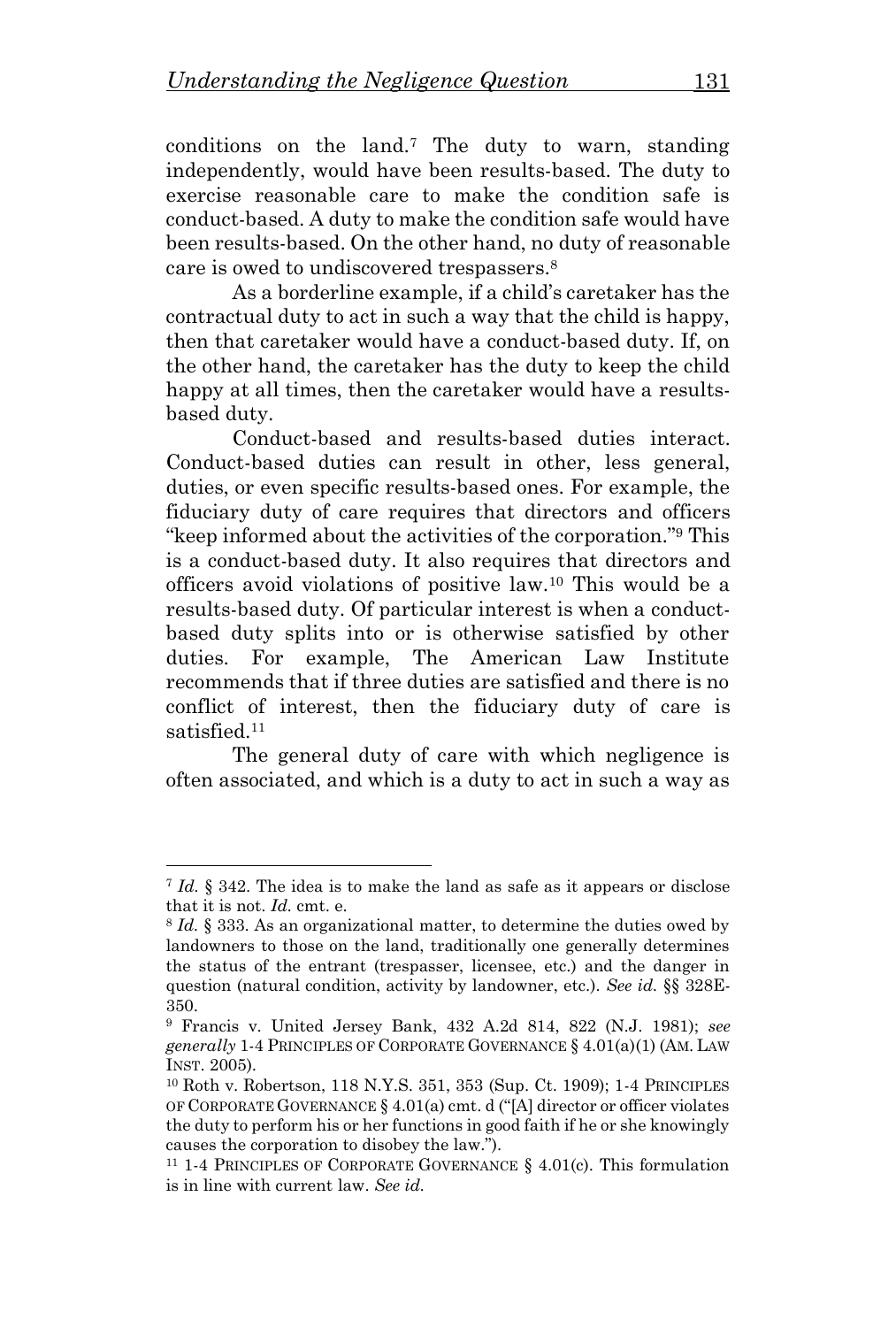not to cause others an unreasonable risk of harm, $^{12}$  enjoys the most joyful group of such permutations. This often raises theoretical questions as to what is and is not related to the general duty of care. For example, the Arizona Supreme Court once stated that the duty owed by common carriers to passengers is but the general duty of care measured by the reasonable and prudent person standard, interpreting that duty to imply a heightened standard.<sup>13</sup> The California Supreme Court has held that landowners owe to entrants, not special duties, but the general duty of care measured by the reasonable and prudent person standard (in this case to change the substantive requirements). 14

I shall argue in a separate paper that the general duty of care is a social contract duty that arises from and, in that regard, is limited to the conduct-based duty that we owe each other precisely because we have congregated to live together as a society.<sup>15</sup> Results-based duties, arising by definition from special relationships instead of individuals' membership in a society, are separate from this duty.

Motivated by this social contract duty, one can nonetheless reinterpret it and say that there is a constant duty to avoid creating unreasonable risks of harm to others, *all circumstances considered*, including in it thereby all the special relationships such as statutes, contracts, and family. The duties resulting from the special relationships may or may not completely cover the general duty; additionally, they exist independently. 16

<sup>12</sup> RESTATEMENT (SECOND) OF TORTS § 282 (AM. LAW INST. 1965). This expansion helps understand when breach of the duty occurs, because it provides the content of the duty.

<sup>13</sup> Nunez v. Prof'l Transit Mgmt. of Tucson, Inc., 271 P.3d 1104, 1106-09 (Ariz. 2012).

<sup>14</sup> Rowland v. Christian, 443 P.2d 561, 564-69 (Cal. 1968).

<sup>&</sup>lt;sup>15</sup> It is also the only conduct-based duty of care, and accounts for all situations—situations that inevitably arise—for which specific protective laws do not exist.

<sup>&</sup>lt;sup>16</sup> For example, the statement that a landowner owes a duty of reasonable care to discovered trespassers, to licensees, and to invitees with respect to active operations, RESTATEMENT (SECOND) OF TORTS §§ 336, 341, 341A, is nothing but a restatement of the basic general duty of care applied against landowners in favor of those entrants. On the other hand, it is misleading to say that a landowner has no duty of reasonable care to undiscovered trespassers, since the basic general duty of care still exists. However, as we shall see later in the paper, there can never be breach of this duty in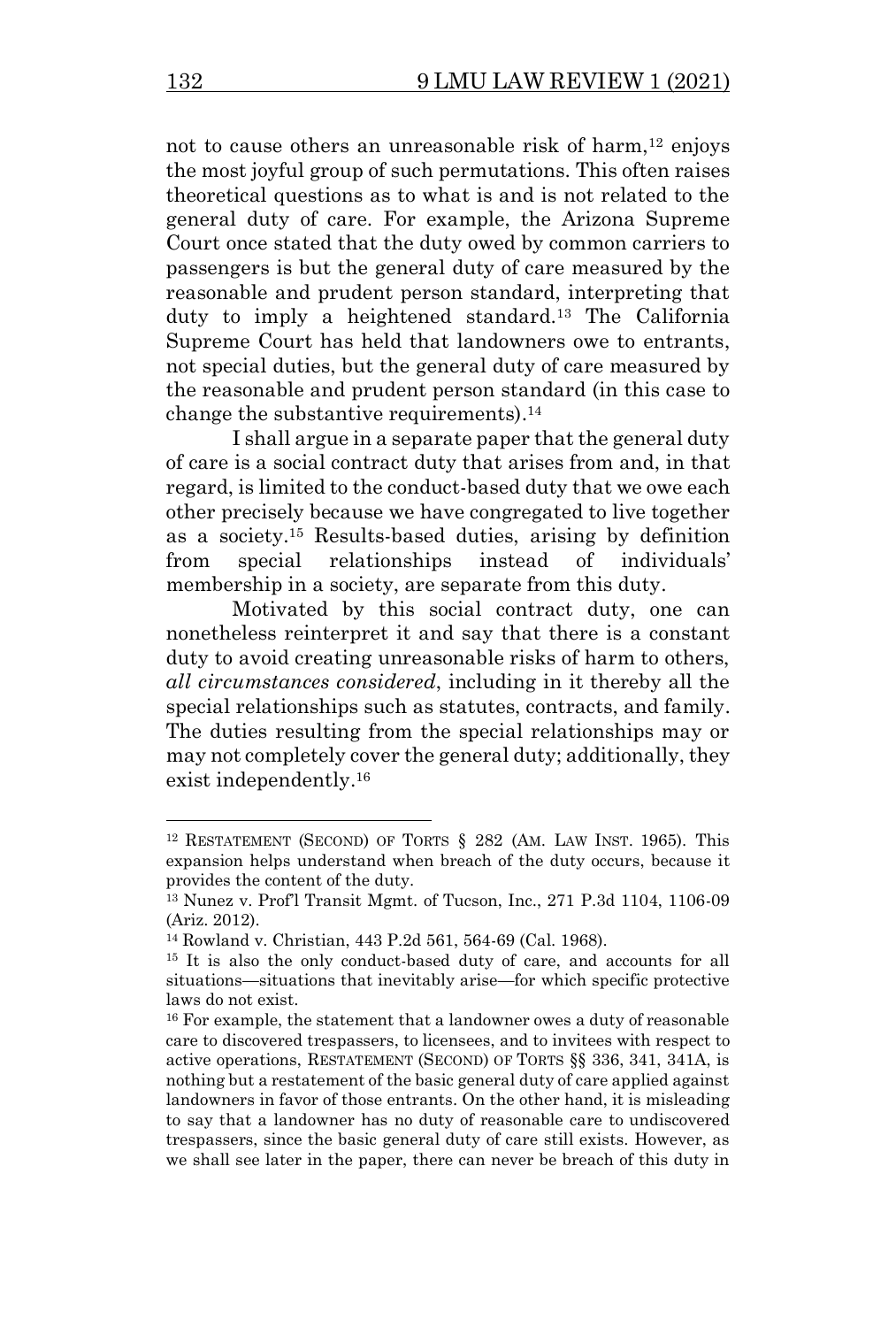Under this interpretation, the general duty of care ceases to be a social contract duty and must be imposed by the government. Furthermore, and at least equally importantly, it ceases to be a necessary duty.<sup>17</sup> This note adopts the extended version of the general duty of care because it is easier to explain court opinions through it.<sup>18</sup>

The separation of duties into the results-based and the conduct-based that I introduced at the beginning of this section is not of particular interest in understanding duties themselves. It is, however, useful in understanding negligent breaches. Before considering negligent breaches, however, it would be useful to briefly consider intentional breaches.

## III. INTENTIONAL BREACHES

Since a given act that is in breach of a given duty cannot constitute both an intentional and a negligent breach

such a context. A company that releases asbestos into society should be concerned about the basic general duty of care. Similarly, a chemist who, in an effort to find his way back to his home after a visit to his grandmother's new dwelling, leaves behind a trail of TNT, should also be concerned about that duty. In both these latter cases, no legal relationship exists between the potential plaintiffs and defendants; hence we consider the general duty of care at its rudimentary level. Nevertheless, if one existed, an additional duty would be added because of it, and independently of membership in society. This duty would then alter the general duty of care in that context.

The general duty of care can be abrogated; for example, because no contractual principle exists preventing its curtailment, *see* RESTATEMENT (SECOND) OF CONTRACTS §§ 178-96 (AM. LAW INST. 1981), one can remove the duty by contracting out of it. *See also* RESTATEMENT (THIRD) OF TORTS: APPORTIONMENT OF LIABILITY § 2 cmt. e (AM. LAW INST. 2000) (considering special cases where an overall indemnification for negligence would be unenforceable). In the ultimate analysis, though, if there is a contract abrogating the duty, the contract is simply part of "all the circumstances." <sup>17</sup> Thus, a court that ignores the social contract basis for the general duty of care could well decide to remove it entirely, as the Arizona Supreme Court did in Quiroz v. Alcoa Inc*.*, 416 P.3d 824 (Ariz. 2018).

<sup>&</sup>lt;sup>18</sup> The alternative would have been to keep the social contract duty and the special relationship duties separate.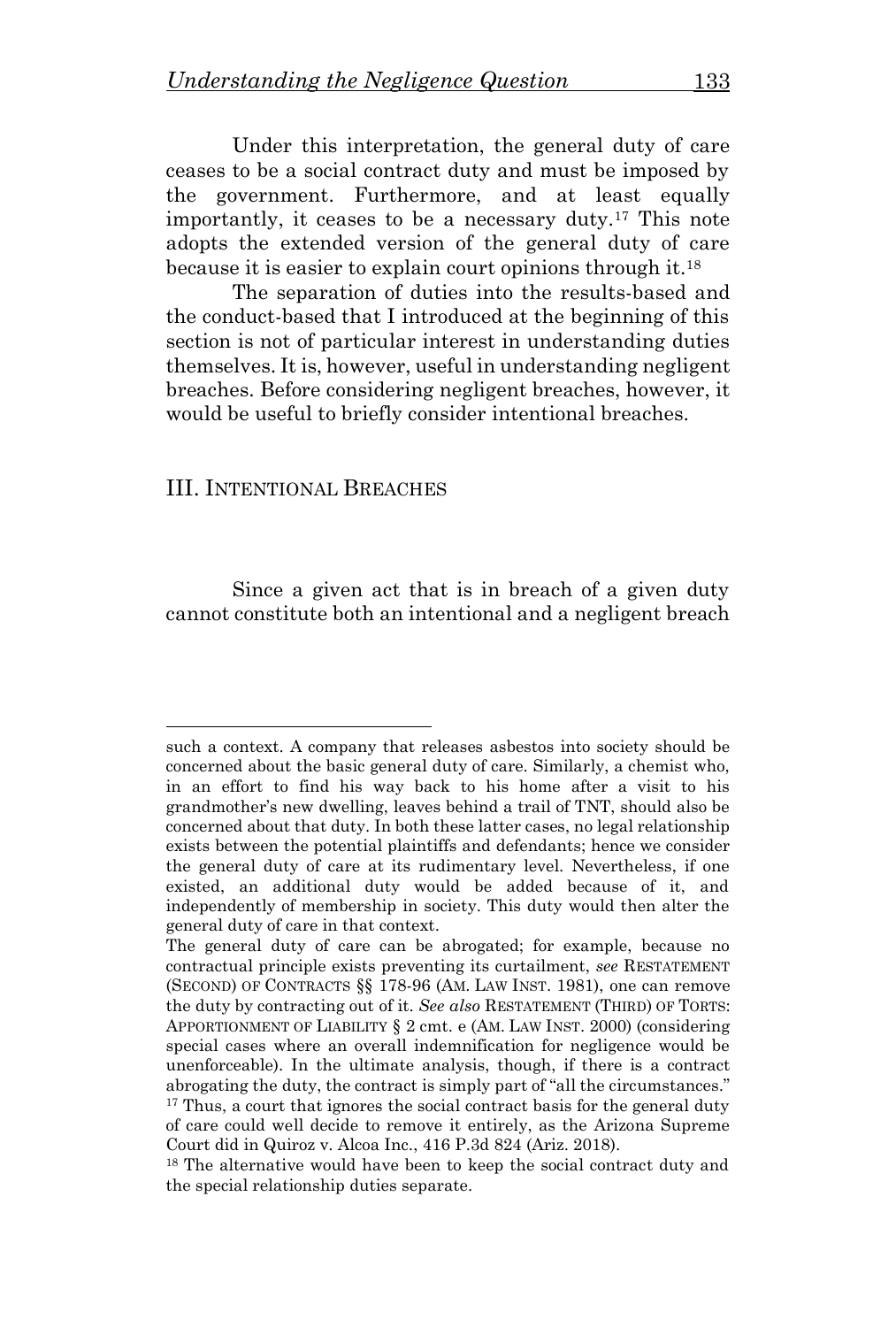of that duty, <sup>19</sup> it is helpful to say a few words on intentional breaches.

A person who acts with intent "desires to cause consequences of his act, or . . . believes that the consequences are substantially certain to result from it."<sup>20</sup> As such, a breach is intentional if the actor desires to cause the consequences that constitute breach, or has substantial certainty that the consequences will occur.<sup>21</sup> Intent to breach, in the ordinary sense of the phrase, is not required, insofar as lack of knowledge of the law is no defense.<sup>22</sup> Conduct-based duties can be breached intentionally just as well as results-based ones: because conduct-based duties often come in the form "act in such a way that x," any intentional act that guarantees "not x" would be an intentional breach by this definition.<sup>23</sup>

It is a fundamental aspect of American jurisprudence that one needs a legal theory (a "cause of action," if the procedural aspect shall be emphasized) to bring suit.<sup>24</sup> Sometimes, the legal theory is essentially the statute establishing the duty; <sup>25</sup> at other times, as with the negligence

<sup>19</sup> Ryan v. Napier, 425 P.3d 230, 235-36 (Ariz. 2018). Of course, a given act can constitute an intentional and negligent breach of *different* duties. For example, suppose a housekeeper has a contractual duty never to have any oil (spilled) on the floor. One day, frustrated at being subject to such a specific duty, the housekeeper picks an oil bottle and pours oil on the floor of the entrance hall 10 minutes before the homeowners' usual arrival time. The homeowners arrive early, slip on the oil, and are injured. The act of pouring oil on the floor is an intentional breach of the contractual duty and a negligent breach of the general duty of care.

<sup>20</sup> RESTATEMENT (SECOND) OF TORTS § 8A (AM. LAW INST. 1965). <sup>21</sup> *Id.*

<sup>22</sup> *Ignorantia legis non excusat*. *E.g.*, Shevlin-Carpenter Co. v. Minnesota, 218 U.S. 57, 68 (1910); Ga. Code Ann. § 1-3-6 (2020).

<sup>&</sup>lt;sup>23</sup> This is not to say that the intentional breach will have any practical significance. For example, if a person walking down the street decides to and beats a stranger with a bat, that would be an intentional breach of the general duty of care. However, aside from the lack of existence of a remedy for this intentional breach, *see* RESTATEMENT (SECOND) OF TORTS Division 1, this act would be tackled under battery, *id.* §§ 13-16.

<sup>24</sup> Anthony J. Bellia Jr. & Bradford R. Clark, *The Original Source of the Cause of Action in Federal Courts: The Example of the Alien Tort Statute*, 101 VA. L. REV. 609, 631-37 (2015) (providing historical background); Susan J. Stabile, *The Role of Congressional Intent in Determining the Existence of Implied Private Rights of Action*, 71 NOTRE DAME L. REV. 861, 864-73 (1996).

<sup>25</sup> *See, e.g.*, Stabile, *supra* note 24, at 861 n.1.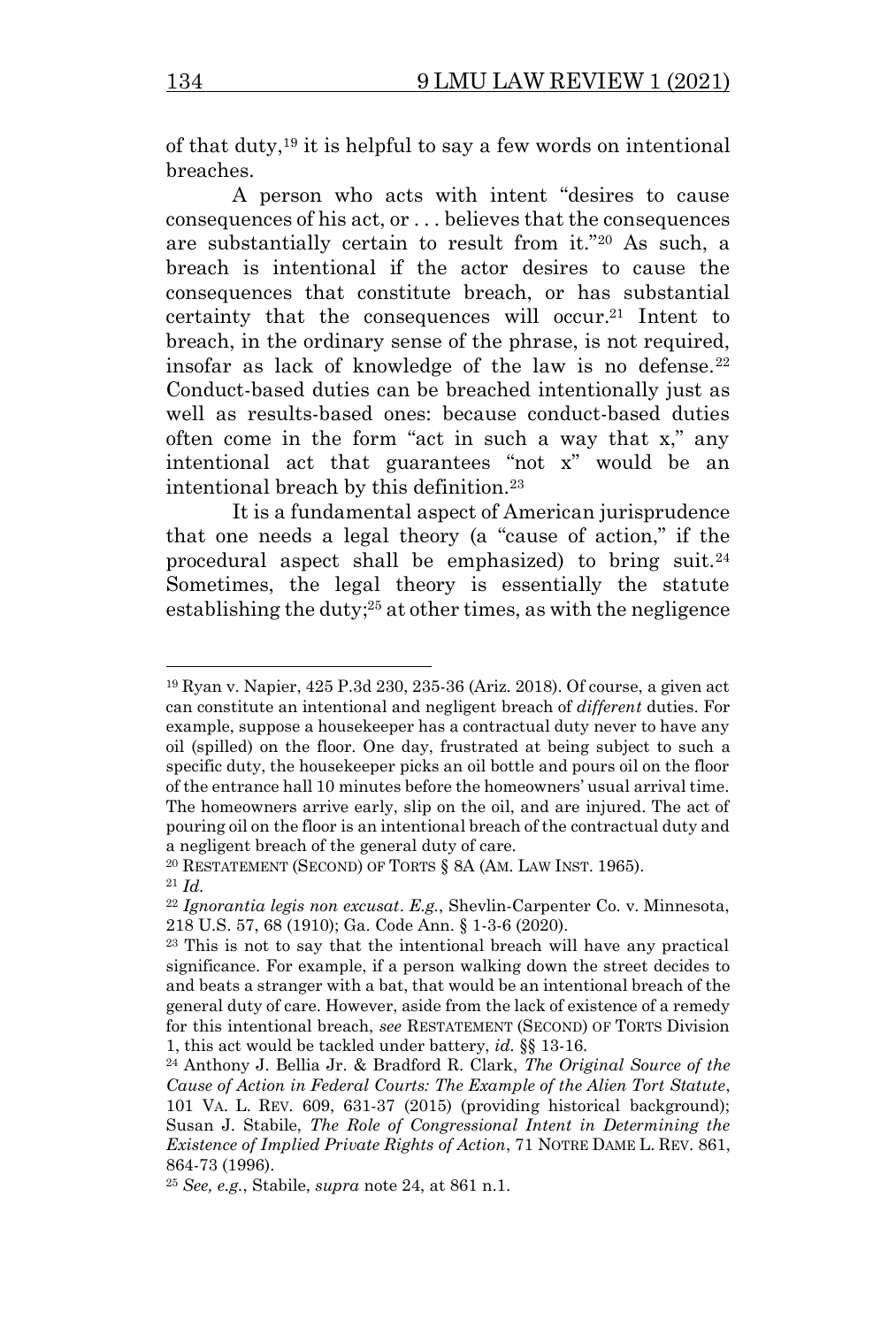cause of action, it runs across various duties.<sup>26</sup> As such, in the US, there exists a world of duties and rights, the "law" as one would ordinarily understand the word, and a different world of "causes of action."<sup>27</sup> "Intentional breach of duty" is not a legal cause of action and there instead exist multiple causes of action intended to account for harms caused by intentional breaches of tort duties.<sup>28</sup>

## IV. NEGLIGENT BREACHES OF RESULTS-BASED DUTIES

A results-based duty is breached negligently if the non-attainment of its result was foreseeable. This Part clarifies that idea by analyzing appellate cases.

Since the difference between a results-based and a conduct-based duty is the difference between "x" and "act in such a way that x" (e.g., as a reasonable and prudent person), the fundamental problem is, compared to conduct-based duties, what recognition should be given to a result-based duty's outright demand of a particular result. In the case of a results-based duty, one would expect that breaches would be found more readily. Contrast this with conduct-based duties, where one would expect breaches found less readily.

With whatever greater ease negligent breaches of specific duties shall be found, that ease is not mere failure to execute. There is a fundamental difference between negligence and strict liability: negligence imputes, and by extension demands, greater fault. For example, the Supreme Court has held that violations of the Safety Appliance Act, a federal act intended to promote safety in railroad

<sup>26</sup> *E.g.*, RESTATEMENT (SECOND) OF TORTS §§ 341, 388.

<sup>27</sup> This note does not consider, and passes no judgment on, (1) the procedural efficiency of this approach; (2) the existence, or nonexistence, of normative justifications for it; (3) the interpretation of ingenious violations of horizontal separation of powers in the creation of laws that of themselves leave out the judiciary. *See generally* Stabile, *supra* note 24, at 864 n.14 (providing sources arguing for the essential relationship between a law and its enforceability).

<sup>28</sup> *See* RESTATEMENT (SECOND) OF TORTS, Division 1.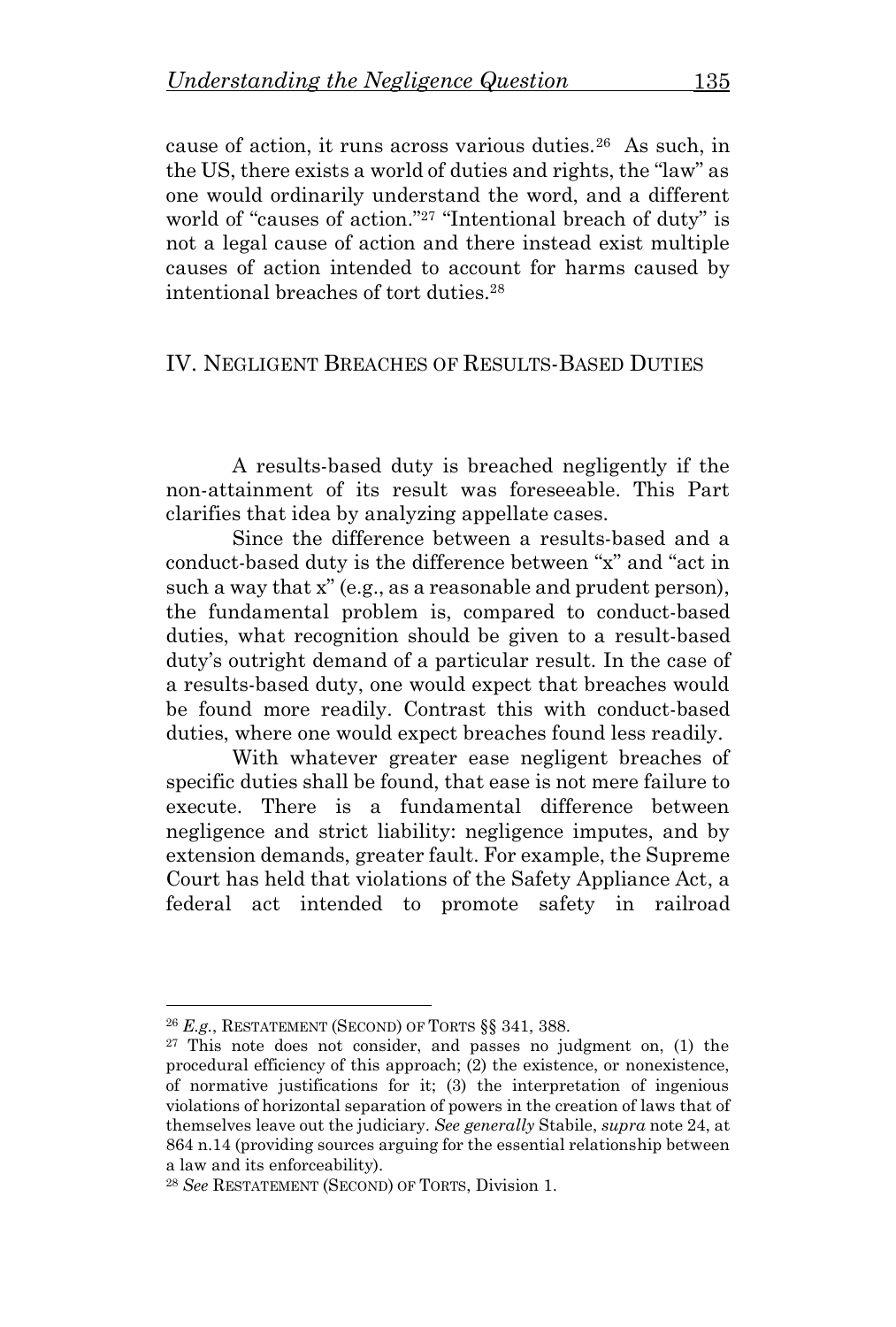operations,<sup>29</sup> are subject to strict liability.<sup>30</sup> It has explained that this liability "*is not based upon the carrier's negligence.* The duty imposed is an absolute one and the carrier is not excused by any showing of care however assiduous."<sup>31</sup> Similarly, the Wisconsin Supreme Court has held that violations of the Pure Food Act, which guarantees the quality of food in certain specific senses,<sup>32</sup> result in strict liability.<sup>33</sup> In explaining its ruling, the court stated: "We construe that decision as holding that the liability of [D]efendant for selling unwholesome food exists *independently of any showing of actual negligence*."<sup>34</sup>

As explained below, results-based duties often arise from statutes and contracts. <sup>35</sup> This Part will, in turn, consider duties arising from statutes and contracts.

## A. NEGLIGENCE PER SE

This note first considers statutes. As discussed previously,<sup>36</sup> in the United States, one needs a legal theory to sue. Thus, the mere existence of a statute on point does not grant the person the right to enforce it by litigation. The existence of a statute may result in one of three effects: the statute could itself provide a legal theory for a suit,<sup>37</sup> which could be expressly stated by the legislature or implied;<sup>38</sup> it

<sup>29</sup> O'Donnell v. Elgin, J. & E.R. Co., 338 U.S. 384, 387-89 (1949). The Safety Appliance Act imposes a specific duty. *See id.*

<sup>30</sup> *E.g.*, *id.* at 390.

<sup>31</sup> Brady v. Terminal R. Ass'n., 303 U.S. 10, 15 (1938) (emphasis added).

<sup>32</sup> Doherty v. S.S. Kresge Co., 278 N.W. 437, 441 (Wis. 1938). The Pure Food Act also imposes a results-based duty. *See id.*

<sup>33</sup> *Id.*

<sup>34</sup> *Id.* (emphasis added).

<sup>35</sup> On the other hand, the general duty of care and associated duties are often general instead of specific.

<sup>36</sup> *See supra* notes 24-28 and accompanying text.

<sup>37</sup> *See, e.g.*, *supra* notes 29-34 and accompanying text (discussing the Safety Appliance Act and Pure Food Act).

<sup>38</sup> *See generally* Stabile, *supra* note 24. This includes utilizing an existing cause of action instead of creating a new one. For example, the legislature could allow for a tort cause of action. This would make the duty a "tort duty," which I shall use as shorthand for "duty for which a tort cause of action exists." In this note, we will be concerned exclusively with the negligence cause of action. Therefore, a tort duty is a duty which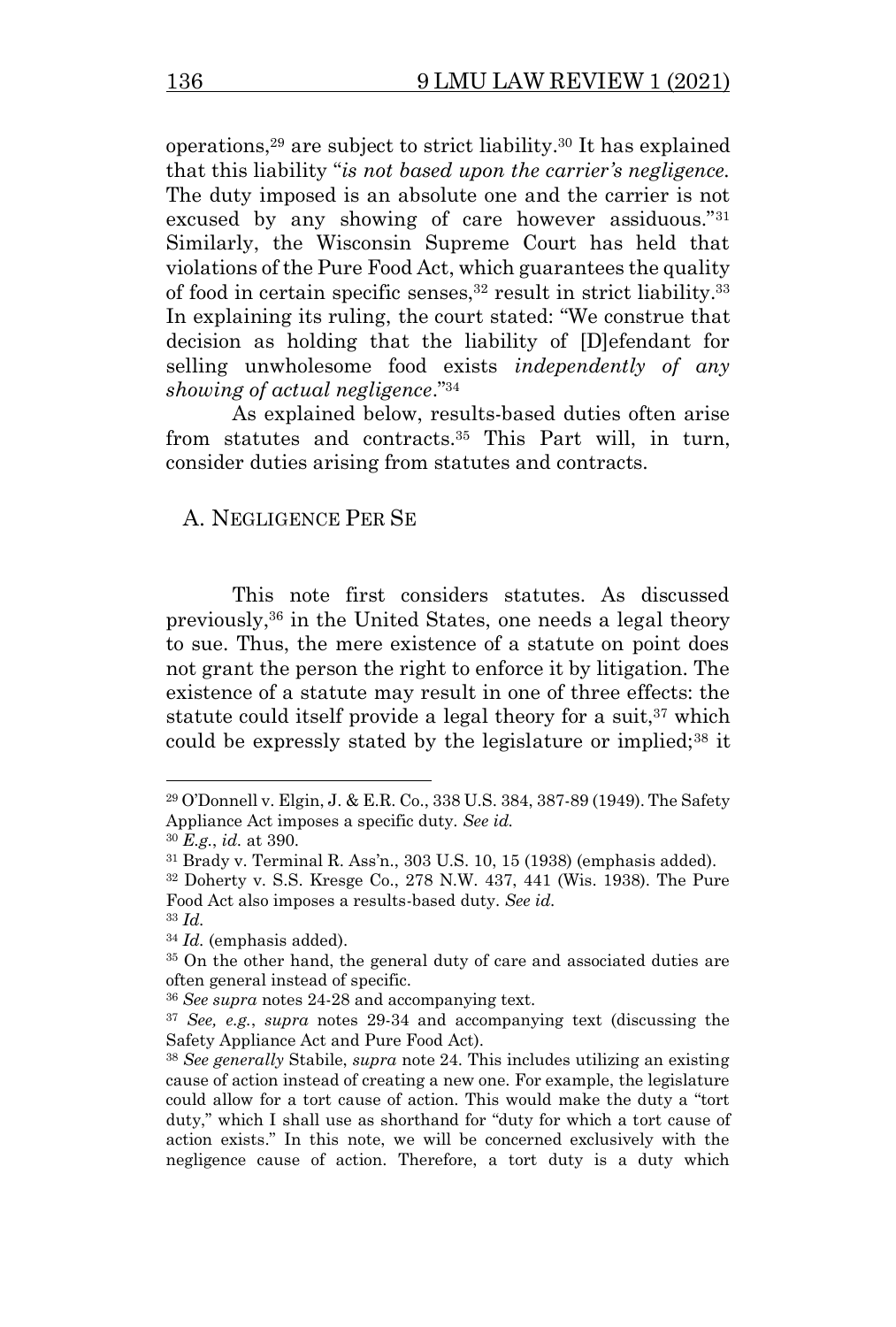could *not* provide a legal theory but be used by the courts to infer negligent breach of the general duty of care; or it could *not* provide a legal theory but serve as evidence, and no more than evidence, of negligence. We will be seeing the third category in Part V. Here, the paper considers the second category.

The Restatement (Second) of Torts ("Restatement Second") provides the common rule for when a statutory duty has per se effect:

> The court may adopt as the standard of conduct of a reasonable man the requirements of a legislative enactment or an administrative regulation whose purpose is found to be exclusively or in part

> (a) to protect a class of persons which includes the one whose interest is invaded, and

> (b) to protect the particular interest which is invaded, and

> (c) to protect that interest against the kind of harm which has resulted, and

> (d) to protect that interest against the particular hazard from which the harm results.<sup>39</sup>

Thus, the grant of per se effect to a statutory duty is essentially a bench trial on the merits.<sup>40</sup> Of course, that this is the standard rule does not mean that it is the uniform

negligence recognizes. Such thinking might be odd to the reader, who might find it strange that after identifying a cause of action in a context in which it seems to apply, one should nonetheless ask whether the cause of action includes the duty. This is probably exacerbated, and might even be caused, by the fact that many causes of action do not float over various duties. Regardless, it might help to analogize it to the element of actual harm. We are much more used to asking whether a given cause of action is intended to account for a certain type of harm. *E.g.*, RESTATEMENT (SECOND) OF TORTS § 15 (AM.LAW INST. 1965) (battery); *id.* § 46 (intentional infliction of emotional distress); *id.* § 281 (negligence).

<sup>39</sup> *Id.* § 286.

<sup>40</sup> Compare the elements and implicit assumptions of the RESTATEMENT (SECOND) OF TORTS § 286 with the elements of the RESTATEMENT (SECOND) OF TORTS § 281.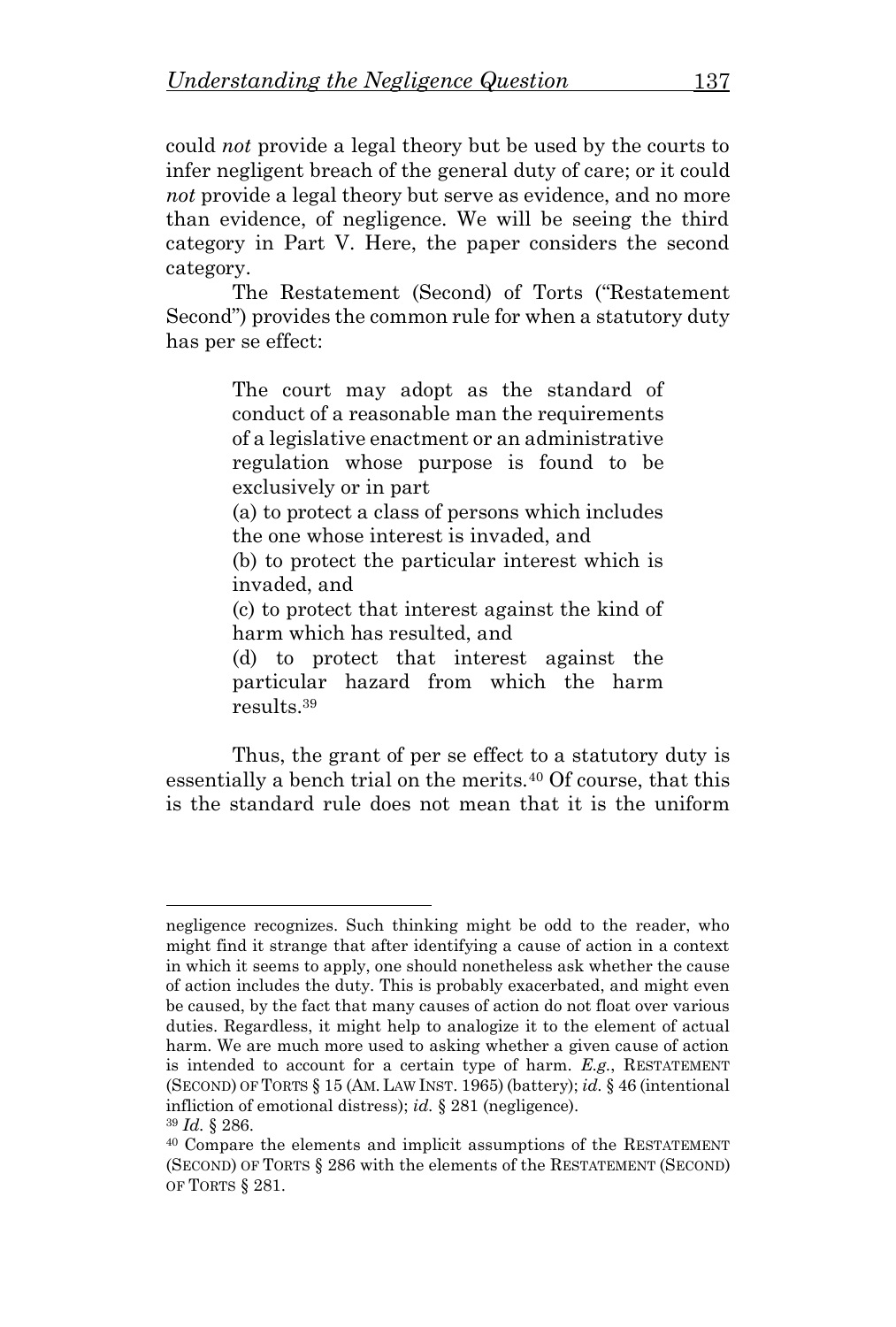rule.<sup>41</sup> Still, it has been reaffirmed in the draft of the Restatement (Third) of Torts ("Restatement Third")<sup>42</sup> and is the "strong majority rule."<sup>43</sup>

Negligence per se is an important doctrine<sup>44</sup> and has many rationales: comity between the judiciary and the legislature,<sup>45</sup> the superiority of the legislature's determination of reasonableness to that of a jury, the avoidance of conflicting results by different juries on recurrent questions, and observance of the implied will of the legislature. 46

I would like to emphasize that most courts interpret negligence per se as the use of breach of a statutory duty to determine negligent breach of the general duty of care, under the interpretation that the statute is part of the circumstances; it is *not* the derivation of a tort duty. <sup>47</sup> This is

<sup>41</sup> There have been divergences, sometimes with spectacular results. For example, one commentator has argued that negligence per se should not exist at all. Barry L. Johnson, *Why Negligence per se should be abandoned*, 20 N.Y.U. J. LEGIS. & PUB. POL'Y 247 (2017). Another has argued for a categorical bar to all federal duties. Barbara Kritchevsky, *Tort Law is State Law: Why Courts should distinguish State and Federal Law in Negligence-per-se Litigation*, 60 AM. U. L. REV. 71 (2010).

<sup>42</sup> RESTATEMENT (THIRD) OF TORTS: PHYS. & EMOT. HARM § 14 (AM. LAW INST. 2010) ("An actor is negligent if, without excuse, the actor violates a statute that is designed to protect against the type of accident the actor's conduct causes, and if the accident victim is within the class of persons the statute is designed to protect.").

<sup>43</sup> *Id.* § 14 cmt. c.

<sup>44</sup> *Id.* § 14 cmt. d.

<sup>45</sup> The comity rationale might appear slightly odd, given that the legislature is the supreme lawmaker and that, accordingly, the judiciary and the legislature are not on equal footing in making laws. Perhaps this might best be interpreted as legal realism. *See generally* Michael Steven Green, *Legal Realism as Theory of Law*, 46 WM. & MARY L. REV. 1915 (2005).

<sup>46</sup> RESTATEMENT (THIRD) OF TORTS: PHYS. & EMOT. HARM § 14 cmt. c. The idea behind observance of the implied will of the legislature is thus: since negligence per se has existed for decades, the legislature knows that the judiciary could use its pronouncements to determine tort duties; where it desires a private cause of action, it may establish one; where it does not desire the judiciary to use it to determine negligence, it may say so; thus, where it does not do either, it is knowingly leaving the responsibility to the judiciary. *Id.*

<sup>&</sup>lt;sup>47</sup> For example, Arizona currently is an exception, because it does not have a general duty of care but uses negligence per se. Quiroz v. Alcoa Inc., 416 P.3d 824 (Ariz. 2018). Thus, it interprets negligence per se as implying a tort duty (the court speaks of public policy "giving rise" to duty). *Id.* Since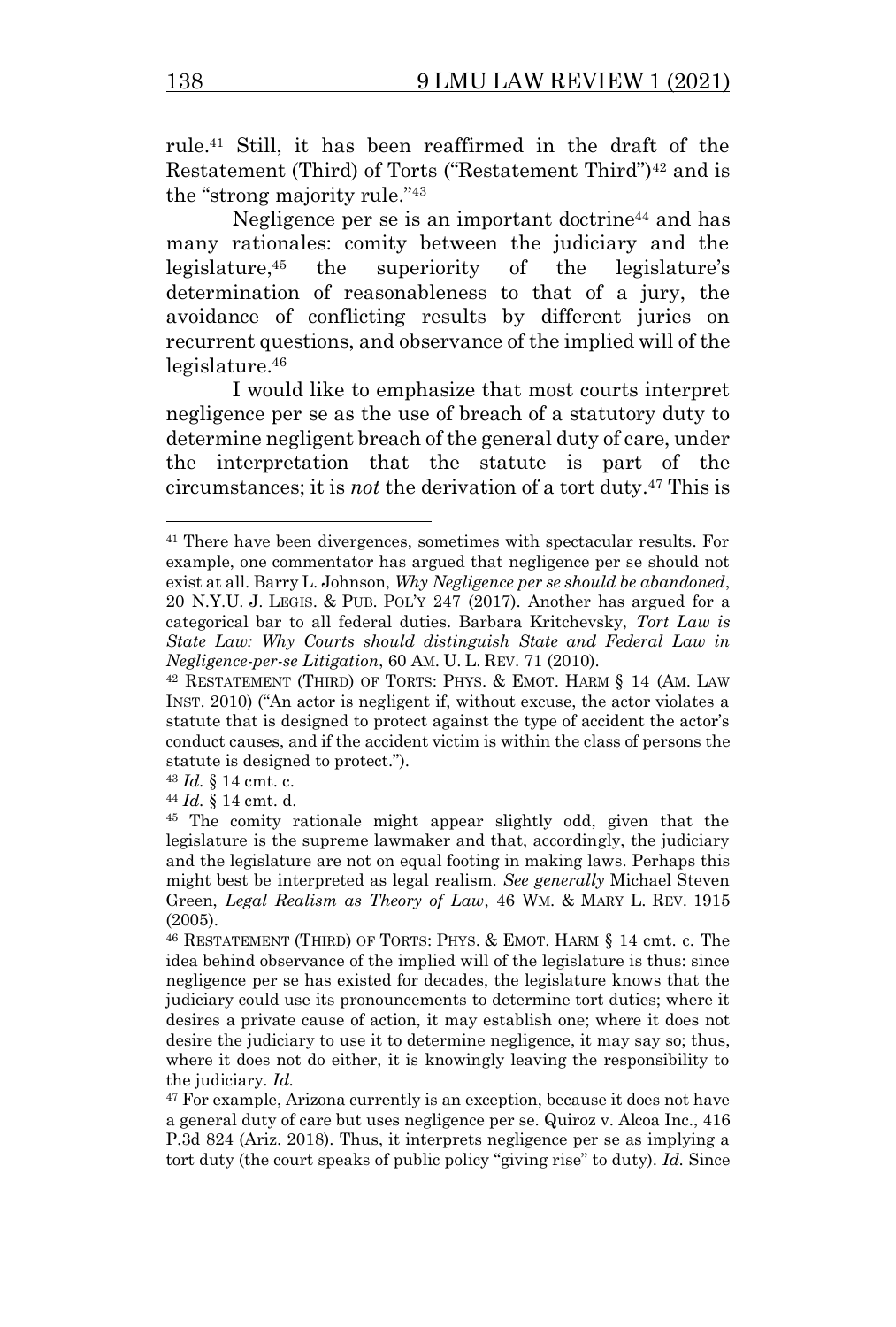the approach of the Restatement Third.<sup>48</sup> In this case, the negligence duty is conduct-based. Once negligent breaches of general duties are covered in Part V, the breach question here can be easily understood. This note adopts the interpretation that negligence per se is concerned with breach and not duty.<sup>49</sup>

The rest of this section shows that when a statutory duty is given per se effect, it can be breached strictly, intentionally, or negligently, although in the case of strict liability, a court must ensure to grant the duty such significance. As an example of strict breach of a duty giving rise to negligence per se, consider *MacDonald v. Ortho Pharmaceutical Corp.*, 475 N.E.2d 65 (Mass. 1985). There, the plaintiff suffered a stroke due to the use of contraceptive pills and brought a products liability action against the defendant company.<sup>50</sup> The theory was inadequate warning of the dangers.<sup>51</sup> Ordinarily, manufacturers are under a duty to inform consumers of the dangers of their products.<sup>52</sup> However, in the case of pharmaceuticals, this duty is weakened by the "learned intermediary" doctrine, which provides that pharmaceutical companies discharge their duty by informing the doctors, without informing the patients directly.<sup>53</sup> Relying on a Food and Drug Administration ("FDA") regulation to the contrary, as well as various other reasons, the court held that the learned intermediary doctrine did not apply to contraceptive pills, and that pharmaceutical companies manufacturing

the court is considering public policy, the cause of action is not in the law itself, expressly or impliedly. This is negligence per se. *Id.* at 565–66.

<sup>48</sup> RESTATEMENT (THIRD) OF TORTS: PHYS. & EMOT. HARM § 14 cmt. i and note.

<sup>49</sup> While there are reasons to interpret negligence per se as creating tort duties, this note adopts the alternative approach since it is more in line with court opinions. Moreover, (1) negligence per se is *negligence* per se, not *duty* per se; (2) the questions courts ask to determine whether negligence per se applies make more sense as breach questions rather than duty questions; (3) because "intentional breach of duty" is not a legal theory for suit, under the duty approach one obtains the systematic oddity of granting remedies for negligence but not for the more egregious intentional violations.

<sup>50</sup> MacDonald v. Ortho Pharmaceutical Corp., 475 N.E.2d 65, 66 (Mass. 1985).

<sup>51</sup> *Id.* at 67.

<sup>52</sup> *Id.* at 68.

<sup>53</sup> *Id.* at 68-69.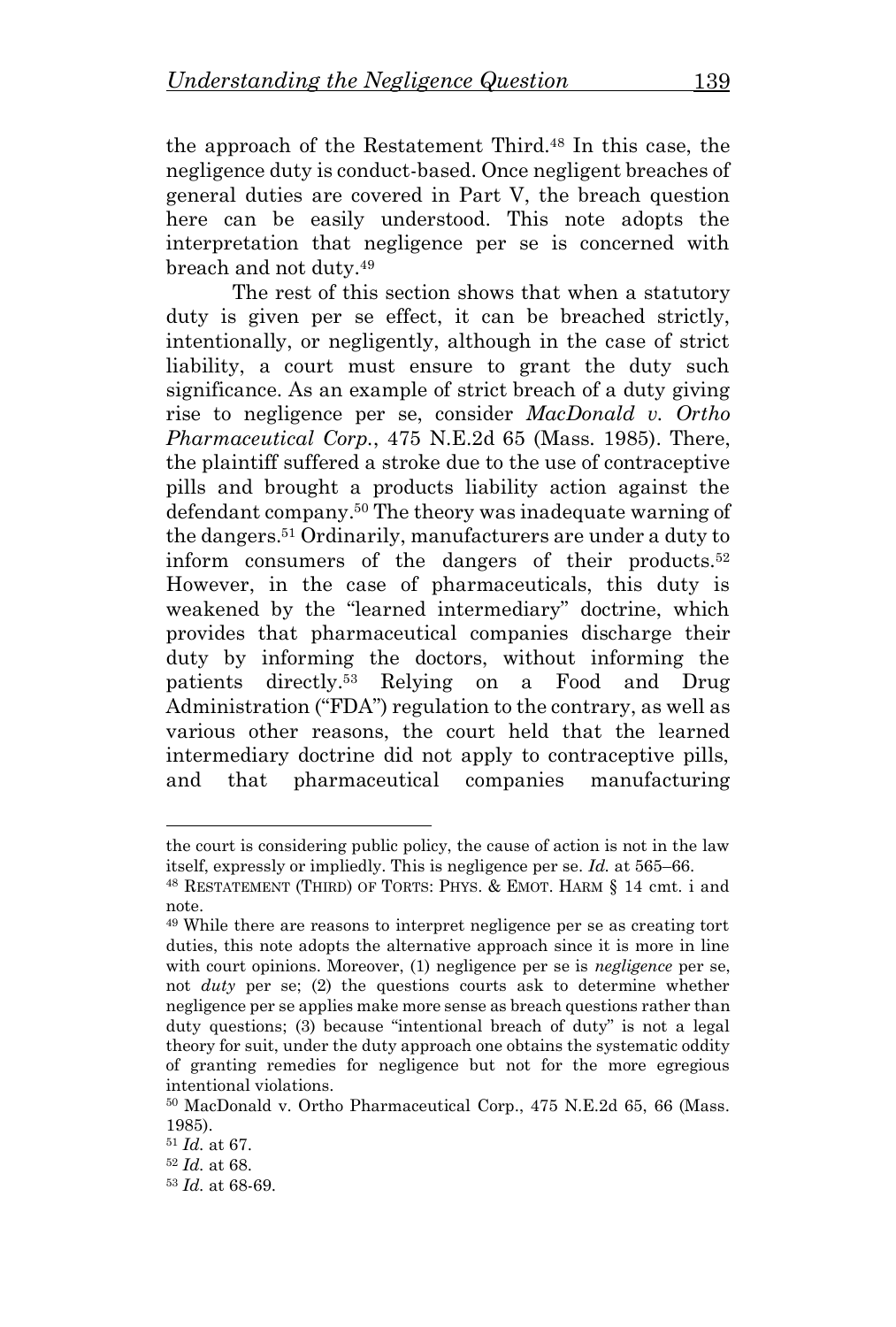contraceptives had a duty, given per se effect and which differed slightly from the regulation, "to provide to the consumer written warnings conveying reasonable notice of the nature, gravity, and likelihood of known or knowable side effects, and advising the consumer to seek a fuller explanation from the prescribing physician or another doctor of any such information of concern to the consumer."<sup>54</sup> The court then affirmed a jury's determination of breach, even though the company had complied with the FDA requirements because a trier of fact could have concluded that the warnings provided did not adequately apprise users of the inherent risks.<sup>55</sup> In other words, there was a breach because the warning requirement was not strictly complied with, as determined by the factfinder.<sup>56</sup> This is strict liability.

Meanwhile, in *Munford, Inc. v. Peterson*, 368 So. 2d 213 (Miss. 1979), the court found negligence per se due to an intentional breach of statutory duty. There, the plaintiffs brought suit against the defendant for selling beer to underage boys in violation of law.<sup>57</sup> One boy was 15, three were 14, and one was 13. <sup>58</sup> On the evening in question, the boys found vodka in the family car, bought orange juice from the defendant, and drank the mix.<sup>59</sup> One of the 14-year-old boys then went back to the defendant's store and bought a six-pack of 14-oz. cans of beer.<sup>60</sup> The operator asked the boy if he was of age, but made no effort to verify his affirmation.<sup>61</sup> The record showed that he looked no older than fourteen.<sup>62</sup> The boys then drank the beer. At that point, one member of the party was lost to the protection of his 17-year-old sister, who prevented him from continuing with the group because she knew they were drinking beer.<sup>63</sup> The remaining four then drove back to the market, where a different member of the party from the previous customer went in and bought another six-pack of beer without any questions being

<sup>56</sup> *Id.*

<sup>54</sup> *Id.* at 69-70.

<sup>55</sup> *Id.* at 70-72.

<sup>57</sup> Munford, Inc. v. Peterson, 368 So. 2d 213, 215 (Miss. 1979).

<sup>58</sup> *Id.* at 214.

<sup>59</sup> *Id.*

<sup>60</sup> *Id.* at 215.

<sup>61</sup> *Id.*

<sup>62</sup> *Id.*

<sup>63</sup> *Id.* Times, evidently, change.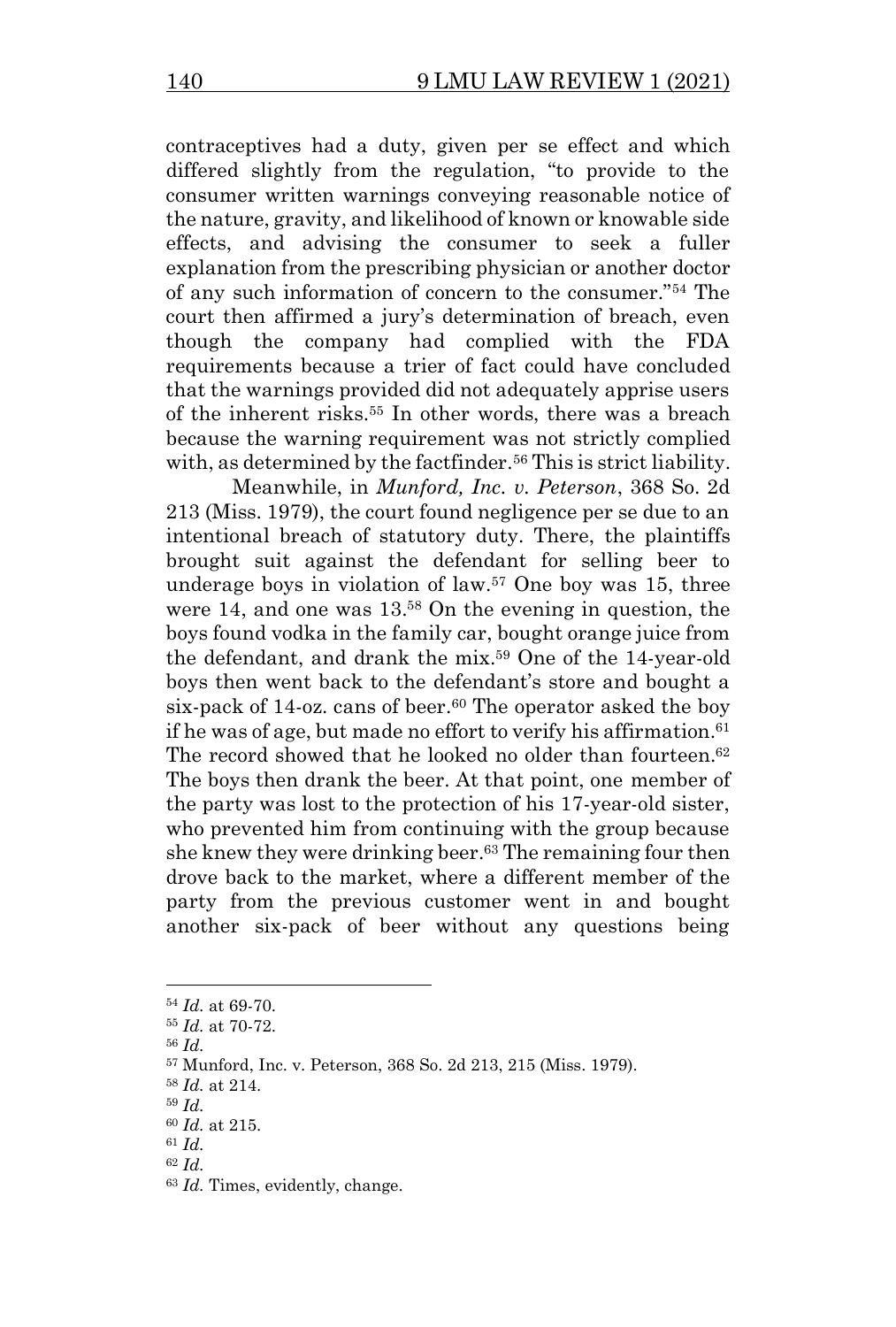asked.<sup>64</sup> The boys then drank the beer, and another went back to the store and bought another six-pack of beer, again with no questions as to his age asked.<sup>65</sup> They drank the beer then continued to drive, having an accident that killed one of the boys.<sup>66</sup> The court found a violation of the statute preventing the sale of alcohol to underage kids, valid for purposes of a negligence action, even though the violation was intentional.<sup>67</sup>

On the other hand, the court in *McDermott v. McKeown Transportation Co.*, 263 Ill. App. 325 (Ill. App. Ct. 1931) declined to find negligence per se, because the breach of the underlying statute, which imposed a results-based duty, was not negligent as to the statutory duty. There, the plaintiff, a 20-year old woman, brought suit for violation of a statute requiring that cars have a rear red light on at night.<sup>68</sup> The plaintiff was in a car with two young men and they were heading south to a party the night in question.<sup>69</sup> The night was misty and rainy.<sup>70</sup> The fog was so thick the young partygoers could hardly see, and the path south was like a tunnel with a row of trees of heavy foliage on the west side and an embankment holding railroad tracks on the east.<sup>71</sup> The arc lights on the street failed to penetrate the fog, $72$  and the windshield was so full of water it "all splashed up," and the passengers could not see through the windshield.<sup>73</sup> The young party, driving between 15 and 20 miles per hour in these conditions, rear-ended a delivery truck that had just finished its night's work. <sup>74</sup> The truck was traveling around 10 miles per hour.<sup>75</sup> It had a new kerosene lamp that was in good condition and that was lit when it had gotten dark two hours before the accident.<sup>76</sup> There was also evidence that it was lit five minutes before the accident, just after the truck's

<sup>71</sup> *Id.*

<sup>64</sup> *Id.*

<sup>65</sup> *Id.*

<sup>66</sup> *Id.*

<sup>67</sup> *Id.* at 215-17.

<sup>68</sup> McDermott v. McKeown Transp. Co., 263 Ill. App. 325, 326–28 (1931).

<sup>69</sup> *Id.*at 326.

<sup>70</sup> *Id.* at 327.

<sup>72</sup> *Id.* at 327-28.

<sup>73</sup> *Id.* at 327.

<sup>74</sup> *Id.* at 328.

<sup>75</sup> *Id.*

<sup>76</sup> *Id.*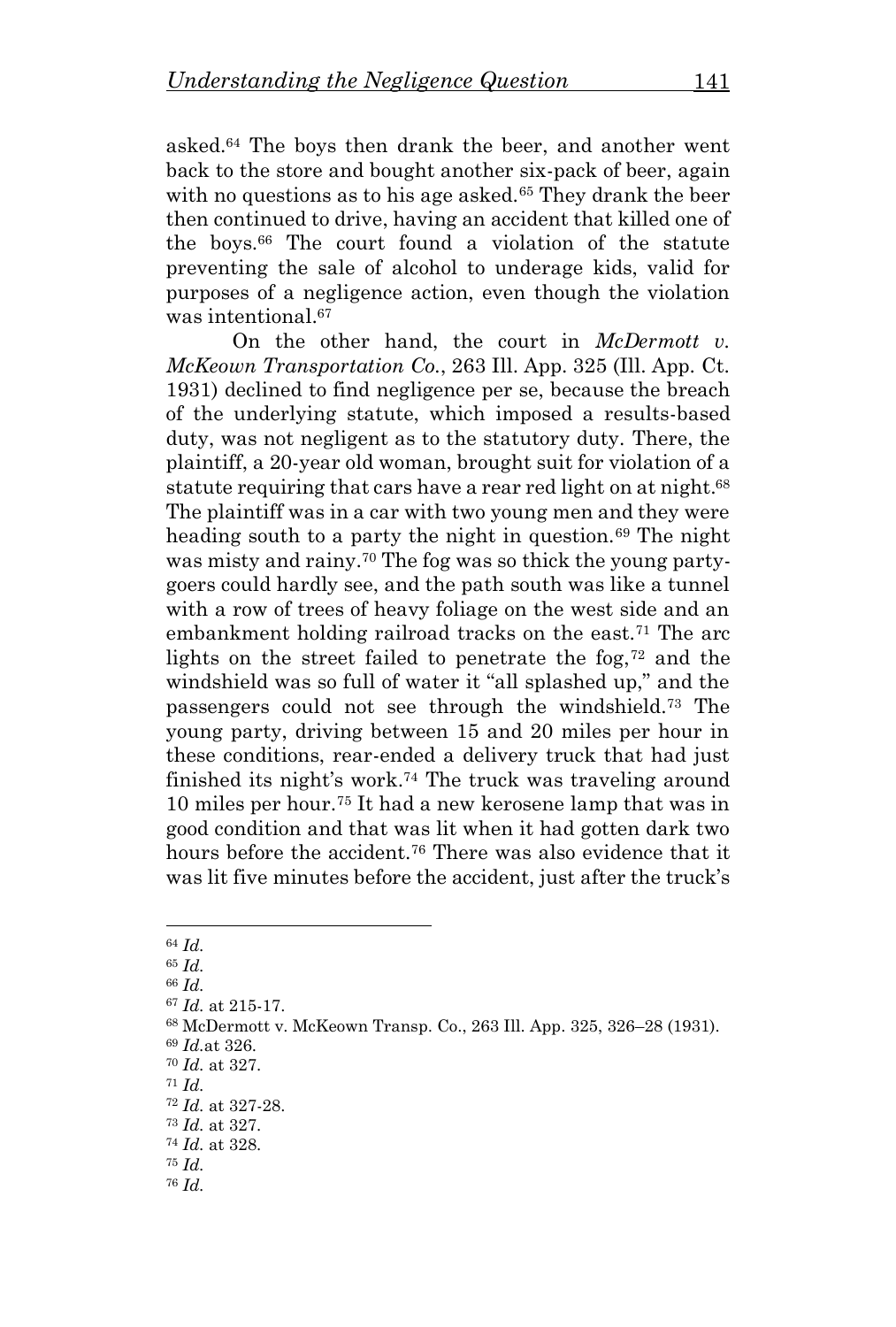last delivery, throwing a red light to the rear.<sup>77</sup> The court refused to attach strict liability to the statute.<sup>78</sup> There was no "absolute legal duty" to maintain a red light at the rear of the car, and "the law [was] not so unreasonable that there might not be circumstances which would relieve one from liability in case the rear light suddenly went out."<sup>79</sup> The court concluded that even if the light were out at the time of the accident, a jury could find that the defendant did not breach a duty insofar as it had taken reasonable steps to achieve the law's dictate.<sup>80</sup>

The *McDermott* court quoted *Toledo, Wabash & Western Railway Co. v. Beggs*, 85 Ill. 80 (1877), in which the Illinois Supreme Court reversed a judgment in favor of the plaintiff in a personal injury case for the breaking of a wheel on the coach of a railroad train, because the wheel was manufactured by one of the most skillful makers in the United States, was of the kind usually employed in the industry, and had been subject to and withstood the ordinary tests, so *that the defect was not discoverable through reasonable care*. <sup>81</sup> In other words, the non-attainment of the statute's result was not foreseeable.

This requirement of negligence for breach of statutory duty can be found in other cases.<sup>82</sup> In *Brotherton*, the court reversed a judgment for the plaintiffs in an action against the defendants for having been negligent in ensuring that their rear red light was working, as required by law.<sup>83</sup> The court found that the vehicle had been inspected at 4 p.m. on the day of the accident and that the rear lights were shining less than half an hour before the collision.<sup>84</sup> The court noted that "the electric bulb [of a vehicle] may at any time cease to function, or the light for some other reason may suddenly cease to shine, without any fault on the part of the person in charge of the vehicle, and *without his becoming aware of the fact that the light has gone out*."<sup>85</sup> The court reversed the

<sup>77</sup> *Id.*

<sup>78</sup> *Id.* at 329.

<sup>79</sup> *Id.* at 328–29.

<sup>80</sup> *Id.* at 329–31.

<sup>81</sup> *Id.* at 329.

<sup>82</sup> *E.g.*, Floyd v. Johnson, 100 S.W.2d 975, 978 (Ark. 1937); Brotherton v.

Day & Night Fuel Co., 73 P.2d 788, 791 (Wash. 1937).

<sup>83</sup> *Brotherton*, 73 P.2d at 789–90.

<sup>84</sup> *Id.* at 794.

<sup>85</sup> *Id.* (emphasis added).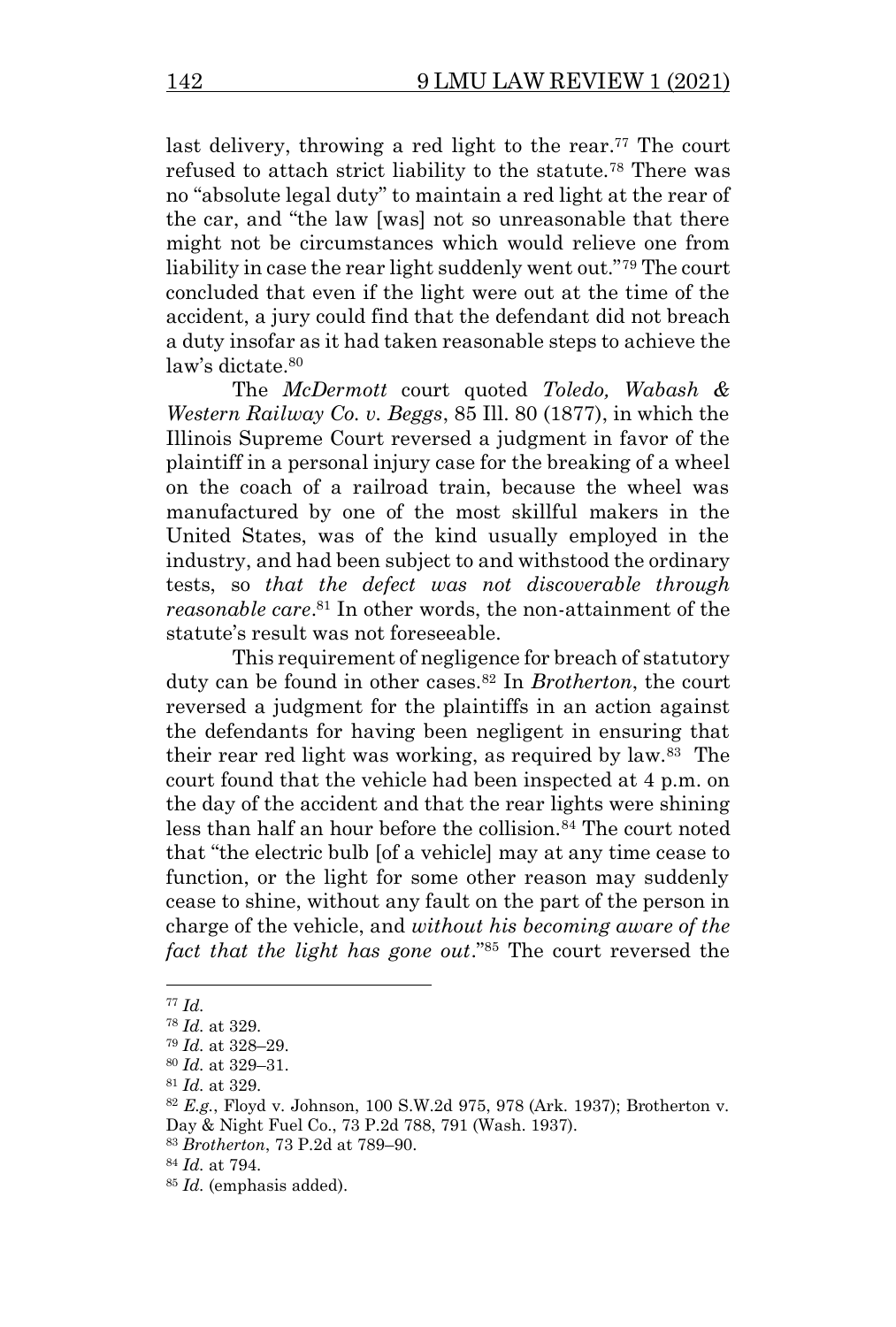judgment as against the weight of the evidence, stating that "it [was] difficult to understand upon what theory appellants were held negligent," and asking: "How should appellants have known that the lights on the rear of the truck were not shining?"<sup>86</sup>

This gives us the notion of a negligent breach of a results-based duty: a results-based duty is breached negligently if its breach was foreseeable. In other words, the person subject to the duty has to take reasonable steps to ensure that the result of the duty is attained. The idea is incredibly simple: since the person is subject to a resultsbased duty, the task is to ensure that the duty is satisfied without being subject to strict liability.<sup>87</sup>

B. DUTIES UNDER CONTRACT

As we have seen, in the case of statutory duties, courts infer breach of the general duty of care without converting the statutory duty into a tort duty.<sup>88</sup> In the context of contracts, courts, as we shall see, convert the contractual duty into a tort duty. Moreover, whereas in statutory duties there is a common rule governing the analysis, no such uniformity exists in the contractual setting.<sup>89</sup>

As an example, this note considers the rule suggested by the Restatement Third. That rule is motivated by physical harms and promissory estoppel:

> An actor who undertakes to render services to another and who knows or should know that the services will reduce the risk of physical harm to the other has a duty of reasonable care to the other in conducting the undertaking if:

<sup>86</sup> *Id.*

<sup>&</sup>lt;sup>87</sup> Although the note does not consider recklessness, that breach of a results-based duty simply demands greater foreseeability.

<sup>88</sup> *See supra* Section IV.A.

<sup>89</sup> *See, e.g.*, RESTATEMENT (THIRD) OF TORTS:PHYS. & EMOT. HARM § 42 cmts. e & f and notes (AM. LAW INST. 2000).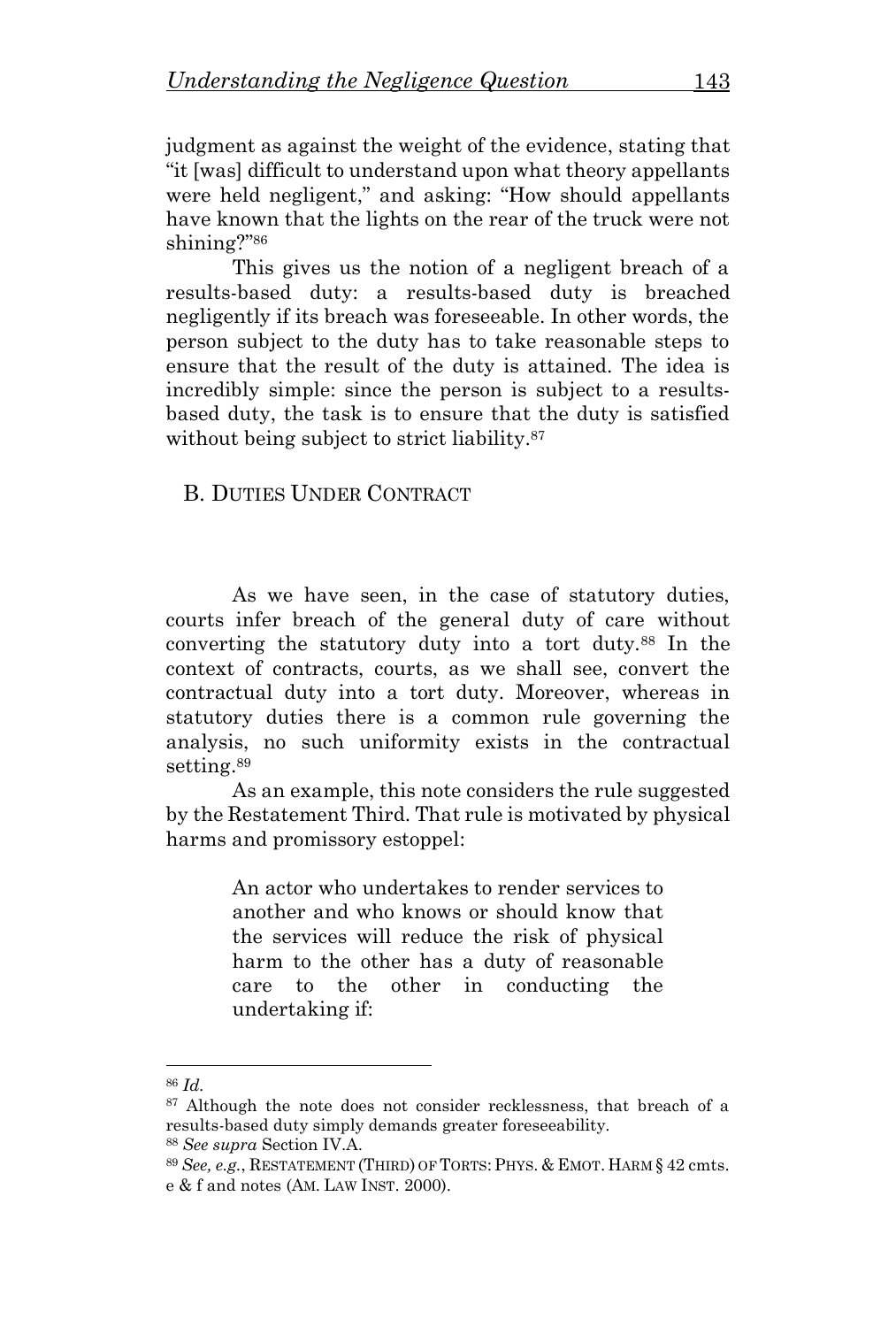(a) the failure to exercise such care increases the risk of harm beyond that which existed without the undertaking, or

 (b) the person to whom the services are rendered or another relies on the actor's exercising reasonable care in the undertaking.<sup>90</sup>

The dominant element appears to be the relationship between the undertaking and the reduction of risk of physical harm, which carries the undertaking into the ambit of tort law. For example, if a person comes to install a water heater, the undertaking is not governed by this section because the installation of a new water heater is not connected to the reduction of an existing risk of physical harm.

The requirement of "reasonable care" implies that the specific tort duty cannot be breached strictly.

The Restatement Third recognizes that the distinction between (a) and (b) is unclear.<sup>91</sup> Further, the Restatement Third emphasizes that the rule, in speaking of undertakings, is intended to cover promises.<sup>92</sup> This is some version of promissory estoppel, but it is not promissory estoppel itself.

The Restatement (Second) of Contracts provides as to promissory estoppel: "[a] promise which the promisor should reasonably expect to induce action or forbearance on the part of the promisee or a third person and which does induce such action or forbearance is binding if injustice can be avoided only by enforcement of the promise."<sup>93</sup>

In the world of undertakings that one could reasonably know to reduce the risk of physical harm to others, it can be seen that any undertaking resulting in a contractual duty through promissory estoppel will also result in a tort duty through the rule above. On the other hand, the existence of option (a) in the tort rule makes tort duties more extensive than contractual duties. Yet in the world of undertakings generally, the requirement that the undertaking relate to the reduction of physical harm to

<sup>90</sup> *Id.* § 42.

<sup>91</sup> *Id.* § 42 cmt. f.

<sup>92</sup> *Id.* § 42 cmt. e.

<sup>93</sup> RESTATEMENT (SECOND) OF CONTRACTS § 90(1) (AM. LAW INST. 1981).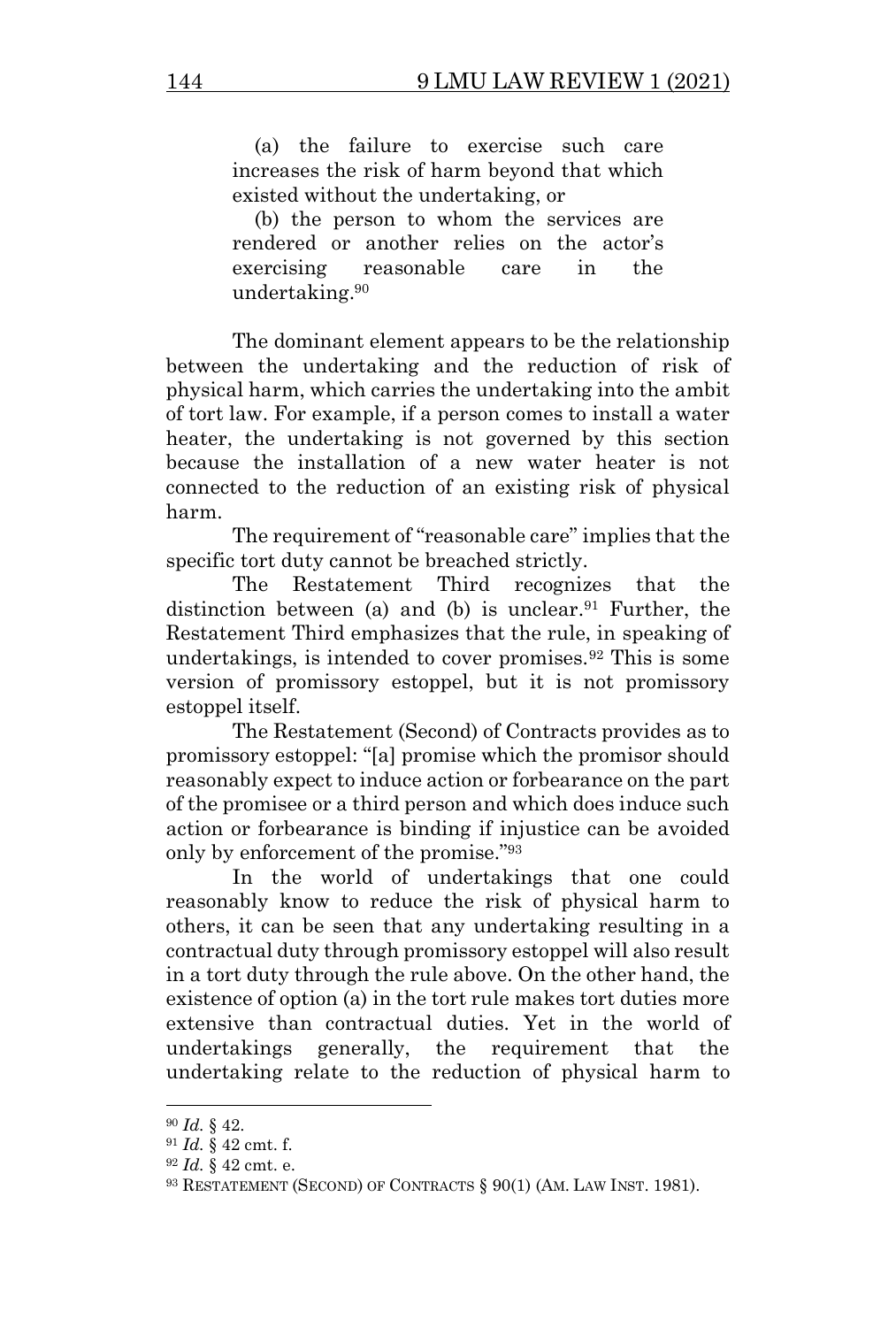others makes contractual duties through promissory estoppel more extensive than tort duties through the rule above.

In terms of breaches, the same rule applies. There is negligent breach of the results-based duty if the breach was foreseeable. In *Anderson v. Kroh*, 301 N.W.2d 359 (N.D. 1980), the plaintiff brought suit against a landowner for wrongful death and destruction of property.<sup>94</sup> The plaintiff had rented a mobile home from the owner, who lived in a building north of the trailer.<sup>95</sup> One day, the plaintiff realized that the trailer was without hot water, so she sent her 12 year-old daughter to inform the landowner of the problem.<sup>96</sup> The landowner was a mechanic and self-trained in the functioning of heaters, <sup>97</sup> so he came to resolve the issue himself. After he had relit the flame, he instructed the plaintiff to keep the door to the water heater compartment open because of dampness in the compartment.<sup>98</sup> The flame appeared to burn strangely, to the side of and down from the water tank in a reddish-orange color.<sup>99</sup> The landowner did not check the flue.<sup>100</sup> In fact, he made no investigation, including as to the cause of the flame's initial extinguishment, other than checking a faucet on the heater for leakage. <sup>101</sup> That night, the plaintiff went out with friends, leaving her four children in the trailer. <sup>102</sup> She returned to find the trailer burning. <sup>103</sup> Three of her children had escaped, but one had remained in his room and perished in the fire. <sup>104</sup> Additionally, all the personal property in the trailer was lost.<sup>105</sup> At trial, evidence was introduced that the landowner, who even had special knowledge, should have known that his repair was inadequate. When relighting the flame, one should always determine why the flame had been

- <sup>95</sup> *Id.*
- <sup>96</sup> *Id.*
- <sup>97</sup> *Id.* at 361, 363.
- <sup>98</sup> *Id.* at 360.
- <sup>99</sup> *Id.* <sup>100</sup> *Id.* at 361.
- <sup>101</sup> *Id.*
- <sup>102</sup> *Id.*
- <sup>103</sup> *Id.*
- <sup>104</sup> *Id.*
- <sup>105</sup> *Id.*

<sup>94</sup> Anderson v. Kroh, 301 N.W.2d 359, 360 (N.D. 1980).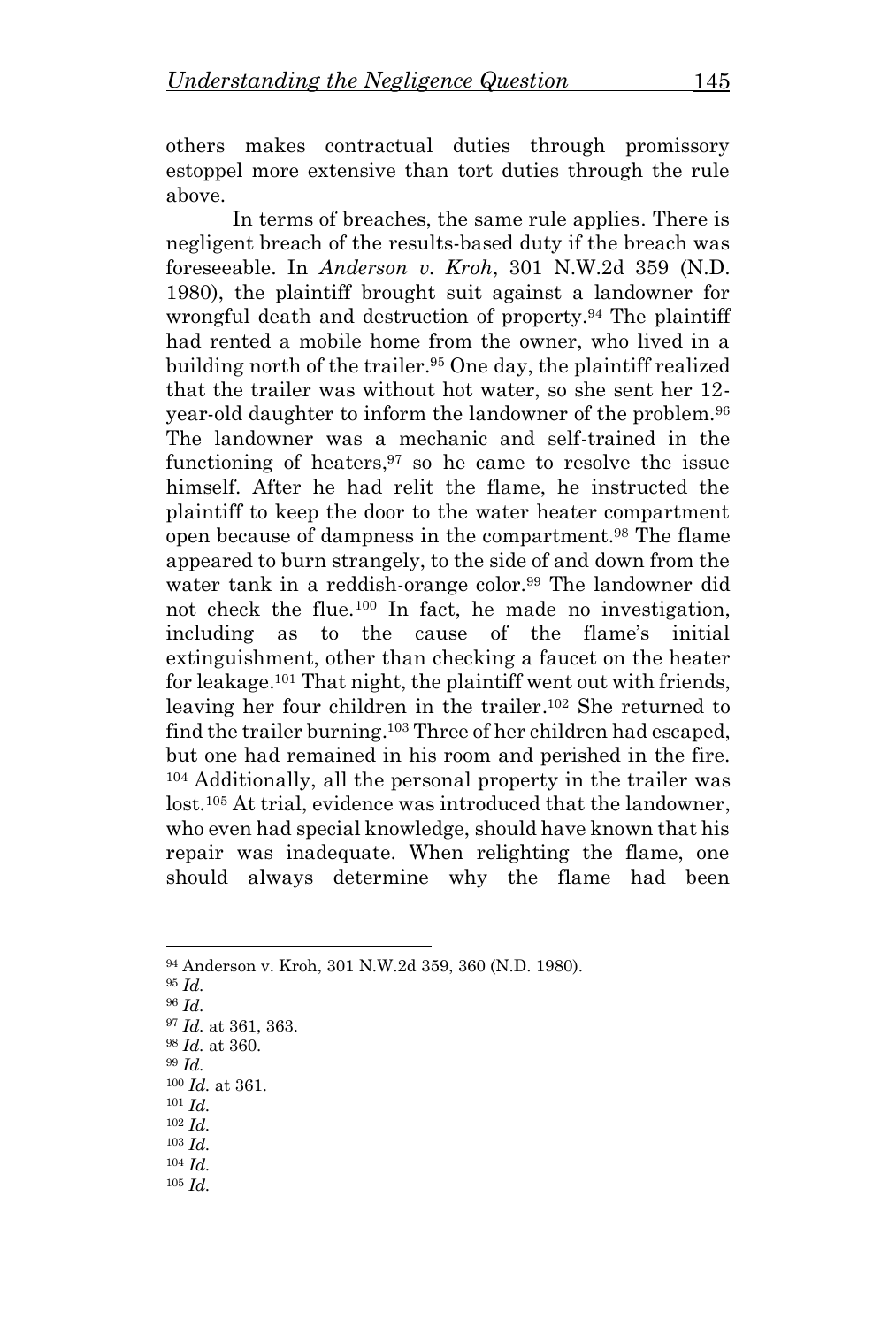extinguished in the first place.<sup>106</sup> Checking the flue is a routine matter in this service call.<sup>107</sup> There was evidence that a blocked flue could cause a fire.<sup>108</sup> One should also engage in other routine tasks, such as checking the chimney.<sup>109</sup> All these, of course, show that because the landowner could have foreseen that he was not fixing the heater properly, the court concluded that the evidence supported a finding against the defendant for negligence and reversed a judgment notwithstanding the verdict.<sup>110</sup> Unlike foreseeability, the court, as the above shows, did not engage in an explicit costbenefit analysis.

In *Mixon v. Dobbs Houses, Inc.*, 254 S.E.2d 864 (Ga. Ct. App. 1979), the plaintiff sued the defendants for failing to deliver an emergency message. The plaintiff's husband had informed his manager that his wife, the plaintiff, was pregnant and that he would have to leave at a moment's notice to take her to the hospital.<sup>111</sup> He worked loading food and clearing planes serviced by his employer for Delta Air Lines and had no access to a telephone.<sup>112</sup> His manager had agreed to inform him if his wife called.<sup>113</sup> This discussion had occurred twice, and twice the manager agreed.<sup>114</sup> A few weeks later, the plaintiff, in labor, called the employer and spoke with the timekeeper, who promised to give her husband the message and relayed it to his manager.<sup>115</sup> Thirty minutes later, the plaintiff again called, asking whether the message had been delivered, as she was in labor and her husband, who was only ten minutes away, had not yet arrived.<sup>116</sup> The timekeeper again relayed the message, this time to a supervisor.<sup>117</sup> The plaintiff soon called a third time, "crying and desperate," and was told that her husband was on the way home.<sup>118</sup> In fact, he had not been relayed the

<sup>118</sup> *Id.*

<sup>106</sup> *Id.* at 361–62.

<sup>107</sup> *Id.*

<sup>108</sup> *Id.* at 361.

<sup>109</sup> *Id.* at 362.

<sup>110</sup> *Id.* at 362–63.

<sup>111</sup> Mixon v. Dobbs Houses, Inc., 254 S.E.2d 864, 864 (Ga. Ct. App. 1979).

<sup>112</sup> *Id.* at 864–65.

<sup>113</sup> *Id.* at 865.

<sup>114</sup> *Id.* at 864–65.

<sup>115</sup> *Id.* at 865.

<sup>116</sup> *Id.*

<sup>117</sup> *Id.*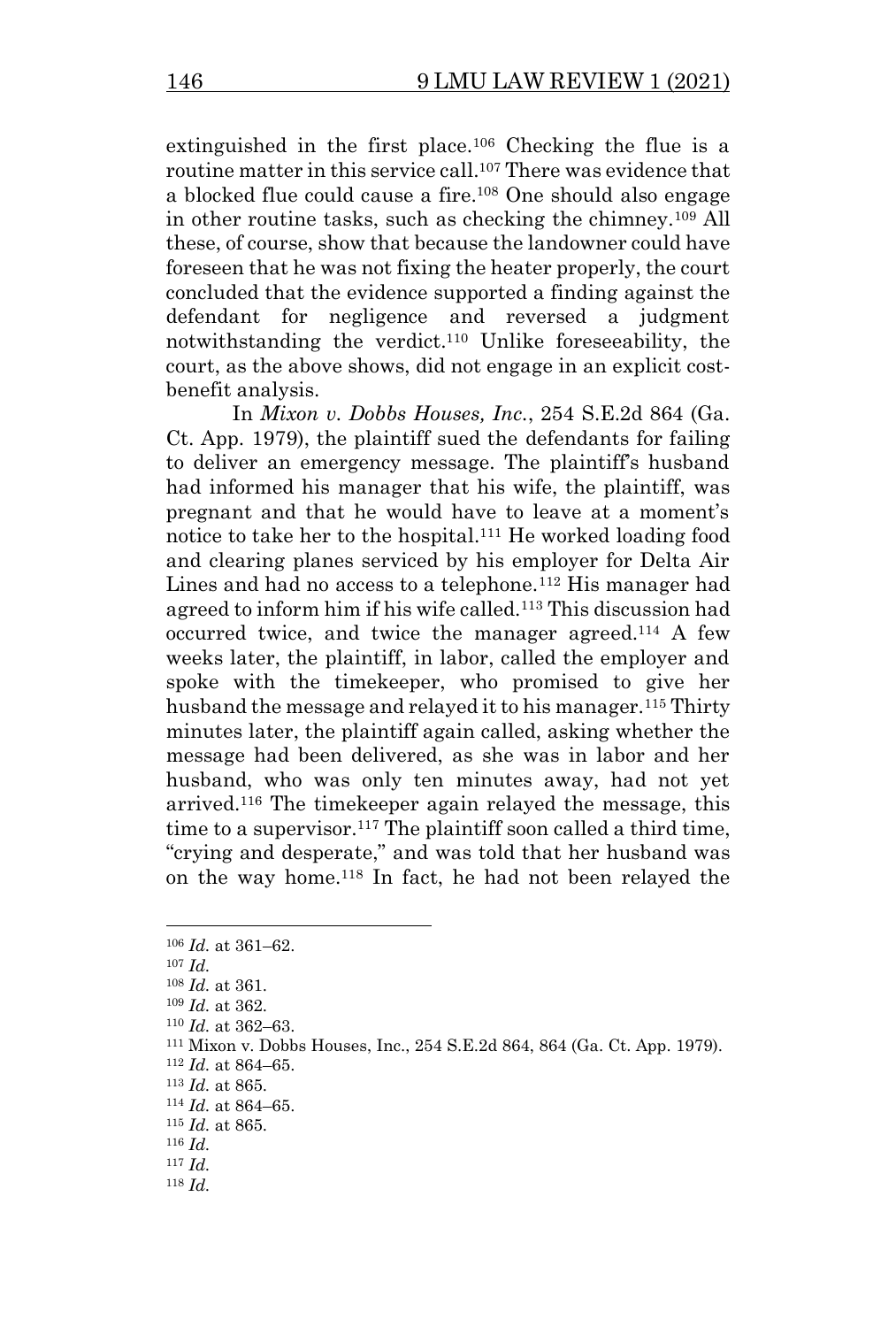message at all, even though he was working in the kitchen, and could have been easily delivered a message both in person and over the intercom.<sup>119</sup> When the husband's shift ended and he was heading out, the timekeeper asked him whether he had received the message.<sup>120</sup> He returned home to find that his wife had had to give birth to their child alone, unassisted and unmedicated.<sup>121</sup> The court concluded that there was a duty arising from a promise, $122$  and explained: "In order for a party to be liable as for negligence, . . . [i]t is sufficient, if in ordinary prudence he might have foreseen that some injury would result from his act or omission . . . The most common test of negligence is whether the consequences of the alleged wrongful act are reasonably to be foreseen as injurious to others coming within the range of  $\text{such acts} \dots$ ." $^{123}$ 

In *Slogowski v. Lyness*, 927 P.2d 587 (Or. 1996), the plaintiff's father brought a negligence action against a defendant company.<sup>124</sup> The defendant had an easement across certain real property to erect and maintain electrical power lines, and it was alleged that the defendant "had undertaken to inspect all trees along its right-of-way, and to remove trees with hazardous defects."<sup>125</sup> One day, while the plaintiff's wife was driving with the couple's four children along the property subject to the easement, a large fir tree fell on the car, killing three of the children and injuring the fourth.<sup>126</sup> The plaintiff alleged that the tree was a hazardous condition discoverable upon inspection, presenting a foreseeable danger to passing cars.<sup>127</sup> "The condition of the tree, coupled with its position on the south side of the roadway, presented a significant foreseeable danger of tree failure and resulting collapse into the area of the roadway on which drivers and passengers of vehicles, such as the plaintiffs in this case, would be travelling."<sup>128</sup> The court

<sup>119</sup> *Id.*

<sup>120</sup> *Id.*

<sup>121</sup> *Id.*

<sup>122</sup> *Id.* at 865-66.

<sup>123</sup> *Id.* at 865 (quoting Stuckey's Carriage Inn v. Phillips, 178 S.E.2d 543, 549 (1970)).

<sup>124</sup> Slogowski v. Lyness, 927 P.2d 587, 588 (Or. 1996).

<sup>125</sup> *Id.*

<sup>126</sup> *Id.*

<sup>127</sup> *Id.* at 588-89.

<sup>128</sup> *Id.* at 589 (quoting the complaint).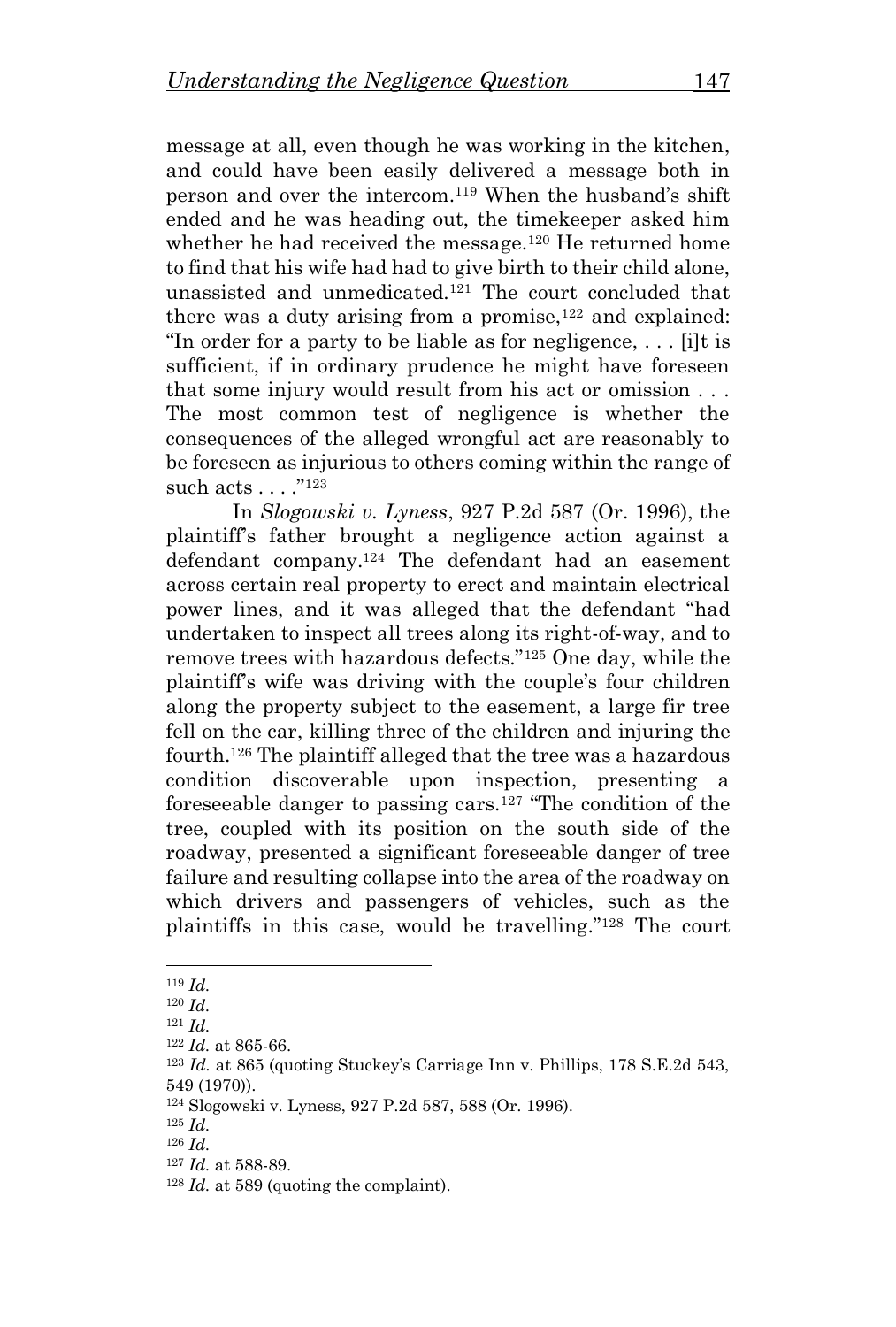found that the plaintiff had alleged sufficient facts to show that the defendant had a tort duty based on an undertaking.<sup>129</sup> The plaintiff had also alleged, through the discoverability of the hazardous condition and the failure to remedy it, that the defendant was negligent.<sup>130</sup> The court reversed a judgment on the pleadings in favor of the defendant.<sup>131</sup>

C. SUMMARY

Duties can be results-based or conduct-based. Results-based duties are breached negligently when a reasonable person would have foreseen the non-attainment of the specific result. In the tort setting, there is typically physical harm associated with the duty. This note has considered two main types of results-based duties, statutory and contractual, and their relationship to the negligence cause of action. This note has taken the general duty of care to require that a person acts in such a way so as not to create unreasonable risks of harm, all circumstances considered. This note has also taken the negligence cause of action to include duties beyond the general duty of care.<sup>132</sup>

The rejection of this interpretation of the negligence cause of action is critical in understanding modern negligence law. To be clear, the alternative could well be preferable. If the cause of action were limited to the general duty of care, one would no longer need to ask the question: "What does it mean to be in negligent breach of a duty?" since there would

<sup>129</sup> *Id.* at 590.

<sup>130</sup> *Id.*

<sup>131</sup> *Id.* at 591.

<sup>132</sup> There exists another viable interpretation. Under this interpretation, the negligence cause of action is not a floating cause of action that runs over various duties. Instead, it is limited to the general duty of care. Breach of other duties related to the cause of action can then show, as negligence per se does (albeit as a matter of law), breach of the general duty of care. For example, in the contractual setting, the Restatement Third's requirements for the derivation of a tort duty from contract are such that breach of the contractual duty would imply breach of the general duty of care, especially given that the party under contract can often admit inability to execute the duty, thereby saving the beneficiary from harm. However, judicial opinions have not developed this interpretation, and this note does not adopt it.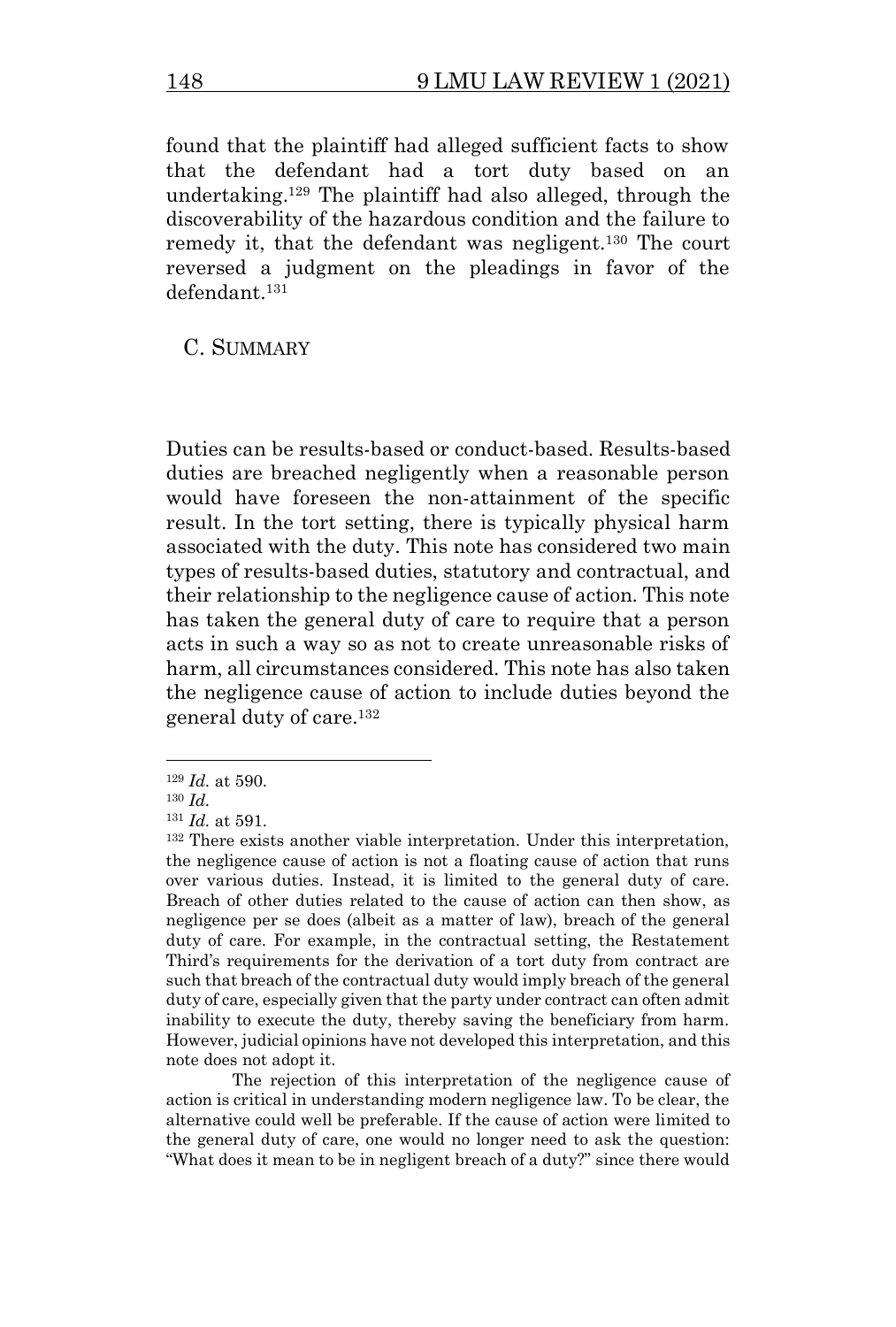## V. NEGLIGENT BREACHES OF CONDUCT-BASED DUTIES

#### A. LITERATURE REVIEW

This Section considers the standard constructs used in determining breach of conduct-based duties, focusing on the general duty of care. Each construct is provided with one or two examples that are used in the subsequent Section to help clarify how all the constructs are accounted for by the two-step procedure given in this note's thesis. First, however, this note reviews the common ground of the standard constructs.

#### 1. FORESEEABILITY

Part III explained that the crux of breach of resultsbased duties is foreseeability. Foreseeability is also a construct used to determine breach of conduct-based duties<sup>133</sup>

no longer be a basis for that question. Instead, the analysis would be limited to the general duty of care, the breach of which would be determined as in Part V, infra. Correspondingly, one would never need ask: "Was there an intentional breach of duty?" or "Was there a reckless breach of duty?" In analyzing laws, one would only ask: "Was there a breach of duty?" And in case of negligence per se, the extra requirement imposed by courts on other duties to find negligence per se would be precisely that: Extra requirements to convince the courts that the breach of the other duties truly does show breach of the general duty of care. Under this interpretation of the negligence cause of action, there would only be four elements: breach, harm, actual cause, and proximate cause.

Nevertheless, this is not currently the law. Since the negligence cause of action floats over duties, one is forced to ask the sweeping question: "What does it mean to negligently breach a duty?" The issue of this culpability use of *mens rea* is that, in line with modern criminal law, duties are rife with elemental *mens rea* terms. The result is such awkward questions as: "What does it mean to negligently breach a duty that demands intent?" or "What does it mean to negligently do something recklessly?" Two independent formalist systems (elemental definitions and broad culpability definitions) would clash. They experience an uncomfortable coexistence. The questions can be answered, but the answers are clunky. The reader is forewarned.

<sup>133</sup> W. Jonathan Cardi, *Purging Foreseeability: The New Vision of Duty and Judicial Power in the Proposed Restatement (Third) of Torts*, 58 VAND. L. REV. 739, 744–47 (2005); D. E. Buckner, Annotation, *Foreseeability as an Element of Negligence and Proximate Cause*, 100 A.L.R.2d 942 § 2[c] (Westlaw, last accessed Oct. 31, 2020).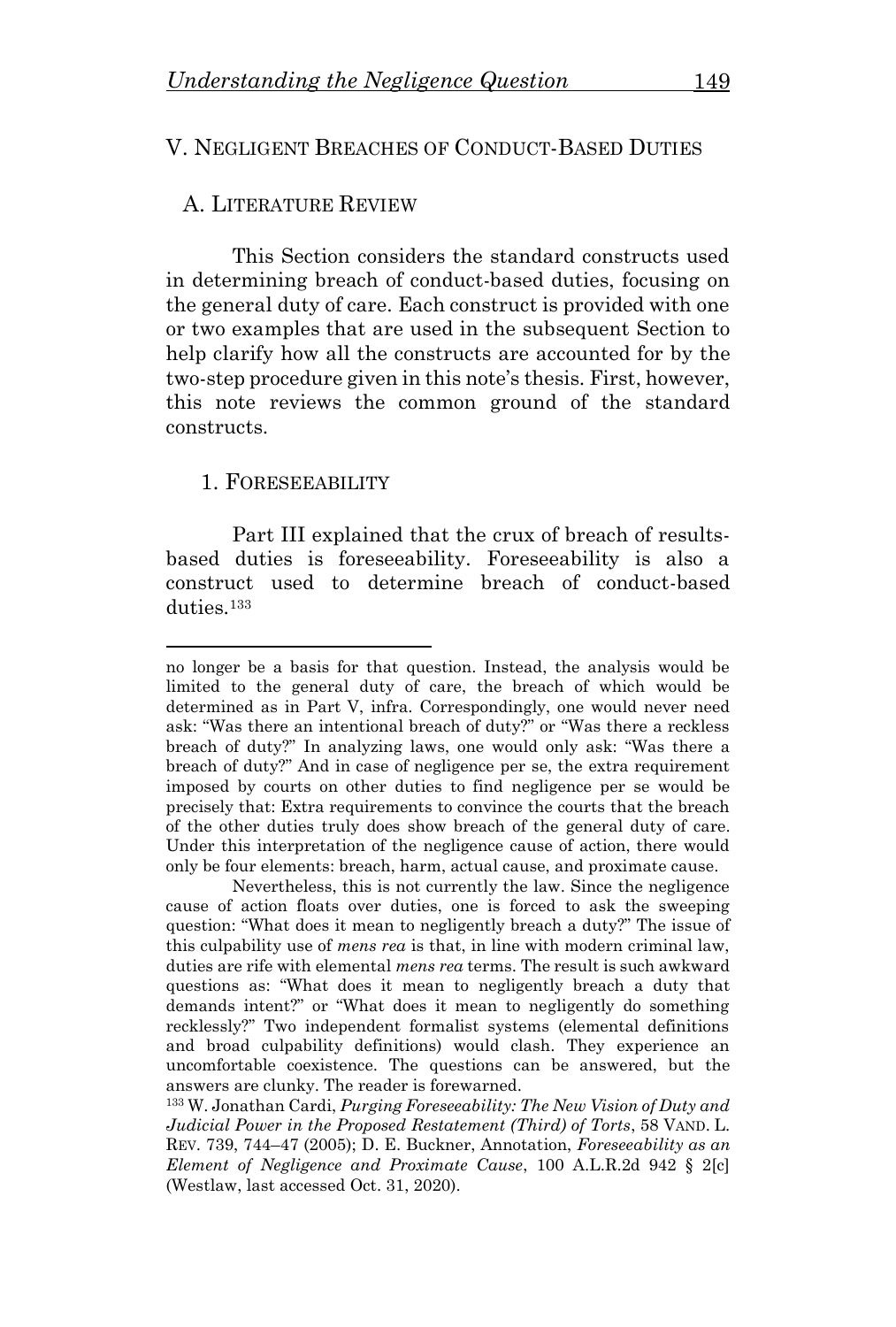For example, in *Kubert v. Best*, 75 A.3d 1214 (N.J. Super. Ct. App. Div. 2013), the plaintiffs brought suit against the *friend* of a driver who injured them in an accident, claiming negligence in texting the driver. The facts of the case are simple. The driver and this defendant were in a nonexclusive relationship.<sup>134</sup> They texted each other multiple times a day.<sup>135</sup> On the day of the accident, they had texted each other 62 times.<sup>136</sup> That day, while the driver was returning from work,<sup>137</sup> he was texting his friend.<sup>138</sup> Between the friends' last text preceding the accident and the driver's 911 call to help the injured, 17 seconds had elapsed.<sup>139</sup> The court affirmed the dismissal of the charges against the friend.<sup>140</sup> "We hold that the sender of a text message can potentially be liable if an accident is caused by texting, but only if the sender knew or had special reason to know that the recipient would view the text while driving and thus be distracted."<sup>141</sup> In other words, harm is not foreseeable simply because, in the abstract, the recipient is a driver, or even that at the time the message was sent, the recipient is driving. Particularized knowledge is needed for the foreseeability of harm in this context.<sup>142</sup> The court found that the plaintiffs had failed to show that the driver's friend knew he was driving or, even if she did, that he would immediately view her text.<sup>143</sup>

Returning to breach in general, the question at this stage of a negligence analysis is whether *some* harm was foreseeable to *some* person.<sup>144</sup> It also bears emphasis that foreseeability is not nugatory. Any harm has an infinitesimal probability of occurring (otherwise, it would never have occurred). That is not what is meant by foreseeability.<sup>145</sup>

<sup>134</sup> Kubert v. Best, 75 A.3d 1214, 1219 (N.J. Super. Ct. App. Div. 2013). <sup>135</sup> *Id.*

<sup>136</sup> *Id.*

<sup>137</sup> Of course, the driver was also a defendant in the suit. *Id.* at 1218.

<sup>138</sup> *Id.* at 1220.

<sup>139</sup> *Id.*

<sup>140</sup> *Id.* at 1221.

<sup>141</sup> *Id.* at 1219.

<sup>142</sup> It might help in understanding this case to recognize the court's being knowledgeable about societal norms. *Id.* at 1223.

<sup>143</sup> *Id.* at 1229.

<sup>144</sup> Cardi, *supra* note 133, at 746-47; Buckner, *supra* note 133 § 2[c].

<sup>145</sup> To "foresee" means to "see beforehand, have prescience of." *Foresee*, OXFORD ENGLISH DICTIONARY (2d ed. 1989). As in psychology those who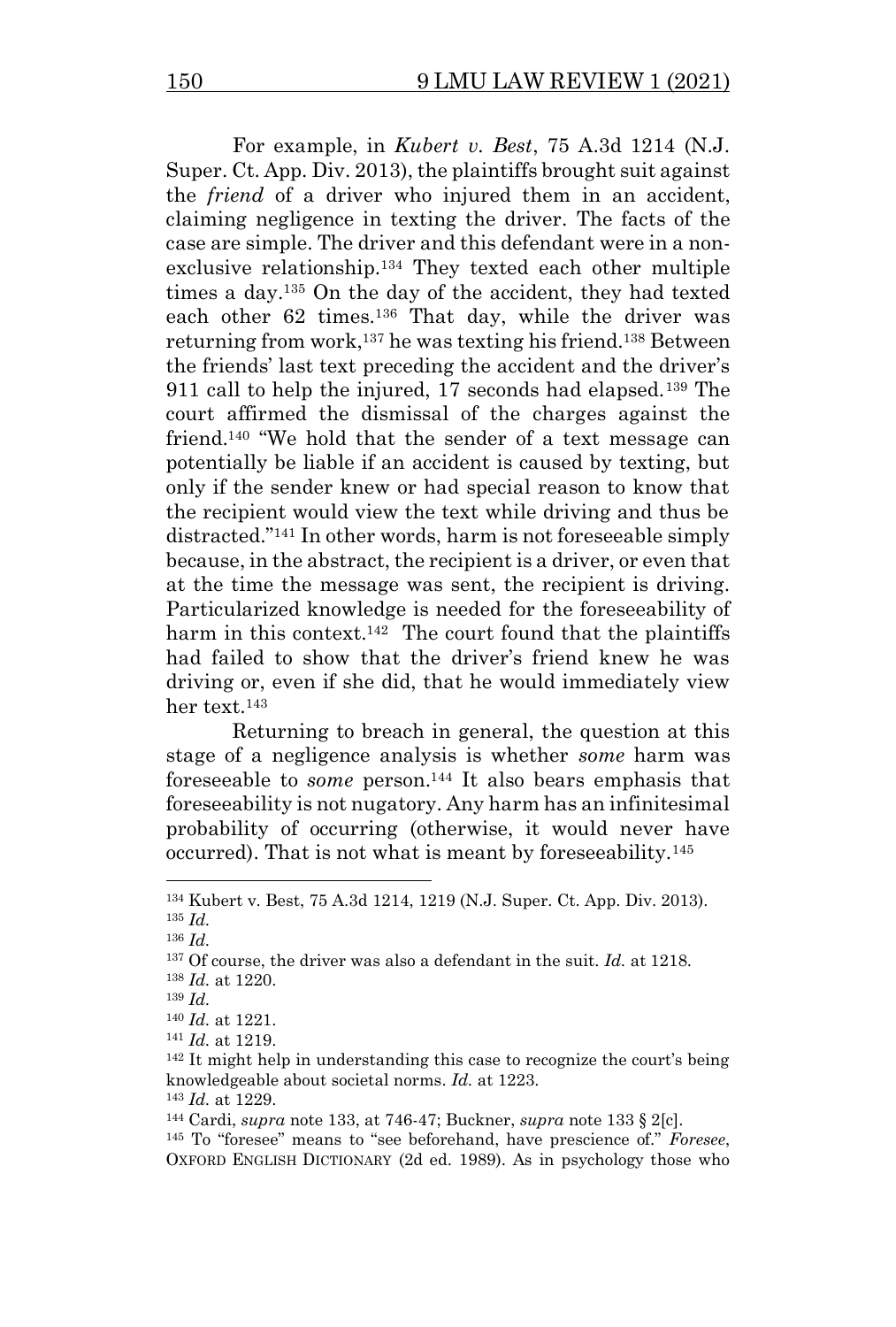#### 2. COST-BENEFIT ANALYSIS

Another important construct in determining a breach in a negligence action is the use of a cost-benefit analysis.<sup>146</sup> Phrased in misleading simplicity, the cost-benefit construct states that conduct is negligent if the resulting disadvantages would outweigh the conduct's possible advantages.<sup>147</sup> The most famous theoretical formula of a costbenefit analysis was provided by Judge Learned Hand who, in an attempt to clarify the concept, suggested a formula of weighing B, the cost to the individual of a particular action, against P, the probability of injury if the action is not taken, and L, the cost of that injury.<sup>148</sup> Thus, if  $B < PL$ , then the actor's conduct is negligent.<sup>149</sup> In other words, the actor is negligent in not having taken the precautionary conduct, which would have cost less to him than the probabilistic harm. A cost-benefit analysis should consider two snapshots: one with negligent (inaction), and one without, to calculate costs and benefits and engage in its absolute analysis. When the error is inaction, one must typically specify some action that was not done, which may require an exercise in creativity.<sup>150</sup>

remember all, sad is the fate of the person, never reasonable, who foresees everything that has a mere infinitesimal probability of occurring. *That* we can foresee.

<sup>146</sup> *See* RESTATEMENT (THIRD) OF TORTS: PHYS. & EMOT. HARM § 3 (AM. LAW INST. 2010).

<sup>147</sup> *Id.* § 3 cmt. e.

<sup>148</sup> United States v. Carroll Towing Co., 159 F.2d 169, 173-74 (2d Cir. 1947). This inequality is inept in socialist states such as in Europe, since it compares a private cost B with a public cost PL. Where the economic assessments of the terms are precise, the formula fails. For example, if B is simply measurable and equals \$4,999 and PL is simply measurable and equals \$5,000, the imposition of liability is improper, even though the formula unequivocally implies liability.

<sup>149</sup> *Id.* at 173. Of course, PL is a sum over all potential injuries. Furthermore, it is more proper to speak of  $P<sup>1</sup>L - P<sup>2</sup>L$ , where  $P<sup>1</sup>$  is the probability of injury before the action is taken, and  $P^2$  is the probability of injury after the action is taken. This recognizes that the action need not eliminate the probability of harm. It need merely reduce it.

<sup>150</sup> One should not confuse the relationship to duty of the foreseeability and cost-benefit constructs. The foreseeability construct is linked to a duty. The cost-benefit construct is not.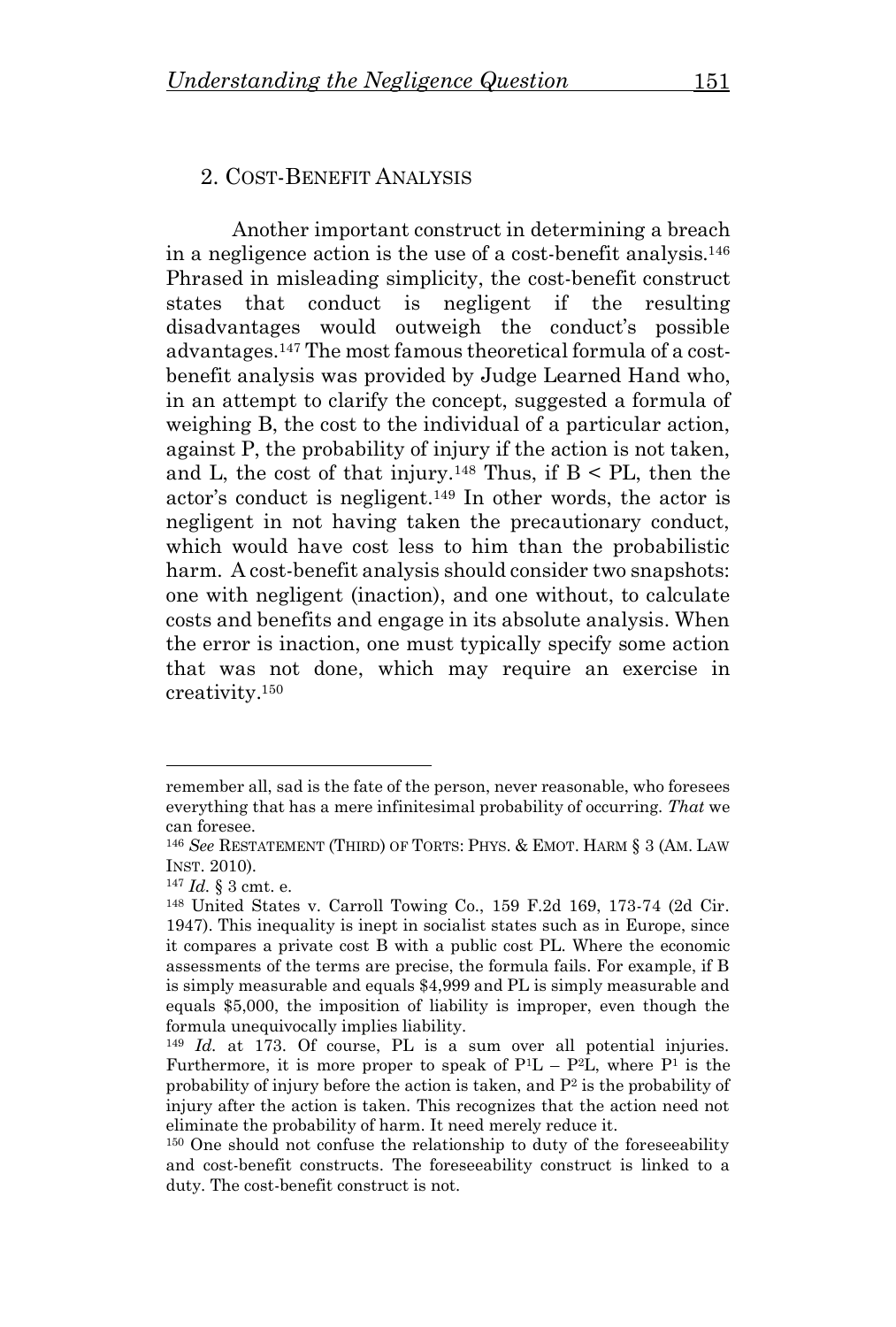In *United States v. Carroll Towing Co.*, a barge, carrying goods belonging to the United States, broke loose from her moors, hitting a tanker and creating a hole in the barge's hull. <sup>151</sup> The hole made the barge sink and destroy the entire cargo of goods.<sup>152</sup> The issue before Judge Learned Hand dealt with the comparative liability of the barge owner in failing to have a bargee or another attendant on board.<sup>153</sup> Judge Learned Hand found, due to the surrounding circumstances of the incident, that it was foreseeable that the mooring work would not have been done with adequate care, thus necessitating the presence of a bargee on board.<sup>154</sup> Phrasing this in terms of the now-famous Learned Hand formula, B would be the cost of labor involved in keeping an attendant on board, P would be the probability of the resulting circumstances occurring absent having an attendant on board, and L is would be the damages that were incurred from the unattended barge breaking loose from its moors. Here, the court found there was a high probability of the resulting consequences. When this foreseeability is combined with the gravity of the damages incurred, then B<PL. Accordingly, the plaintiff's conduct was ultimately deemed to be negligent.

This note defines cost-benefit analysis expansively. Neither the costs nor the benefits need to be economic or even quantifiable. As such, the existence of a "formula" can be misleading. Judge Learned Hand himself was clear that the formula was merely illustrative.<sup>155</sup> For example, suppose a neighbor is tasked with picking up a young child from an after-school activity held outside the school. The neighbor delays in picking up the child, who suffers extreme fear of being left alone in an unfamiliar location. If the neighbor is sued for negligence, the jury, in addressing the cost-benefit construct, must consider the harm the neighbor would have suffered had he been on time, the foreseeability of the child's suffering from the delay, and the harm the child suffered as a result. All of which are, presumably, not economic. Or consider a woman eagerly awaiting her partner's arrival so that the two could go to a new chocolate shop a few blocks

<sup>151</sup> *Carroll Towing Co.*, 159 F.2d at 170-71.

<sup>152</sup> *Id.* at 171.

<sup>153</sup> *Id.*

<sup>154</sup> *Id.* at 173-74.

<sup>155</sup> *Id.* at 173.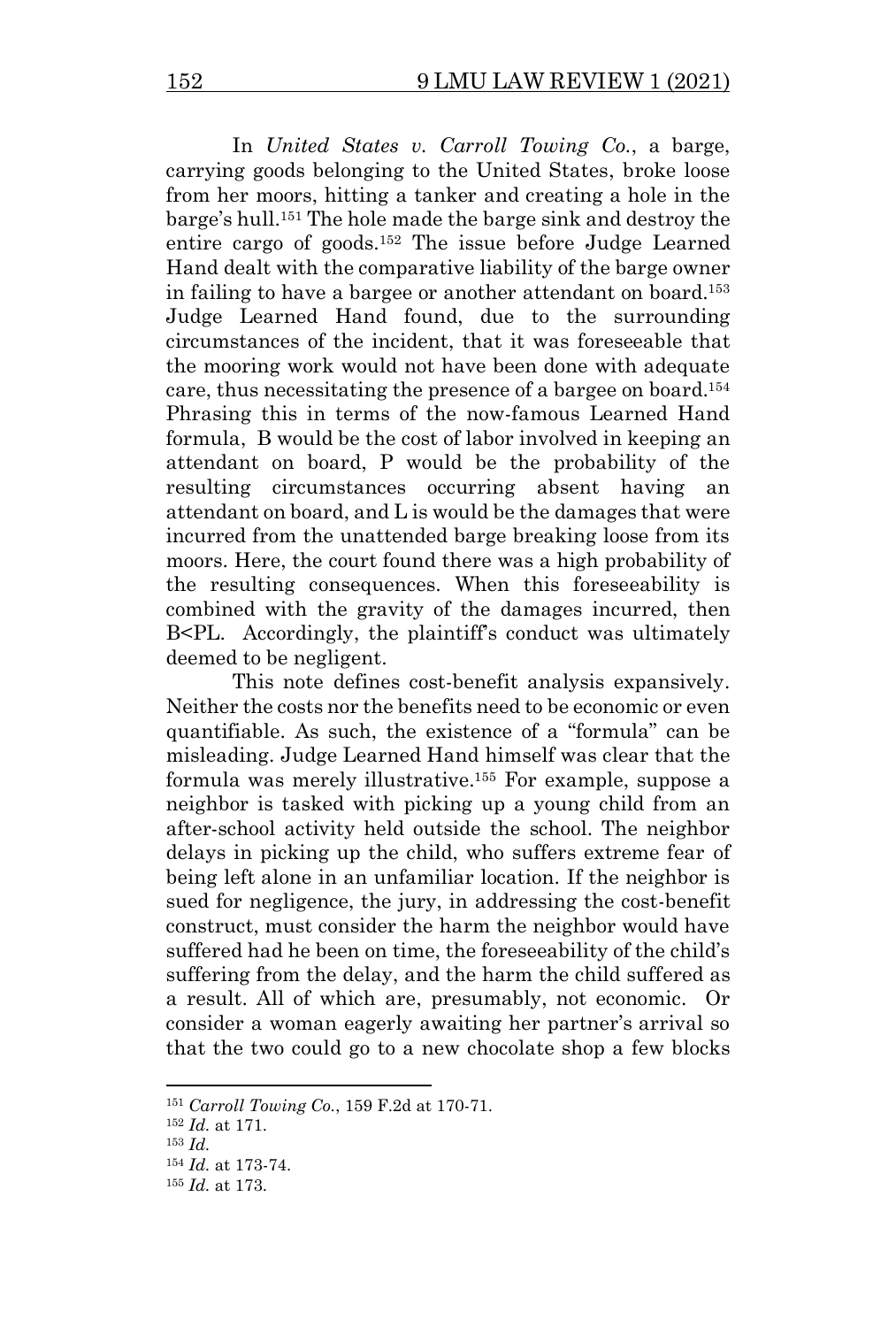away. Her partner, however, feeling lethargic after having lunch, decides to lie down for a while and, naturally, falls asleep. The heroine, disappointed, accuses her partner of negligent breach of fiduciary duty, specifically the duties to pander, indulge, and assure their partner's happiness. The cost-benefit analysis of this social situation is neither economic nor quantifiable.<sup>156</sup>

## 3. NOTICE AND OPPORTUNITY TO CURE

Notice and opportunity to cure are constructs used to prove landowner negligence in slip and fall cases.<sup>157</sup> One must show that the defendant-landowner had notice of the hazardous condition which resulted in the slip and that the notice sufficiently provided an opportunity to cure the hazardous condition. <sup>158</sup> The plaintiff can prove notice by showing that the defendant had actual notice of the hazardous condition or that the defendant had constructive notice. <sup>159</sup> For example, the plaintiff can show the defendant previously received specific complaints about the condition, approved work orders to fix it, or created the condition himself.<sup>160</sup> The plaintiff can also prove that a defendant had constructive notice of the hazardous condition.<sup>161</sup> A number of factors guide the analysis of constructive notice, such as the length of time a foreign substance has been on a premises, the nature of such substance, the substance's location within the premises, the substance's proximity to employees, and the number of entrants to the premises.<sup>162</sup>

One exception to the requirement of notice is the "mode of operations" rule, which states that notice of hazardous conditions is imputed and active surveillance demanded where the mode of operation of the business creates a risk of recurrent hazards. <sup>163</sup> The Connecticut

<sup>156</sup> As this note has attempted to emphasize, negligence is a self-standing concept, a type of breach. Thus, negligent breach of duty is negligent breach of duty, be the duty legally cognizable or not.

<sup>157</sup> 2 NORMAN J. LANDAU & EDWARD C. MARTIN, PREMISES LIABILITY—LAW AND PRACTICE § 8A.03, Lexis (database updated 2020).

<sup>158</sup> *Id.* § 8A.03.

<sup>159</sup> *See generally id.* § 8A.03[1].

<sup>160</sup> *Id.*

<sup>161</sup> *See generally id.* § 8A.03[2].

<sup>162</sup> *Id.*

<sup>163</sup> *See id.* § 8A.03[3][f].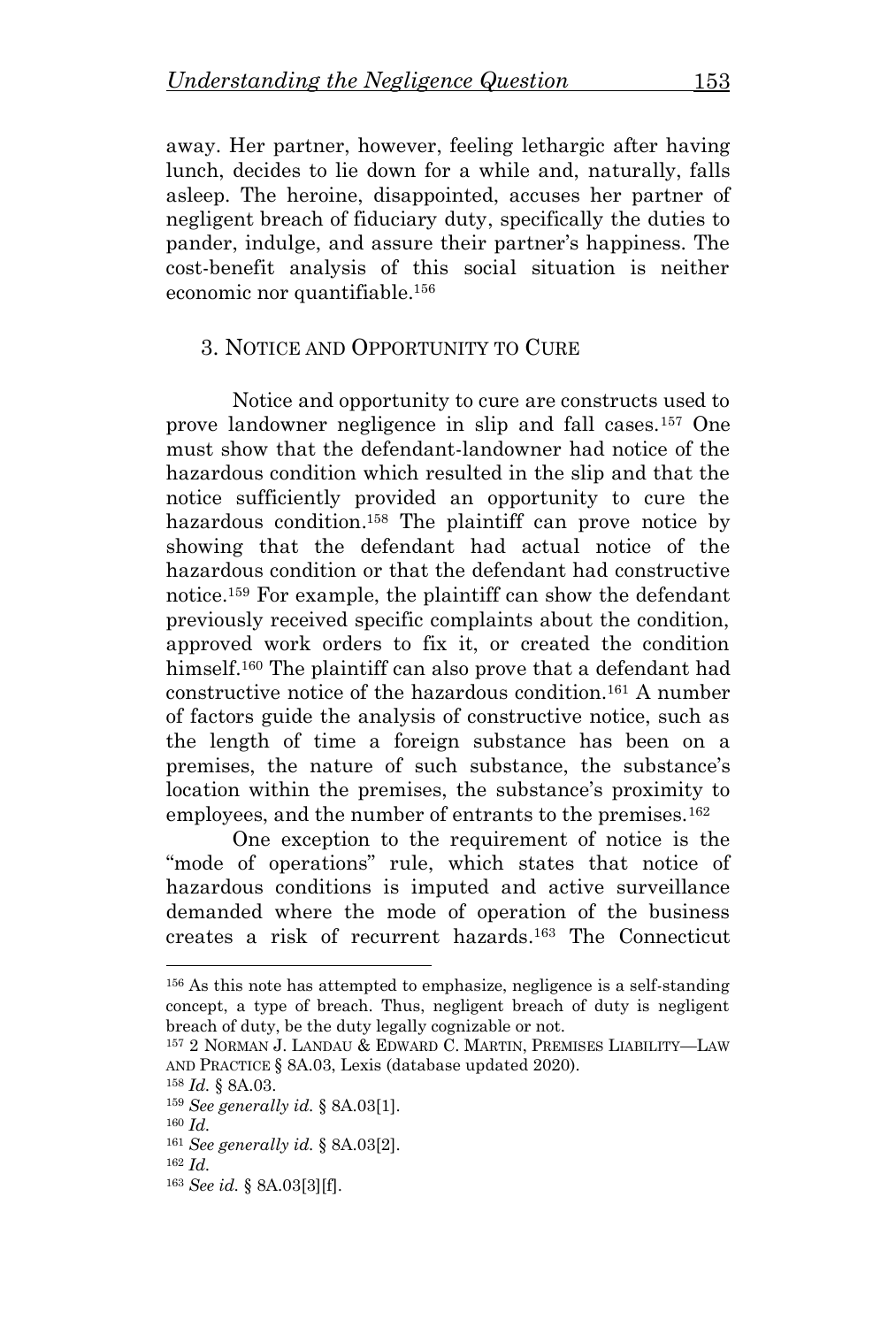Supreme Court addressed this rule in *Kelly v. Stop & Shop, Inc.*, 918 A.2d 249 (Conn. 2007). There, the plaintiff visited the defendant's supermarket to purchase groceries and to make a salad.<sup>164</sup> The supermarket offered a self-service salad bar, where the plaintiff prepared her salad.<sup>165</sup> The bar had no railings, lacked adequate space to accommodate trays, and was surrounded on both sides by a narrow "floor runner." 166 The surrounding floor was made of tile or linoleum.<sup>167</sup> When the plaintiff left the area covered by the floor runner to pick up a lid, she slipped and fell.<sup>168</sup> While she was wiping her shoes during her recovery at the supermarket, she observed "a wet, slimy piece of green lettuce" on the side of her shoe.<sup>169</sup> The plaintiff alleged that the lettuce had caused her to fall. The question was whether the supermarket was liable for the injuries alleged.<sup>170</sup>

The court explained that the mode of operations rule arose from the proliferation of self-service retail stores that, allowing customers to pick up their items and move them around the store, increased the risk of drops and spillage.<sup>171</sup> This risk is exacerbated by retail marketing techniques which attract customers' attention towards the shelves and, consequently, away from the floors. <sup>172</sup> The mode of operation rule implicates the store's actions and, in a slip and fall case, imputes notice. Where there are continuous, foreseeable dangerous conditions, the plaintiff need not prove the defendant had either constructive or actual notice. <sup>173</sup> The use of self-service and marketing techniques are financially favorable for the operation of a store but also increase the risks of injuries on the premises. <sup>174</sup> These costs become part of a business's calculus of doing business. <sup>175</sup> The court concluded its analysis by observing that the mode of

<sup>165</sup> *Id.*

- <sup>170</sup> *Id.*
- <sup>171</sup> *Id.* at 256.
- <sup>172</sup> *Id.*

- <sup>174</sup> *Id.* at 258, 260.
- <sup>175</sup> *Id.* at 261.

<sup>164</sup> Kelly v. Stop & Shop, Inc., 918 A.2d 249, 252 (Conn. 2007).

<sup>166</sup> *Id.* <sup>167</sup> *Id.*

<sup>168</sup> *Id.*

<sup>169</sup> *Id.* at 252-53.

<sup>173</sup> *Id.* at 259.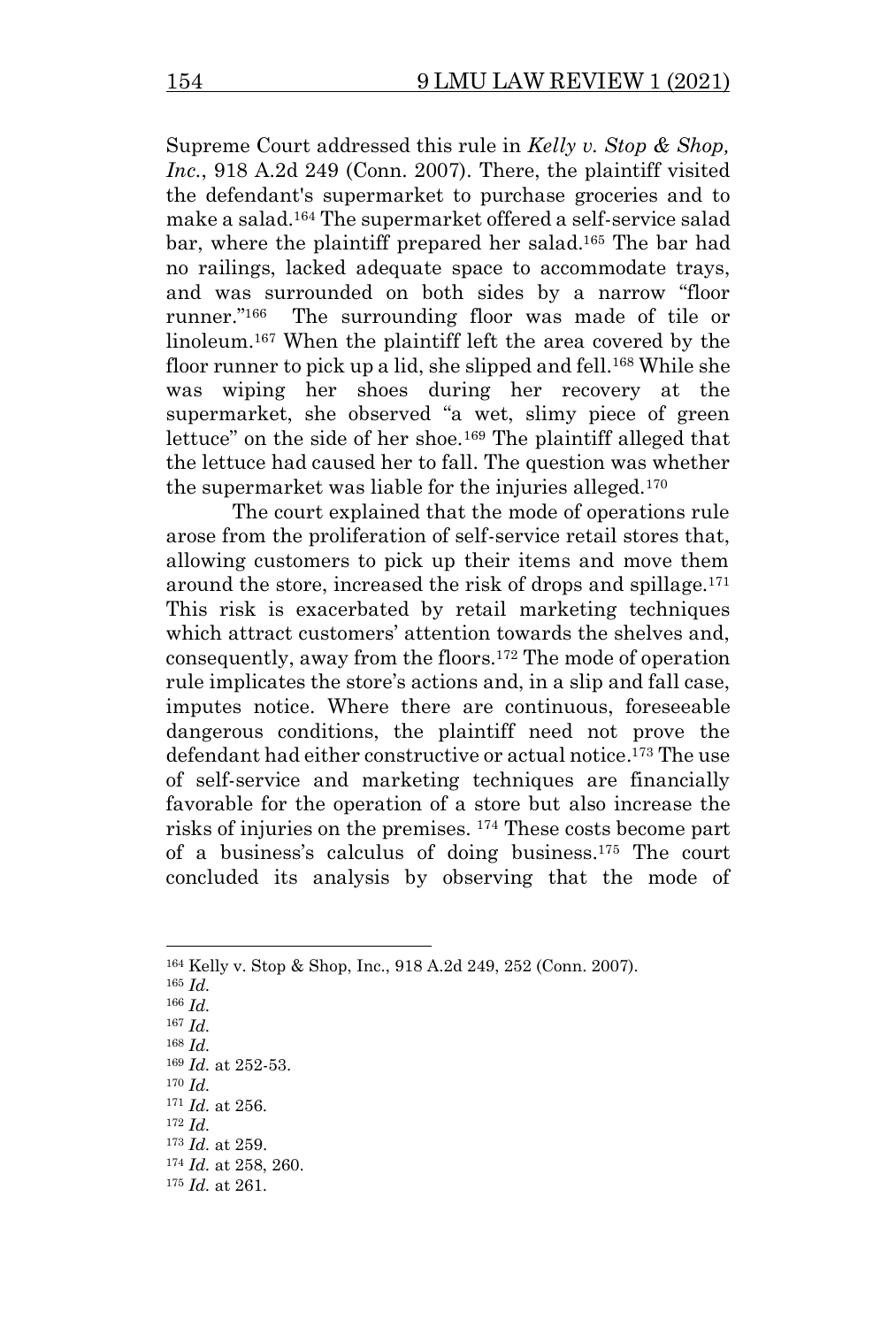operation rule comports best with the standard of reasonable  $\rm care.^{176}$ 

The court held that a plaintiff established a prima facie case of negligence by showing that the defendant business's mode of operations carried a foreseeable risk of injury that proximately caused injury to the plaintiff.<sup>177</sup>

## 4. PRIVATE STANDARDS

A related issue in entity liability concerns the use of an entity's standards in establishing negligence. That is, to what extent does an entity's violation of its standards provide proof of the entity's negligence?

The Restatement Third suggests that the *admissibility* of the entity's standards should be governed by all the circumstances of the case, such as the extent of the plaintiff's reliance on those standards, the extent to which they demonstrate foreseeability, and the extent to which those standards provide for discretionary extra care.<sup>178</sup> If admitted, the standards do not create a tort duty; they are merely relevant in establishing whether the entity has exercised reasonable care.<sup>179</sup>

For example, in *Current v. Columbia Gas of Kentucky, Inc.*, 383 S.W.2d 139 (Ky. 1964), plaintiff homeowners brought suit against a defendant gas company.<sup>180</sup> The plaintiffs, a husband, wife, and their five minor children, moved into a new home in Winchester on October 28, 1960.<sup>181</sup> The house contained a 65,000 BTU space heater in the living room.<sup>182</sup> It was disputed whether this heater was vented.<sup>183</sup>

<sup>176</sup> *Id.* at 262.

<sup>177</sup> *Id.* at 263.

<sup>178</sup> RESTATEMENT (THIRD) OF TORTS: PHYS. & EMOT. HARM § 13 cmt. f (AM. LAW INST. 2010). It appears the Restatement is engaging in what recalls a Rule 403 balancing analysis. *See* FED. R. EVID. 403.

<sup>179</sup> *Id.*

<sup>180</sup> Current v. Columbia Gas of Kentucky, Inc., 383 S.W.2d 139, 140 (Ky. 1964).

<sup>181</sup> *Id.*

<sup>182</sup> *Id.* Very roughly speaking, this would have power sufficient to heat around 1,900 square feet, or 180 square meters. *E.g.*, Herb Kirchhoff, *How Much Space does a 1500 Watt Heater Heat Up?*, SFGATE (last updated Dec. 17, 2018), available at https://homeguides.sfgate.com/much-space-1500 watt-heater-heat-up-87133.html.

<sup>183</sup> *Id.* at 141.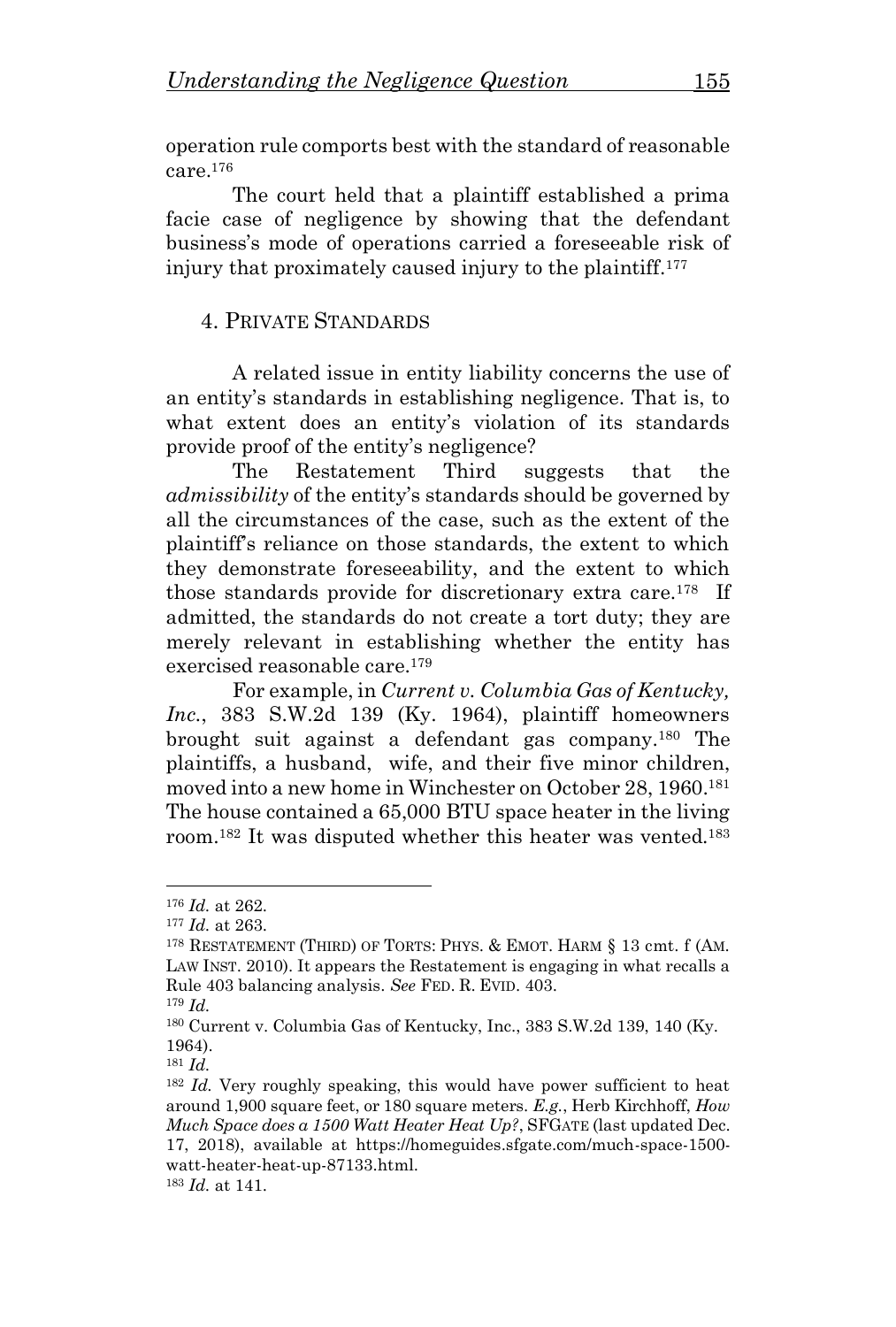Since the house had been vacant, the gas had been cut off before the plaintiffs' occupation and had to be reinstated.<sup>184</sup> The defendant inspected the premises and reinstated gas services, lighting the pilot light on the space heater.<sup>185</sup> An employee of the business testified that according to private standards and his knowledge, he ensured that the heater was burning normally and was not dirty. <sup>186</sup> Having noted the heater's power, the employee also ensured it was vented.<sup>187</sup>

During a night of heavy rain, the plaintiffs fell ill and called the doctor who arrived to find them vomiting, and concluded that they had suffered a mild gastric upset.<sup>188</sup> The next day, when the father did not report to work, a concerned coworker, apprehensive, visited the plaintiffs' house.<sup>189</sup> She knocked on the door and heard moans coming from within the house. <sup>190</sup> She entered and found the mother on the floor in the living room, the children on two couches, and the father "half on the bed," unconscious.<sup>191</sup> There was soot or other settlement around the mouth and nostrils of at least three of the family members. <sup>192</sup> They had apparently been poisoned by leaking carbon monoxide gas from the improperly vented heater.<sup>193</sup>

The issue before the court, for purposes of this note, pertained to the admissibility of the private standards for inspecting and venting heaters to which the defendant's employee attested.<sup>194</sup> The court reasoned that a jury could not assess the standard of conduct for a specialized business without direct information about the standards of conduct of such business. <sup>195</sup> Here, the defendant's employees knew the rules and testified that they constituted safe practice.<sup>196</sup> The

<sup>184</sup> *Id.* at 140. <sup>185</sup> *Id.* at 140-41. <sup>186</sup> *Id.* at 141. <sup>187</sup> *Id.* <sup>188</sup> *Id.* <sup>189</sup> *Id.* <sup>190</sup> *Id.* <sup>191</sup> *Id.* <sup>192</sup> *Id.* <sup>193</sup> *Id.* at 141-42. <sup>194</sup> *Id.* at 142.

<sup>195</sup> *Id.* at 143 ("It may be questioned that a jury of laymen can intelligibly gauge the degree of care usually exercised by an ordinarily prudent man when that mythical actor is engaged in conduct utterly beyond the ken of the juror.") <sup>196</sup> *Id.*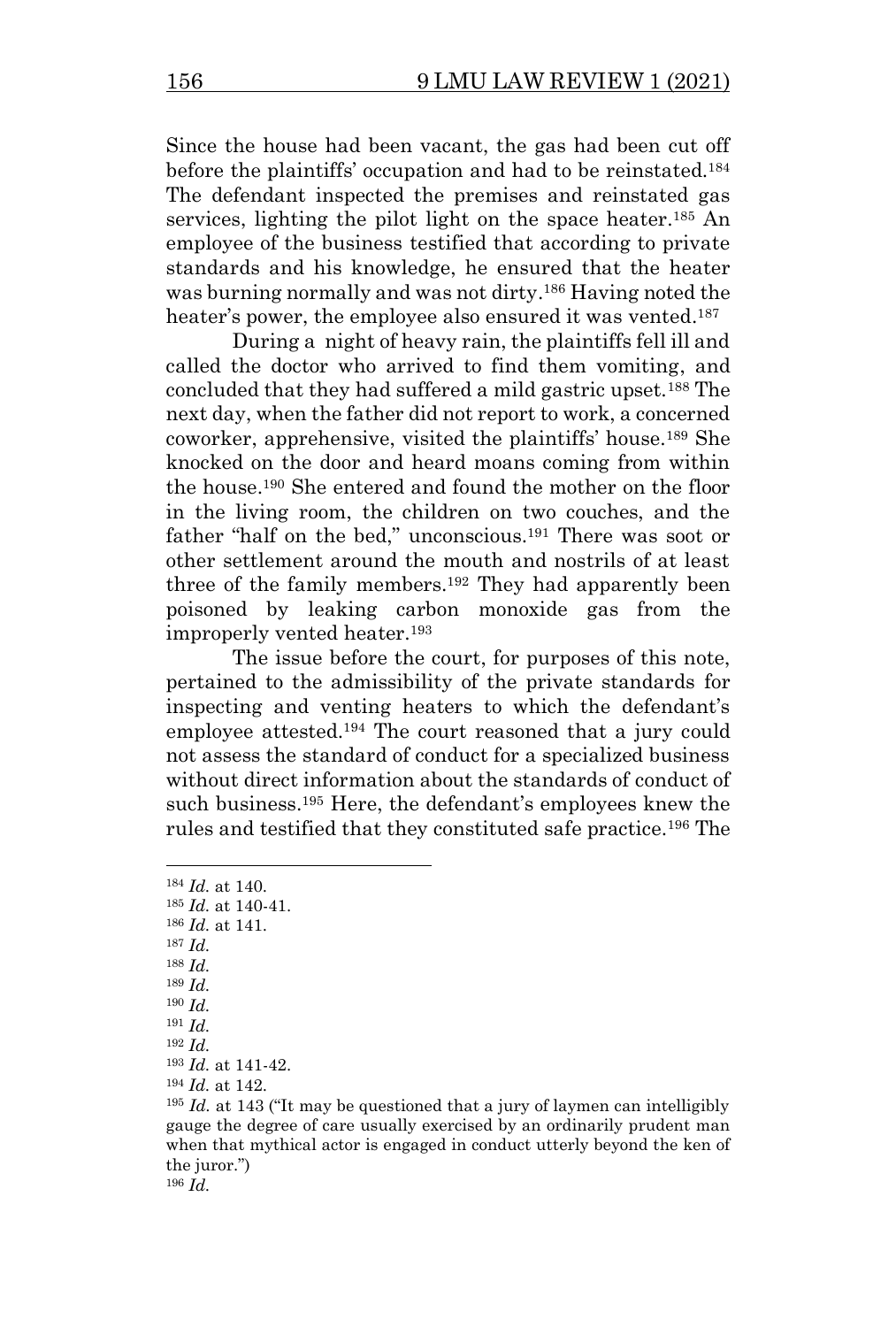rules were clearly in place for safety.<sup>197</sup> There was no evidence that they exceeded ordinary standards of care.<sup>198</sup> The court admitted the evidence.<sup>199</sup>

In contrast, the New York high court reached a different result in *Rivera v. New York City Transit Authority*, 569 N.E.2d 432 (N.Y. 1991). Evidence, in that case, suggested that the plaintiff's husband spent ten to fifteen seconds at the edge of a platform in a train station, entirely stable, looking into the tunnel at an arriving train. <sup>200</sup> He then began acting erratically, staggering as though intoxicated, fell onto the tracks, and was killed by the oncoming train.<sup>201</sup> The plaintiff sued, alleging that the train operator was negligent in speeding into the station. <sup>202</sup> As concerned the admissibility of private standards in the case, the court was curt: "[W]e note that the trial court should not have admitted into evidence the defendant's entire internal rule book and manual containing irrelevant material which was not relied upon by the parties' experts or which imposed a higher standard of proof on the defendant than that imposed by law."<sup>203</sup> Instead, the court reversed a judgment for the plaintiff and remanded for a proper determination of foreseeability and the reasonableness of the driver's actions under the circumstances.<sup>204</sup>

#### 5. CUSTOM

Another question concerning negligence arises with the violation of customs. Customs are defined as standards set by the community in question.<sup>205</sup> Departure from custom is often strong evidence of negligence.<sup>206</sup> Such custom shows that further precautions were available to the actor, that they were feasible, and that the actor should have been

<sup>197</sup> *Id.*

<sup>198</sup> *Id.*

<sup>199</sup> *Id.*

<sup>200</sup> Rivera v. N.Y.C. Transit Auth., 569 N.E.2d 432, 433 (N.Y. 1991).

<sup>201</sup> *Id.*

<sup>202</sup> *Id.*

<sup>203</sup> *Id.* at 435 (citation omitted).

<sup>204</sup> *Id.* at 434-36.

<sup>205</sup> RESTATEMENT (THIRD) OF TORTS: PHYS. & EMOT. HARM § 13 (AM. LAW INST. 2010).

<sup>206</sup> *E.g.*, *id.* § 13(b) & cmt. c.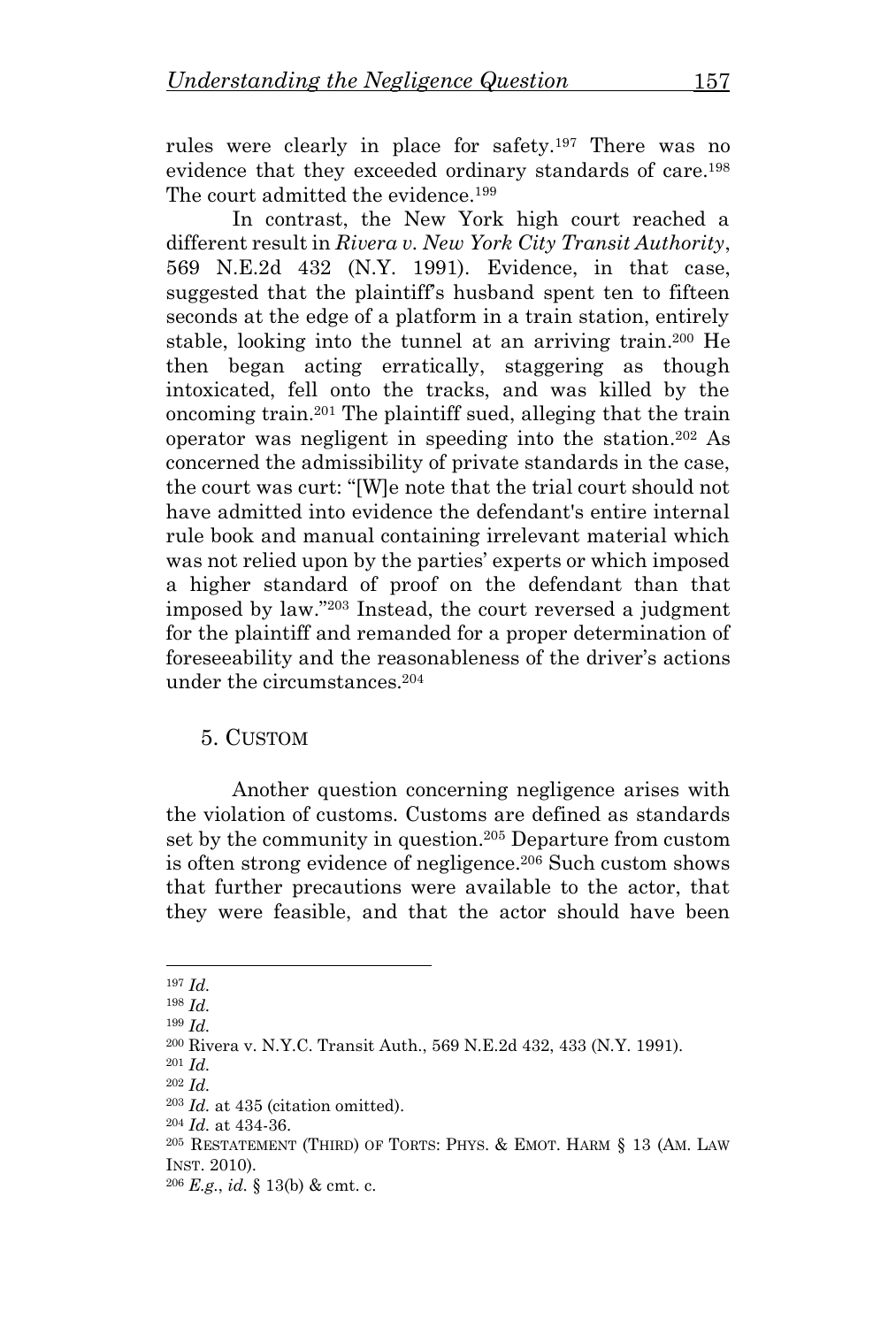aware of them.<sup>207</sup> The actor can counter this by attempting to question the intelligence of the custom, by showing adoption of other risk-reducing measures that were at least as good as the custom in question, or that the methods of operation belied the applicability of such custom.<sup>208</sup> On the other hand, *compliance* with custom is merely evidence offered to support that the actor was not negligent.<sup>209</sup>

A classic opinion discussing custom is that of Judge Learned Hand in *The T.J. Hooper*. <sup>210</sup> There, two barges carrying cargoes of coal were being transported by two tugs, the "Hooper" and the "Montrose," when they were hit by wind coming from the east and sank far at sea.<sup>211</sup> Plaintiffs presented evidence that the weather bureau at Arlington cast two predictions daily, and that had the tugs received the Arlington reports, they would have put in at the Delaware Breakwater on Cape Henlopen instead of weathering the unknown storm.<sup>212</sup> They did not receive the report because the receiving sets on board, which belonged privately to the seamen and not the business, were not in working order.<sup>213</sup> The tugs' business practices evinced that custom did not demand there be receiving sets on board.<sup>214</sup> However, Judge Learned Hand rejected the suggestion that this custom precluded a finding of comparative fault.<sup>215</sup> He reasoned that reliably maintained receiving sets cost little and afforded great protection.<sup>216</sup> As to theory, Judge Hand stated:

> [I]n most cases reasonable prudence is in fact common prudence; but strictly it is never its measure; a whole calling may have unduly lagged in the adoption of new and available devices. It may never set its own tests, however persuasive be its usages. Courts must in the end say what is required; there are

<sup>207</sup> *Id.* § 13 cmt. b.

<sup>208</sup> *Id.* § 13 cmt. c.

<sup>209</sup> *E.g.*, *id.* § 13(a).

<sup>210</sup> The T.J. Hooper, 60 F.2d 737 (2d Cir. 1932).

<sup>211</sup> *Id.* at 737.

<sup>212</sup> *Id.* at 739.

<sup>213</sup> *Id.*

<sup>214</sup> *Id.* at 739-40.

<sup>215</sup> *Id.* at 740. In the case, all the vessels had been deemed unseaworthy.

*Id.* at 737.

<sup>216</sup> *Id.* at 739.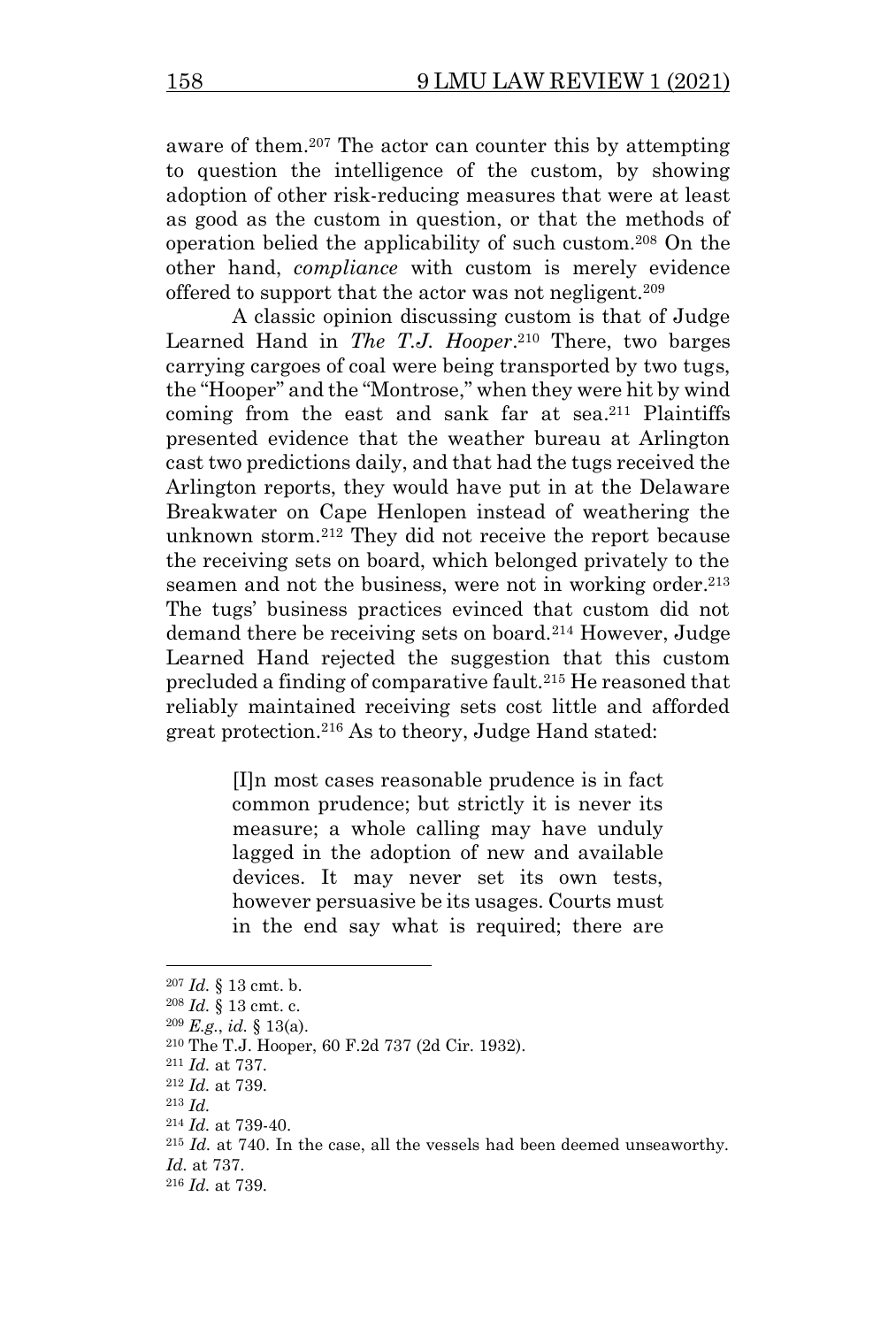precautions so imperative that even their universal disregard will not excuse their omission.<sup>217</sup>

This reasoning echoes Holmes's famous statement: "What usually is done may be evidence of what ought to be done, but what ought to be done is set by a standard of reasonable prudence, whether it is usually complied with or not."<sup>218</sup>

## 6. STATUTES

Part III of this note states that some statutes may serve as evidence, but no more than evidence, of negligence. This situation is analogous to the treatment of evidence of custom by the courts as just discussed, and more need not be said. 219

Section 16(b) of the Restatement Third asserts that failing to adopt a precaution cannot be used to find negligence if one taking that precaution would violate a statute.<sup>220</sup> This rule is difficult to understand. Even the criminal law recognizes that statutes—criminal statutes can be broken for the greater good.<sup>221</sup> Perhaps the way to reconcile § 16(b) of the Restatement and § 3.02 of the Model Penal Code is to recognize a general disinclination to find liability.<sup>222</sup>

## 7. OPEN AND OBVIOUS DANGERS

<sup>217</sup> *Id.* at 740.

<sup>218</sup> Texas & P.R. Co. v. Behymer, 189 U.S. 468, 470 (1903).

<sup>219</sup> RESTATEMENT (THIRD) OF TORTS: PHYS. & EMOT. HARM § 16 (AM. LAW INST. 2010). Furthermore, nothing precludes this application of statutes to negligence even when the other applications of statutes in Part III.A are valid. That said, when a statute has already been given per se effect, its use as here would be rather blasé.

This is the default rule. *See id.* § 16 cmt. a. In other words, if a statute states that noncompliance cannot be used to establish tort liability, or that compliance precludes tort liability, then legislative intent dominates if constitutional.

 $220$  *Id.* § 16(b).

 $221$  This is the necessity defense. MODEL PENAL CODE § 3.02(1) (AM. LAW INST. 2007).

<sup>222</sup> *Compare* RESTATEMENT (THIRD) OF TORTS: PHYS. & EMOT. HARM § 16(b), *with* MODEL PENAL CODE § 3.02.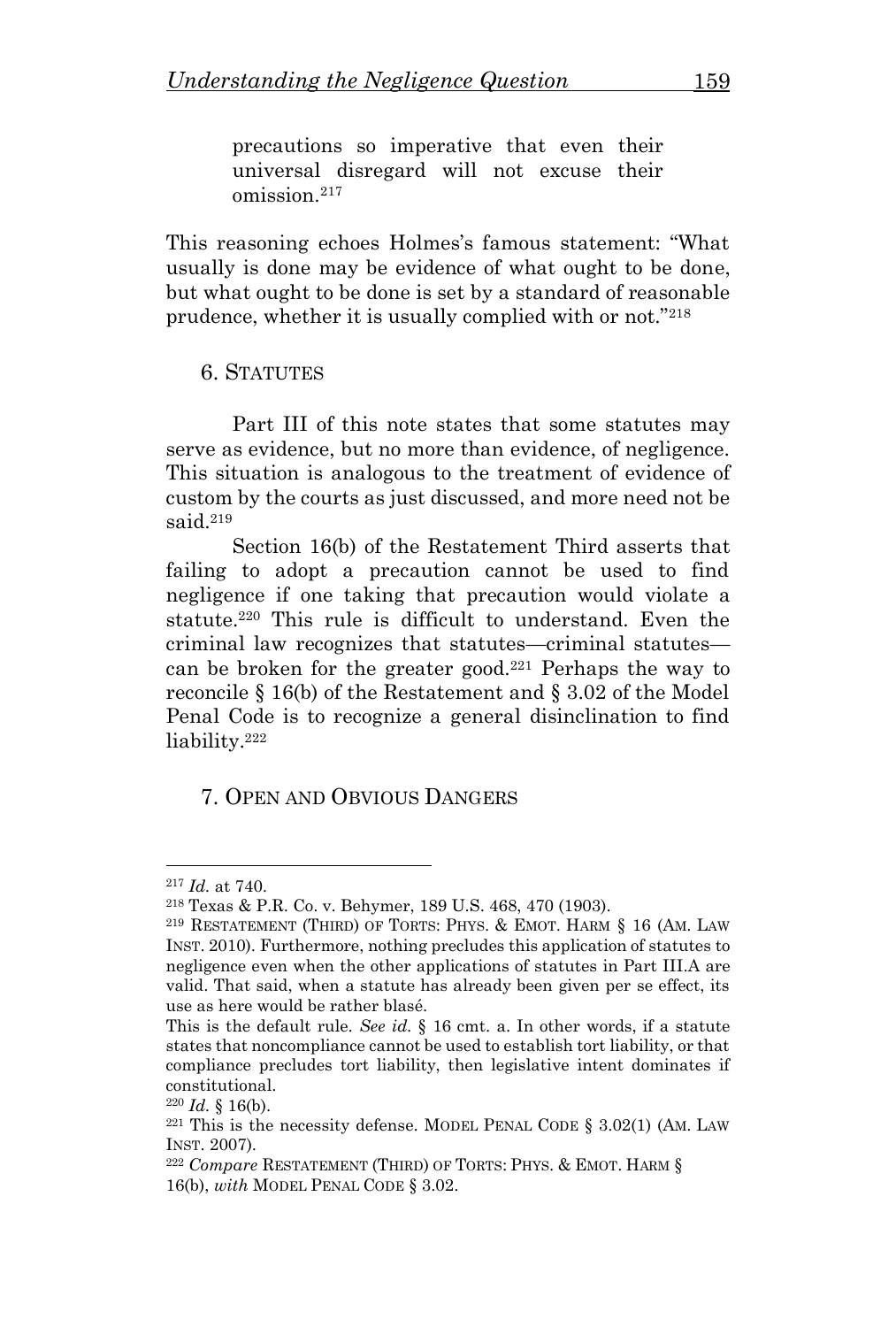The doctrine of open and obvious dangers historically functioned to insulate landowners from liability for injuries caused by dangers that were open and obvious.<sup>223</sup> The idea is that if a danger is so open and obvious to an entrant that using reasonable care would have avoided the danger, then the harm flowing from that danger should not be considered foreseeable by the landowner.<sup>224</sup> The Restatements Second and Third have moved away from this position. <sup>225</sup> These latter two Restatements follow the same rule,<sup>226</sup> except that the Restatement Third does not limit it to invitees. <sup>227</sup> The rule given in the Restatement Second provides: "A possessor of land is not liable to his invitees for physical harm caused to them by any activity or condition on the land whose danger is known or obvious to them unless the possessor should anticipate the harm despite such knowledge or obviousness."<sup>228</sup> While courts have made much ado about this development,<sup>229</sup> the idea is simple: harm is not foreseeable unless it is. In other words, the recognition is that harm is sometimes foreseeable, even though the danger is open and obvious.<sup>230</sup>

The Iowa Supreme Court tackled the open and obvious doctrine in *Hanson v. Town & Country Shopping Center, Inc.*, 144 N.W.2d 870 (Iowa 1966). There, the plaintiff slipped and fell on ice on her way from the shopping mall to

<sup>223</sup> Ernest H. Schopler, Annotation, *Modern Status of the Rule Absolving a Possessor of Land of Liability to Those Coming Thereon for Harm Caused by Dangerous Physical Conditions of Which the Injured Party Knew and Realized the Risk*, 35 A.L.R.3d 230 § 2 (2020).

<sup>224</sup> *Id.* § 3. The section also mentions contributory negligence and assumption of risk; however, those are affirmative defenses and do not bear on the landowner's negligence.

<sup>&</sup>lt;sup>225</sup> RESTATEMENT (SECOND) OF TORTS § 343A (AM. LAW INST. 1965); RESTATEMENT (THIRD) OF TORTS: PHYS. & EMOT. HARM § 51 cmt. k (AM. LAW INST. 2010).

<sup>226</sup> *Compare* RESTATEMENT (SECOND) OF TORTS § 343A, *with* RESTATEMENT (THIRD) OF TORTS: PHYS. & EMOT. HARM § 51 cmt. k.

 $227$  The Restatement Third has moved away from the traditional specific rules for landowner liability that focus on the status of the entrant and the type of harm, preferring instead the general duty of care formulation. RESTATEMENT (THIRD) OF TORTS: PHYS. & EMOT. HARM § 51 cmt. a. There appears to be a modern trend *in fact* in this direction. *See* Schopler, *supra* note 223 § 2.

<sup>228</sup> RESTATEMENT (SECOND) OF TORTS § 343A(1).

<sup>229</sup> *See, e.g.*, Schopler, *supra* note 227 § 2.

<sup>230</sup> The Restatement Third calls this "residual risk." RESTATEMENT (THIRD) OF TORTS: PHYS. & EMOT. HARM § 51 cmt. k.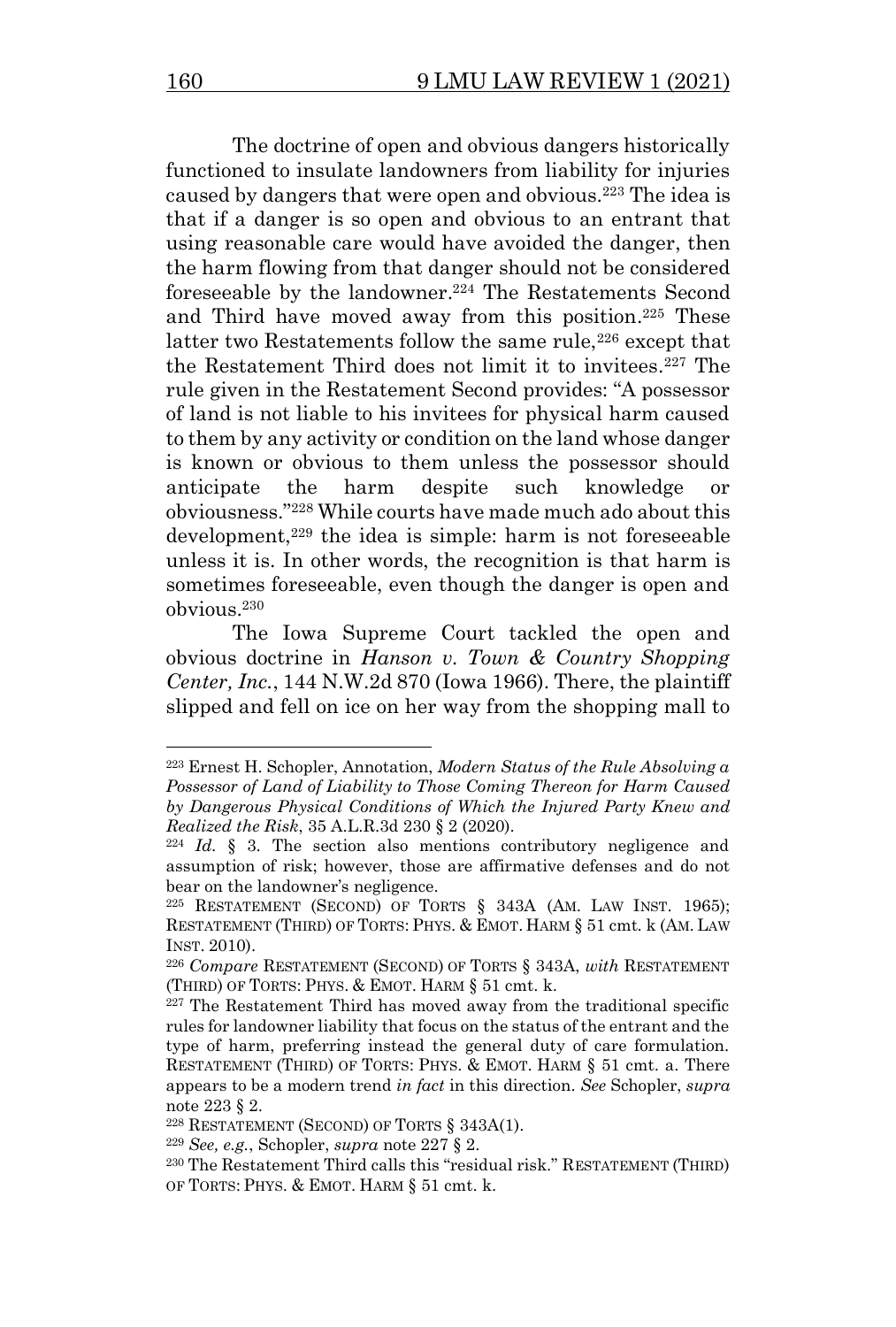her car in the mall's parking lot.<sup>231</sup> Snow fell on March 15th, 16th, 17th, and 20th of 1960.<sup>232</sup> The shopping center cleared snow from the parking lot and sidewalks but had piled snow from the sidewalk onto one particular patch of the grounds and parking lot.<sup>233</sup> During the two days immediately preceding the plaintiff's injury on March 22, 1960, the snow pile had become rough and jagged, converting into slick ice.<sup>234</sup>

In moving away from the traditional doctrine barring defendant liability, the court expressed the modern sentiment and evoked the original general duty of care:

> Defects in premises which are in no sense hidden and could only be classified objectively as open and obvious may be of such nature that the possessor should know the invitee would not anticipate or guard against them in using the premises within the scope of the invitation. To arbitrarily deny liability for open or obvious defects and apply liability only for hidden defects, traps or pitfalls is to adopt a rigid rule based on objective classification in place of the concept of the care of a reasonable and prudent man under the particular circumstances.

> The possessor of real estate is under a duty to use reasonable care to keep his premises safe for use by invitees. Failure to do so constitutes negligence.<sup>235</sup>

The court explicitly recognized the shift from the Restatement (First) of Torts, which had adopted the traditional view, to the Restatement (Second), which rejected the categorical bar.<sup>236</sup>

Finding it possible that the plaintiff had not discovered or appreciated the risks because of potentially bad

 $231$  Hanson v. Town & Country Shopping Ctr., Inc., 144 N.W.2d 870, 873 (Iowa 1966).

<sup>232</sup> *Id.* at 872.

<sup>233</sup> *Id.*

<sup>234</sup> *Id.*

<sup>235</sup> *Id.* at 874.

<sup>236</sup> *Id.* at 873-75.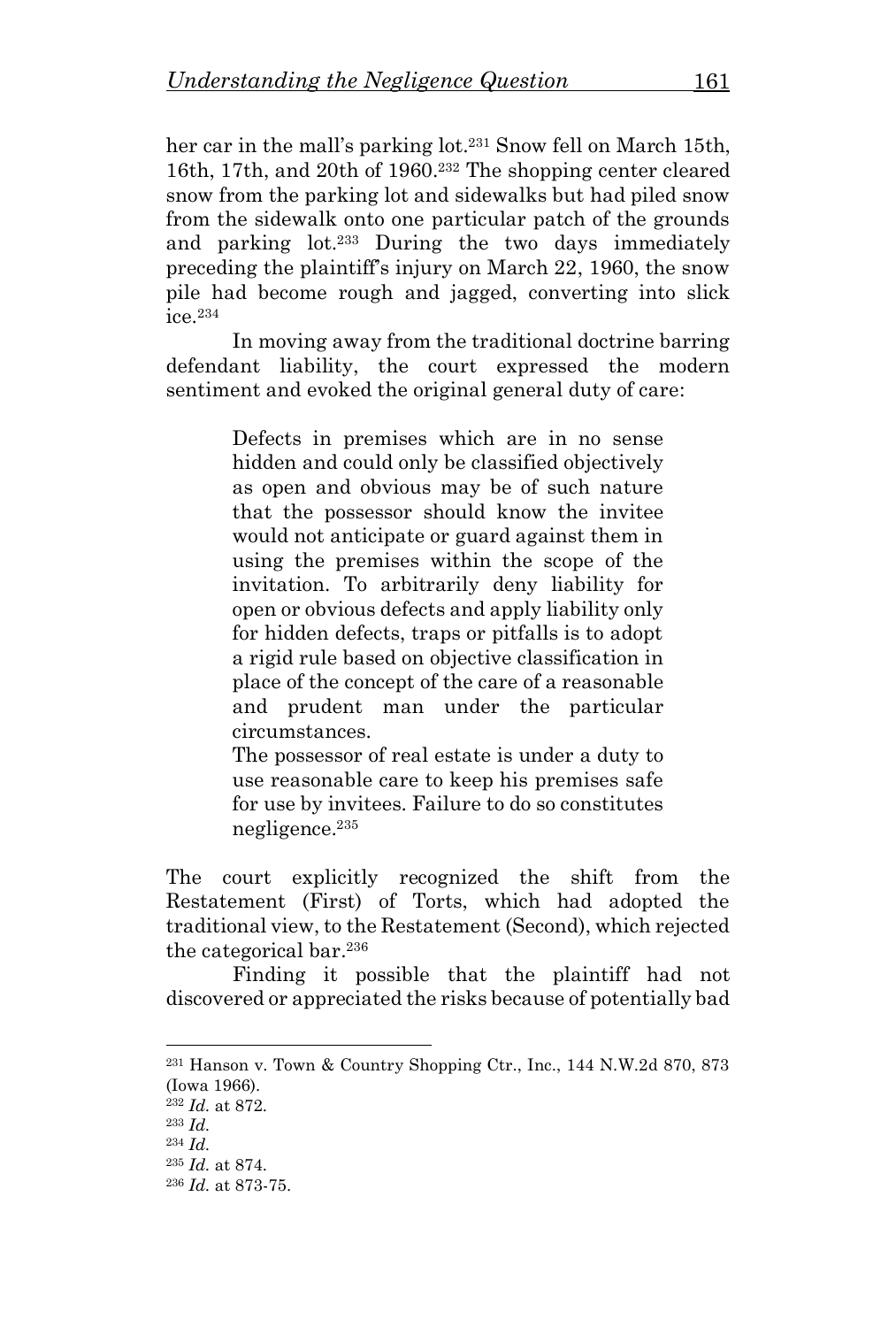lighting and an obstructed view while pushing a shopping cart,<sup>237</sup> the court concluded that the facts presented a triable  $case.238$ 

## 8. *RES IPSA LOQUITUR*

*Res ipsa loquitur* is one of the most beautiful and inventive notions in the law. It is a means of determining from results (1) the existence of an act that (2) constitutes negligent breach of duty. <sup>239</sup> So bizarre was the result, says *res ipsa*, that it must have been caused by one's negligence.<sup>240</sup> The traditional formulation of the doctrine, which operates against a background of harm by some cause, asks whether the instrumentality of the harm was in the exclusive control of the defendant and whether the accident is of a type that does not occur in the absence of negligence.<sup>241</sup> The first element guarantees that the defendant is the one responsible for the mystical action, and the second element guarantees that the mystical action was negligent. But it is precisely this second element that carries *res ipsa loquitur* outside the scope of this note, for the doctrine does not try to determine whether a given action was negligent, which is this note's purpose. Instead, it utilizes our preexisting notions of negligent actions. The element is generally found in other formulations of the doctrine as well.<sup>242</sup> Thus, while *res ipsa loquitur* arises in the context of breach, it is not a construct

<sup>237</sup> When discussing shoppers driving a cart, the court quoted: "Where a grocery shopper must cross a supermarket parking lot heavily laden with goods purchased in order to board his automobile it is of little help to him to be aware of the presence of ice along the way. Under these circumstances the likelihood of injury is not lessened by his knowledge and the degree of care which he exercises. Many cases recognize this." *Id.* at 876 (quoting King Soopers, Inc. v. Mitchell, 342 P.2d 1006, 1009 (Colo. 1959)).

<sup>238</sup> *Id.* at 875-76.

<sup>239</sup> *See, e.g.*, RESTATEMENT (THIRD) OF TORTS: PHYS. & EMOT. HARM § 17 b (AM. LAW INST. 2010).

<sup>240</sup> Admittedly, this sounds like finding breach by saying *asa nisi masa*.

<sup>&</sup>lt;sup>241</sup> RESTATEMENT (THIRD) OF TORTS: PHYS. & EMOT. HARM  $\S 17$  cmt. b.

<sup>242</sup> *E.g.*, *id.* § 17; RESTATEMENT (SECOND) OF TORTS § 328D (AM. LAW INST. 1965).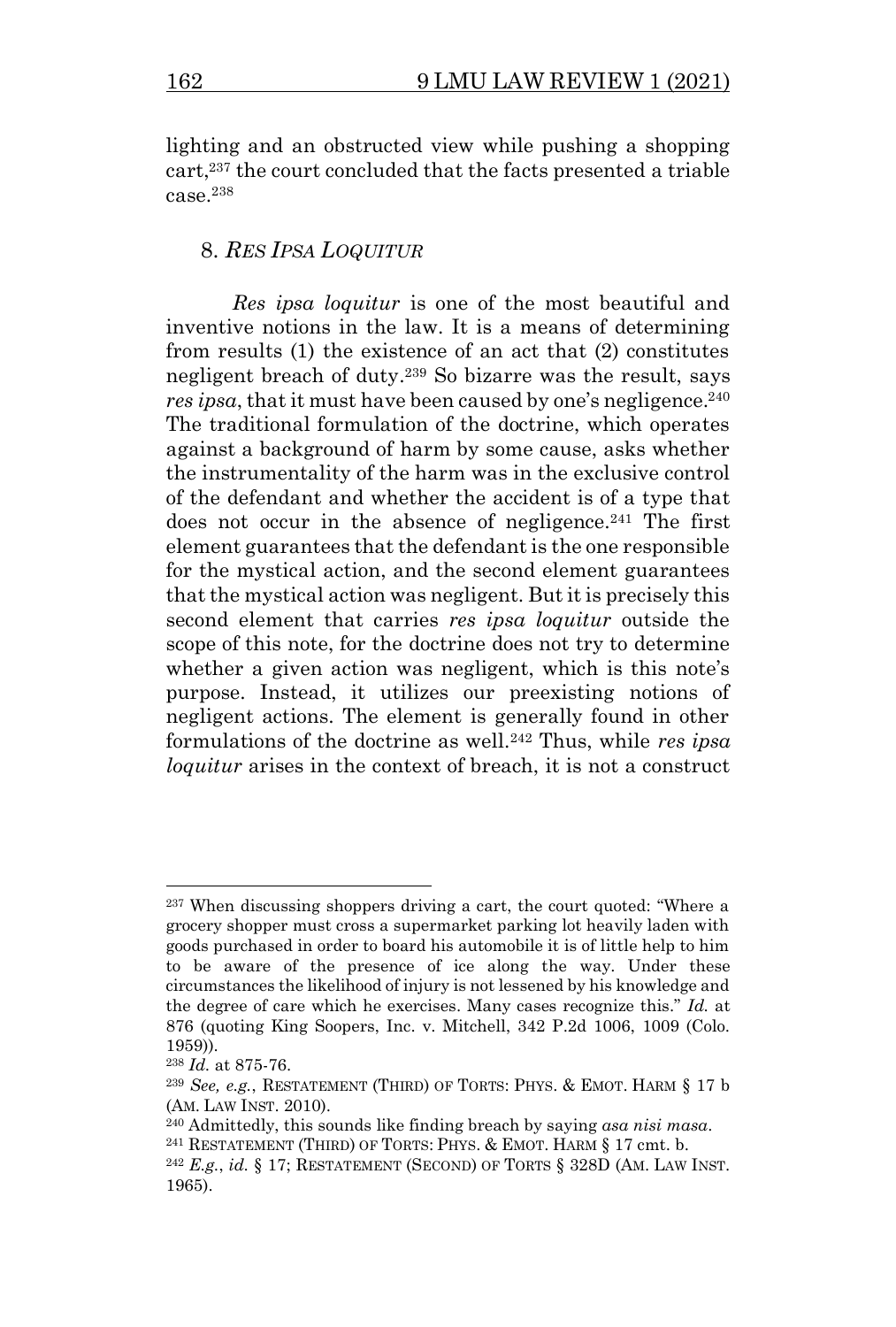like the preceding constructs of this section for finding it, and there is no more to say on the matter. $243$ 

## B. ANALYSIS

**Conclusion**: A conduct-based duty is breached if a reasonable person would have foreseen harm<sup>244</sup> and, in that case, a cost-benefit analysis also weighed against the actor.

**Proof**245: This note "reduces" the determination of breach in negligence cases to the first two constructs discussed in Part V.A. The key is that the other factors are contained in this two-step analysis. They are, in essence, merely elaborations in particular contexts. To prove this, the note shall show that an action that is negligent in this general two-step analysis is also negligent in the context of each of the other constructs, and vice versa.

<sup>&</sup>lt;sup>243</sup> There are other important concepts in breach that are unrelated to this note. For example, one of the important, though not necessarily sensible, rules in negligence is that a person with above-average knowledge and skills is legally obligated to utilize them, regardless of whether in a field that demands such specialized knowledge, where the rule would have been extraneous. RESTATEMENT (THIRD) OF TORTS: PHYS. & EMOT. HARM § 12. This changes the applicable standard of care, which is ordinarily that exercised by the objectively reasonable person, but does not otherwise alter the method used to determine breach, such as is explained in this note (in other words, for results-based duties, the question becomes whether a reasonable person with the actor's knowledge and skills would have foreseen the non-occurrence of the duty's result).

<sup>244</sup> More generally, a conduct-based duty is breached if a reasonable person would have foreseen the non-occurrence of the underlying result, and a cost-benefit analysis weighed against the actor. In the negligence context with which we are concerned, this is the occurrence of physical harm. The recognition in this rule is that duties are assigned in order to achieve certain results. Thus, consider the caretaker of children from Section II. Suppose the caretaker had taken an action, or failed to take an action, that ultimately made the child unhappy, and that the parents had alleged negligent breach of duty. If the caretaker were under the results-based duty that outright demanded the result, the question becomes whether a reasonable person would have foreseen that the caretaker's action or inaction would have made the child unhappy. If the caretaker were under the conduct-based duty, then presuming foreseeability weighed against the caretaker, one would also have to ask whether a cost-benefit analysis weighed against the caretaker as well. Under no circumstance can the caretaker be held negligent as to a duty under a strict liability theory applied to that duty. That would be a contradiction of terms.

<sup>245</sup> The proof is uninteresting. The reader may find more informative the examples at the end of each of the first three constructs that follow their technical proofs.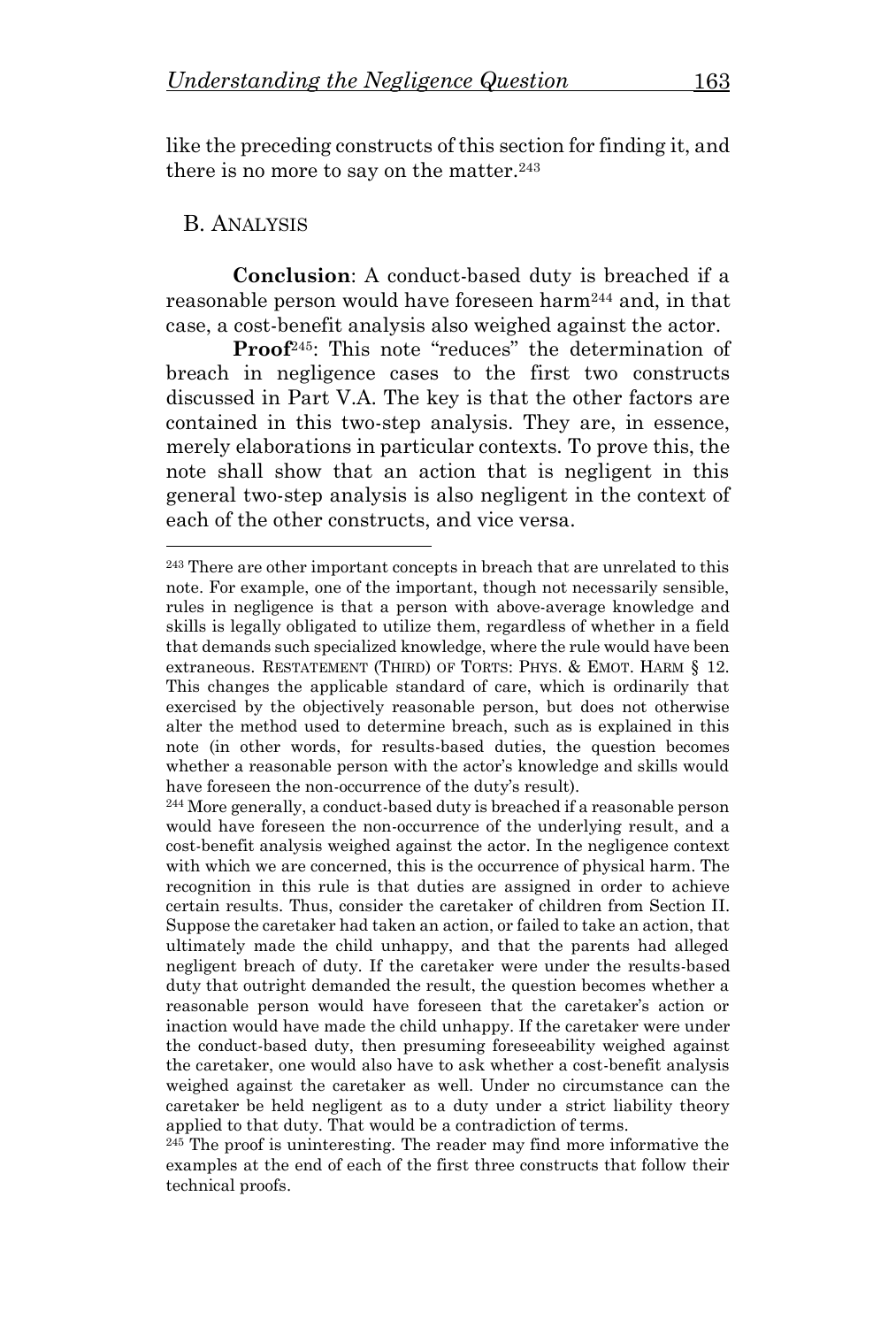1. Notice and opportunity to cure: Notice and opportunity to cure applies in slip and fall cases. Suppose a landowner had notice of a defect and the opportunity to cure it. Since the landowner had (1) notice of (2) a defect, then the landowner could foresee harm. Since the landowner had an opportunity to cure, then a cost-benefit analysis weighed in favor of removing the defect. This is partly because "opportunity to cure" means not so much that the defect is curable, but that it could reasonably have been cured, and partly because the defects in these cases can ordinarily easily be cured, merely a cause of slips, so that a cost-benefit analysis necessarily weighs in favor of the cure.

Now suppose a landowner could foresee harm from some defect and that a cost-benefit analysis weighed in favor of curing the defect. Since the landowner could foresee harm from the defect then the landowner presumably had notice of the defect. This notice could be actual or constructive. Furthermore, since a cost-benefit analysis weighed in favor of curing the defect, then the defect was not only curable (for the cost of achieving the impossible, being infinite, would necessarily outweigh any benefit), but reasonably curable.

For example, consider the case of the dangerous salad bar, *Kelly v. Stop & Shop*. <sup>246</sup> Since the particular danger, the slimy lettuce on the ground, resulted from the store's mode of operations, the store had actual or constructive notice of danger. This is the legal facilitation of the mode of operations rule.<sup>247</sup> Since the store knew its own procedures, having

<sup>246</sup> Kelly v. Stop & Shop, Inc., 918 A.2d 249 (Conn. 2007). This case was discussed in Part V.A.3.

<sup>&</sup>lt;sup>247</sup> The mode of operations rule is necessary, because of the additional requirement in the law that a landowner know not (only) the condition that creates the danger, but the direct danger that results in harm (or, equivalently, that the landowner foresee harm from the particular danger that results in harm, and not the condition that creates the danger). Theoretically, this requirement reduces the standard of care from that of the reasonable and prudent person under the circumstances. The substantive error of this requirement is easily seen. Suppose a landowner has a machine that, at fast but unknown rates, spews globs of oil in random directions. Without the mode of operations rule, the landowner would not be liable for any injury from a fall, unless the landowner knew of the particular glob of oil on the particular patch of ground where the injury occurred. This is clear error. The mode of operations rule overrides this requirement. The machine is *itself* the danger, and one asks whether there is opportunity to cure *that* danger by reducing its risk.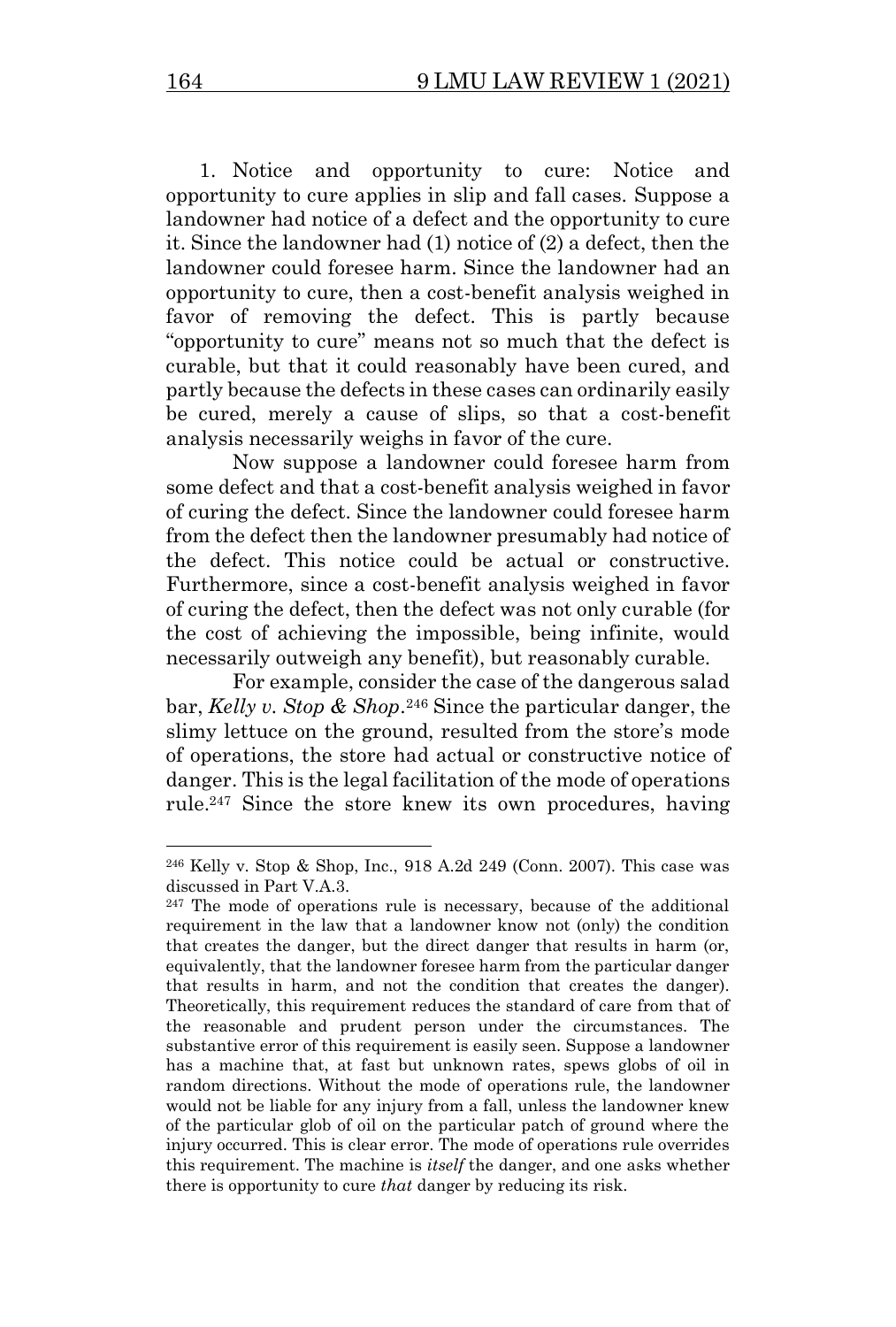created them itself, then it could also foresee harm resulting from the unattended salad bar. Moreover, the problem could be resolved by regular surveillance. This is a cost-effective approach since the costs of medical injuries resulting from falls are high. By extension, the store had the opportunity to make safe the danger.

2. Private standards: Private standards concern an entity's own rules for its operations.<sup>248</sup> Suppose an entity's private standards imply that it was negligent in a given affair. Since the entity has adopted a precautionary standard, then it could foresee some harm the standard was meant to obviate. Furthermore, since it has adopted the standard, then a cost-benefit analysis weighed in favor of the safety measure. Recall that private standards would not have been admissible (hence suggested negligence) *unless* the factors of the extent of foreseeability of harm and discretionary extra care weighed in favor of admissibility.

Now suppose that a company was negligent because it could foresee harm, and a cost-benefit analysis weighed in favor of dealing with the danger. Then, either it has broken its private standards, or it has not. If it has broken its private standards that would have accounted for the harm, then they suggest negligence.<sup>249</sup> If it has not, then the private standards *themselves* are evidence of negligence for not having accounted for a danger that was foreseeable and costeffectively managed.

For example, consider the case of the soot-poisoned family, *Current v. Columbia Gas of Kentucky*. <sup>250</sup> There, a company had breached its private standards regarding the lighting of a space heater. One of the reasons the standards were admissible was their clear purpose of ensuring safety. This shows foreseeability. Another reason the standards were admissible was that they did not exceed ordinary standards of care. This means they were cost-effective.

<sup>248</sup> RESTATEMENT (THIRD) OF TORTS: PHYS. & EMOT. HARM § 13 cmt. f (AM. LAW INST. 2010).

<sup>249</sup> The proof can account for the admissibility factors by splitting itself up into cases. However, that complication is unilluminating.

 $250$  Current v. Columbia Gas of Ky., Inc., 383 S.W.2d 139 (Ky. 1964). This case was discussed in Part V.A.4.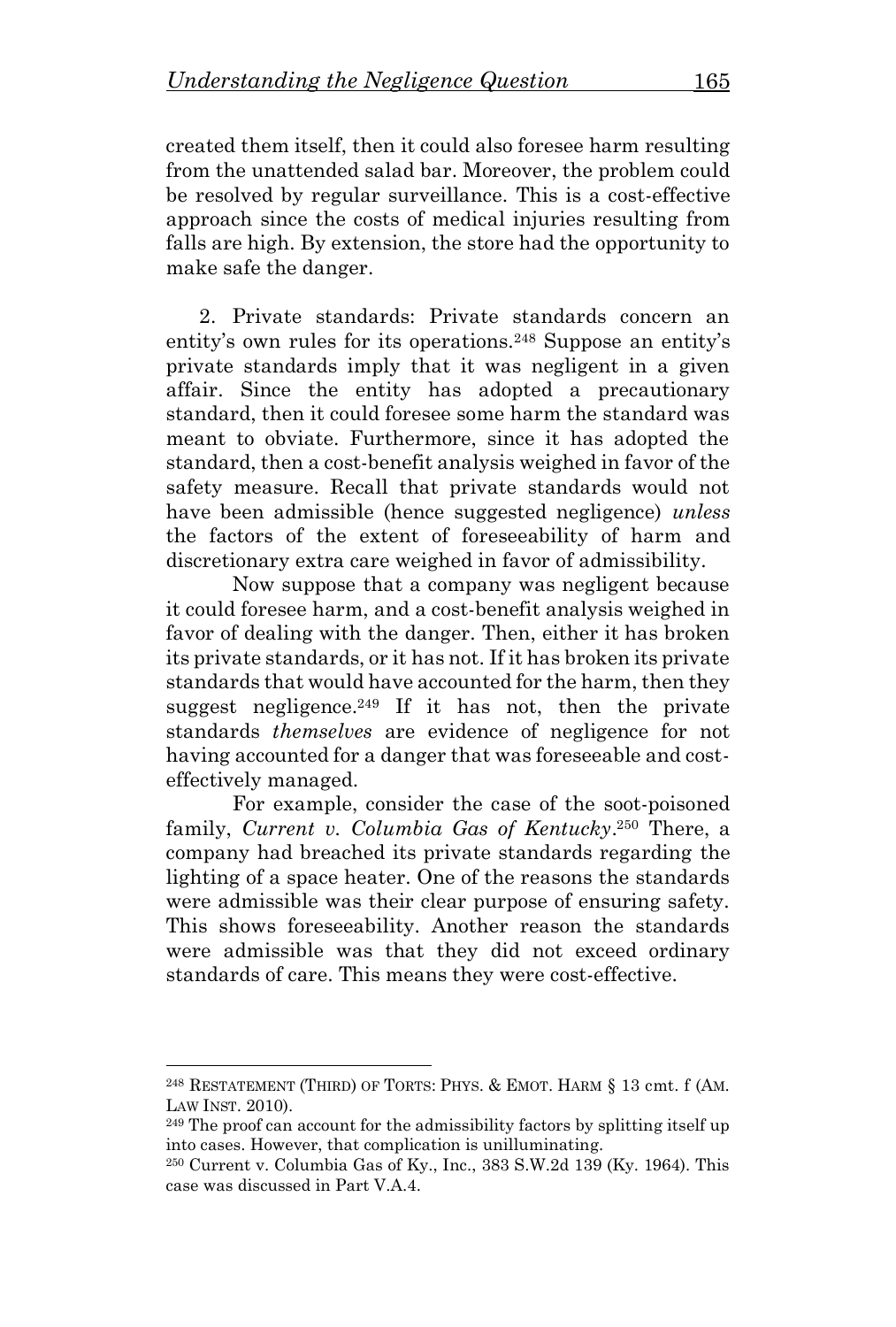3. Custom: Custom concerns rules imposed upon an entity by the group to which the entity belongs.<sup>251</sup> Suppose custom weighed in favor of finding negligence. The failure of an entity to question the custom will result in favor of finding negligence.<sup>252</sup> The existence of a custom means that harm was foreseeable, and the failure to question means, for legal purposes, that the expectation created by an entire group having a precautionary custom that the cost-benefit analysis weighs in favor of the precaution stands.

Now suppose an entity could foresee harm and a costbenefit analysis weighed in favor of accounting for the harm. Then, the law removes custom as a construct in determining negligence. Thus, that the construct, an artificial creation, weighs in favor of finding negligence becomes vacuously true.

For example, consider *The T.J. Hooper*. <sup>253</sup> There, two barges sank because the tugs carrying them did not have receiving sets on board. Since harm resulting from not receiving news from the land was foreseeable, and since the solution was highly cost-effective, Learned Hand refused to consider that having functional receiving sets was not required by custom.

4. Statutes: The context here is of a statute that does not imply negligence per se and, from the flip side, has not been prevented from use to determine negligence by the legislature. Furthermore, because this section is concerned with the general duty of care, the statute, one must assume, is intended to reduce the risk of harm.<sup>254</sup> The proof is similar to that of custom.

Suppose the statute weighed in favor of negligence. By construction, harm was foreseeable. Furthermore, a costbenefit analysis weighed in favor of the precautionary step. This is because the legislature had presumably made the correct cost-benefit determination. Unlike in the case of custom, where deference is shown to the group, here deference is shown to the legislature. The deference to representatives of the people is, naturally, more powerful.

<sup>251</sup> RESTATEMENT (THIRD) OF TORTS: PHYS. & EMOT. HARM § 13.

<sup>252</sup> *See supra* Part V.A.5.

<sup>253</sup> The T.J. Hooper, 60 F.2d 737 (2d Cir. 1932). This case was discussed in Part V.A.5.

<sup>254</sup> Unlike the preceding three constructs, the statute construct in fact admits of the generalized analysis discussed *supra*, note 244.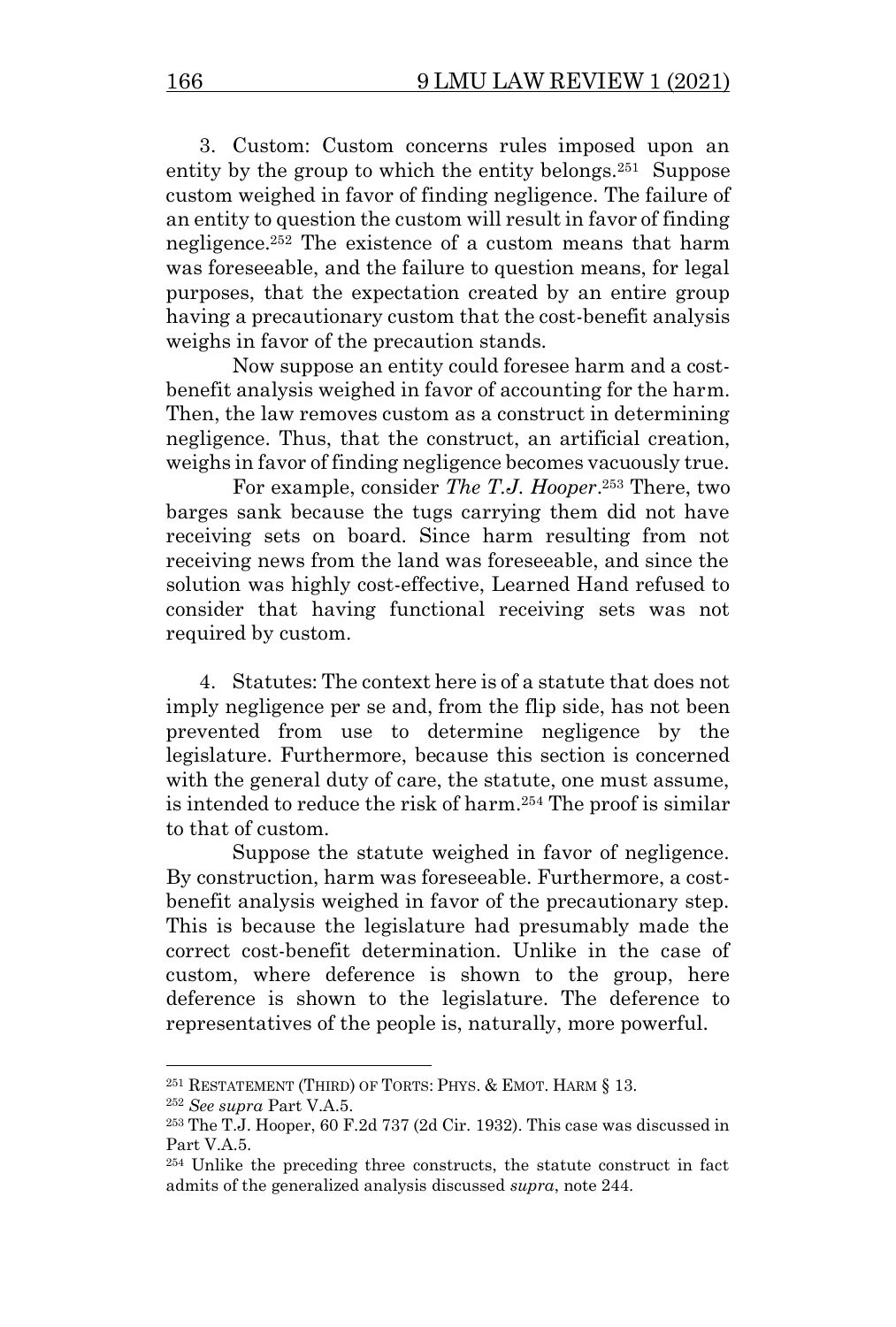Now suppose that foreseeability and a cost-benefit analysis weighed in favor of a precautionary measure. As with custom, the law overrides statutes as a construct, so that the construct, which is an artificial creation, vacuously weighs in favor of finding negligence.

5. Open and obvious dangers: The proof here is simple and is left to the reader's enjoyment.<sup>255</sup>

## C. INTERPRETATION

The two-step procedure of Part V.B streamlines breach arguments in negligence cases. At the same time, however, it contains a substantive statement on the nature of negligence.

At the heart of every negligence case is an action (or inaction) that could foreseeably result in harm, or more generally, in the non-attainment of the purpose of a duty. The red flag for an individual should be the foreseeability of this harm. Yet, mere foreseeability cannot suffice. The extent to which red flags are raised by our actions would impose under that system excessive restrictions. If the benefits of any given action to society exceed the costs, there is no justification to its bar. Thus arises an additional element to negligence, the substantive responsibility for which transfers to the individual. One may engage in an action despite the foreseeability of harm, provided that he assesses and is convinced that its benefits exceed its costs. The state has no purpose restricting the freedom of an individual to act on the mere basis of foreseeability of harm.<sup>256</sup> The assessment of the propriety of his actions properly belongs to the individual. If, however, society, through the voice of a jury, deems that assessment to have been incorrect, the individual must accept his negligence.<sup>257</sup>

<sup>255</sup> The doctrine of open and obvious dangers is an affirmative defense. It cannot imply negligence; it only bars negligence. Consequently, the only question that should be asked is whether, in those negligence cases barred by the open and obvious dangers doctrine, the two-step procedure also implies the absence of negligence.

<sup>256</sup> And calling it "negligence."

<sup>257</sup> This should not create the false impression that negligence is without its oddities. For example, suppose an entity correctly assesses that it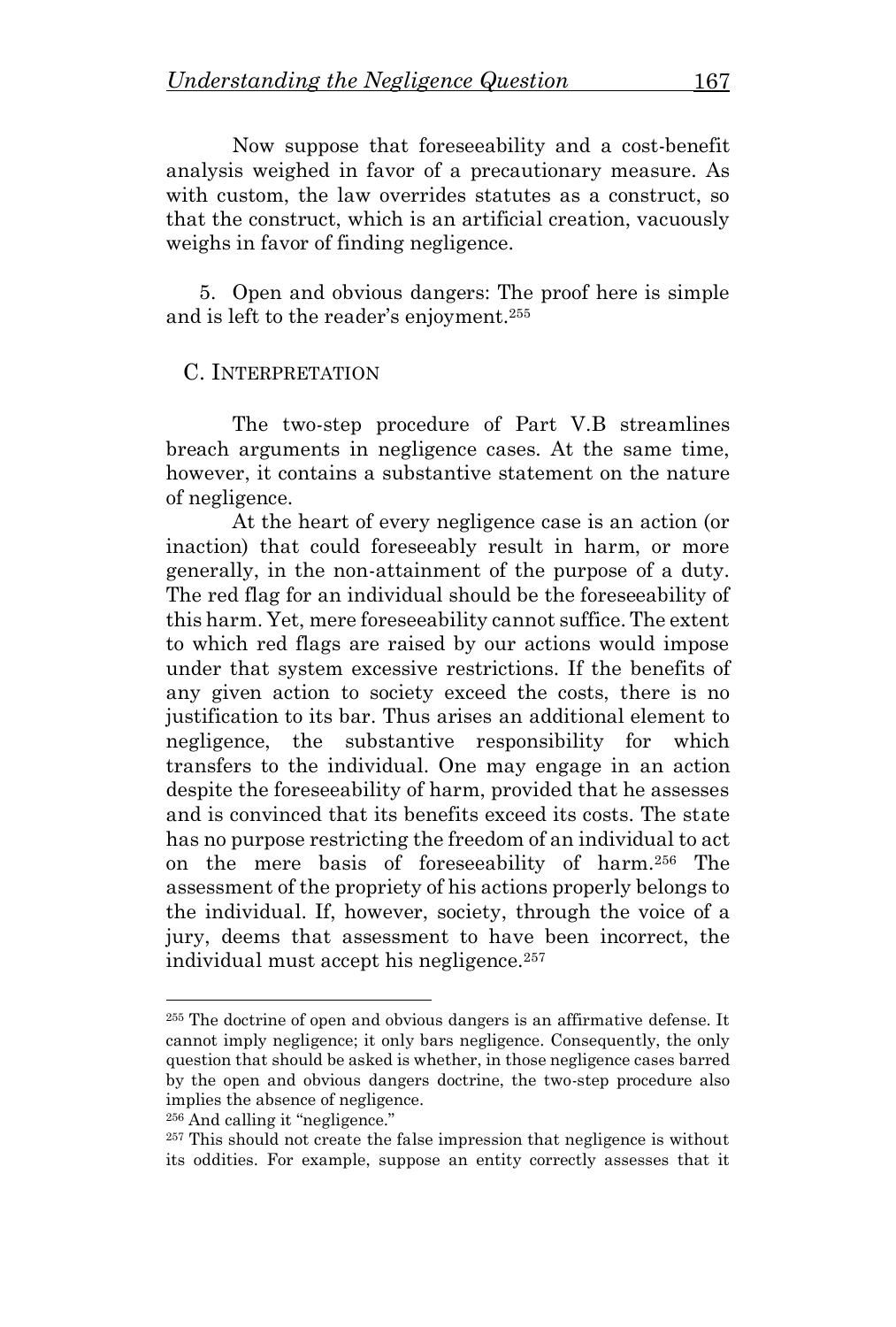With results-based duties, the second element of negligence does not, at first glance, exist. This is misleading. The imposition of a results-based duty is based on an assessment that its benefits exceed its costs; the second element is automatically satisfied. For example, when one contractually assumes a results-based duty, the parties are implicitly agreeing to the high worth of the specific result, and the law is obligated to recognize this imposition to give content to contractual results-based duties. Absent the law's recognition, the specificity of the result in the contract becomes legally vacant. <sup>258</sup> Similarly, negligence per se grants this same recognition to the legislative assessment inherent in the enactment of a statute. It is no surprise, then, that the "excuses" to statutory violations<sup>259</sup> show that the violation was not foreseeable,<sup>260</sup> or that a cost-benefit analysis did not weigh in favor of compliance.<sup>261</sup>

That said, there is no reason for the law to treat the conclusion as foregone. It is possible instead to merely prioritize the specificity of the duty in the cost-benefit analysis, which is more consistent and analytically superior.

This note liberally uses "the negligence question" to refer to the element of breach in negligence cases, despite potential confusion with "the negligence cause of action," because "the negligence question" properly recognizes that the heart and soul of negligence is the negligent breach. Furthermore, while the note has not prioritized recklessness

would be more economically sensible for it to pay for deaths and medical costs than adopt a security measure. Then, the entity will not pay at all, for it cannot be deemed negligent. The entity will not have to take legal responsibility for its actions. (Strict liability accounts for certain such situations) Another example lies in the risk negligence poses of imposing robotic uniformity on individuals and other entities. Indeed, tort law takes as an explicit goal enforcing public standards of behavior. DAN B. DOBBS, PAUL T. HAYDEN & ELLEN M. BUBLICK, THE LAW OF TORTS § 4 (2d. ed. 2011). There is a thin line between imposing standards of behavior and imposing behavior, and duties as far-reaching as those imposed by negligence hold great regulatory power. Furthermore, negligence interferes with market forces. A good example is attorney malpractice suits based on general negligence instead of breach of fiduciary duty.

<sup>258</sup> This is true as principle. How contract law should treat unequal bargaining power is a separate issue.

<sup>259</sup> RESTATEMENT (THIRD) OF TORTS: PHYS. & EMOT. HARM § 15 (AM. LAW INST. 2000).

 $260$  *Id.* § 15(b)-(d).

 $261$  *Id.* § 15(b), (e).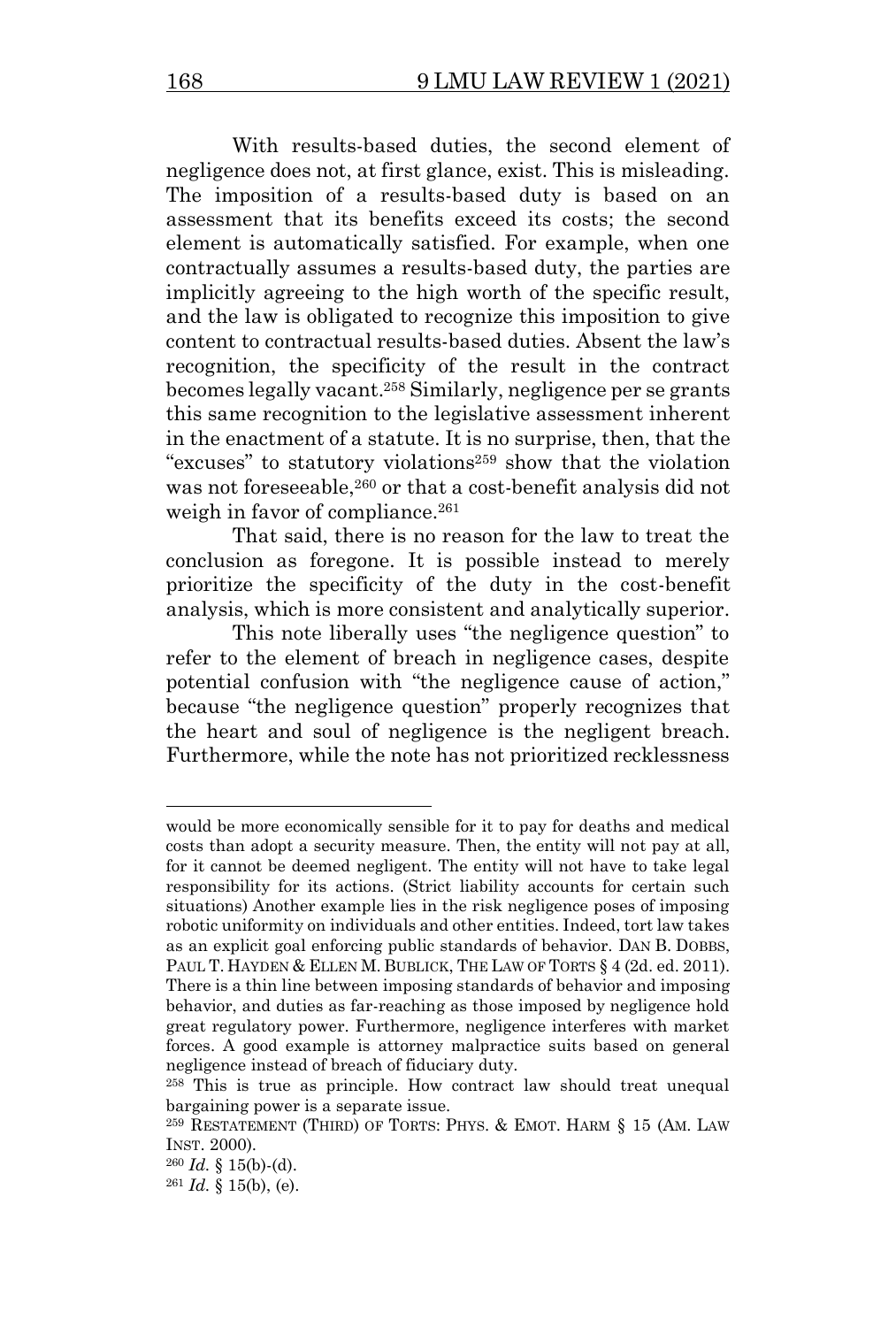in its analysis, the elements of recklessness are the same as those of negligence, the difference being one of extent. Thus, recklessness demands that the foreseeability of harm be greater, and the cost-benefit analysis be greatly skewed, towards the costs.<sup>262</sup>

There is a great debate in the academic literature on the proper role a cost-benefit analysis should play in determinations of negligence. On one side of the spectrum are economists, or law-and-economics adherents, who argue that negligence is action with a poor balance of costs and benefits, focusing particularly on economic aspects of the costs and benefits.<sup>263</sup> The pride of this approach lies in reducing the entirety of negligence to a requirement of economic efficiency.<sup>264</sup> On the other side are those who consider a cost-benefit analysis a construct to determine negligence and no more, if they consider it a construct at all. <sup>265</sup> The most significant of those theories that reject the economic model, the rights-based theories, seem united in the emphasis they place on individual integrity.<sup>266</sup> This note agrees with both those who accept the economic analysis and those who reject it.

In Buñuel's *That Obscure Object of Desire*, the female antagonist, to the bewilderment of viewers, is played by two

<sup>262</sup> This conclusion accords with the approach of the Restatement. *See* RESTATEMENT (THIRD) OF TORTS: PHYS. & EMOT. HARM § 2.

<sup>263</sup> *E.g.*, Richard Posner, *A Theory of Negligence*, 1 J. LEGAL STUD. 29 (1972); ROBERT COOTER & THOMAS ULEN, LAW & ECONOMICS 189-229 (6th ed. 2011).

<sup>264</sup> Posner, *supra* note 263, at 32-33.

<sup>265</sup> *E.g.*, Benjamin C. Zipursky, *Sleight of Hand*, 48 WM. & MARY L. REV. 1999 (2007); Richard W. Wright, *Hand, Posner, and the Myth of the "Hand Formula"*, 4 THEORETICAL INQUIRIES L. 145 (2003); Heidi H. Hurd & Michael S. Moore, *Negligence in the Air*, 3 THEORETICAL INQUIRIES L. 333, 359-60 (2002).

<sup>266</sup> *See* Zipursky, *supra* note 265, at 2029-30. In other words, they prioritize the physical well-being and the property of individuals beyond a mere economic approach. They might reject, for example, a \$100 physical harm to another for a \$1,000 monetary benefit to the actor. There are other theories. Zipursky, for example, runs full circle and argues for a civil competence theory of negligence. *Id.* at 2033-40. This note agrees with Zipursky that the civil competence theory provides a good statement of negligence, but disagrees with him that it carries content, *id.* at 2039. In particular, it is unclear how the content that he sees to it differs from the model developed in this note.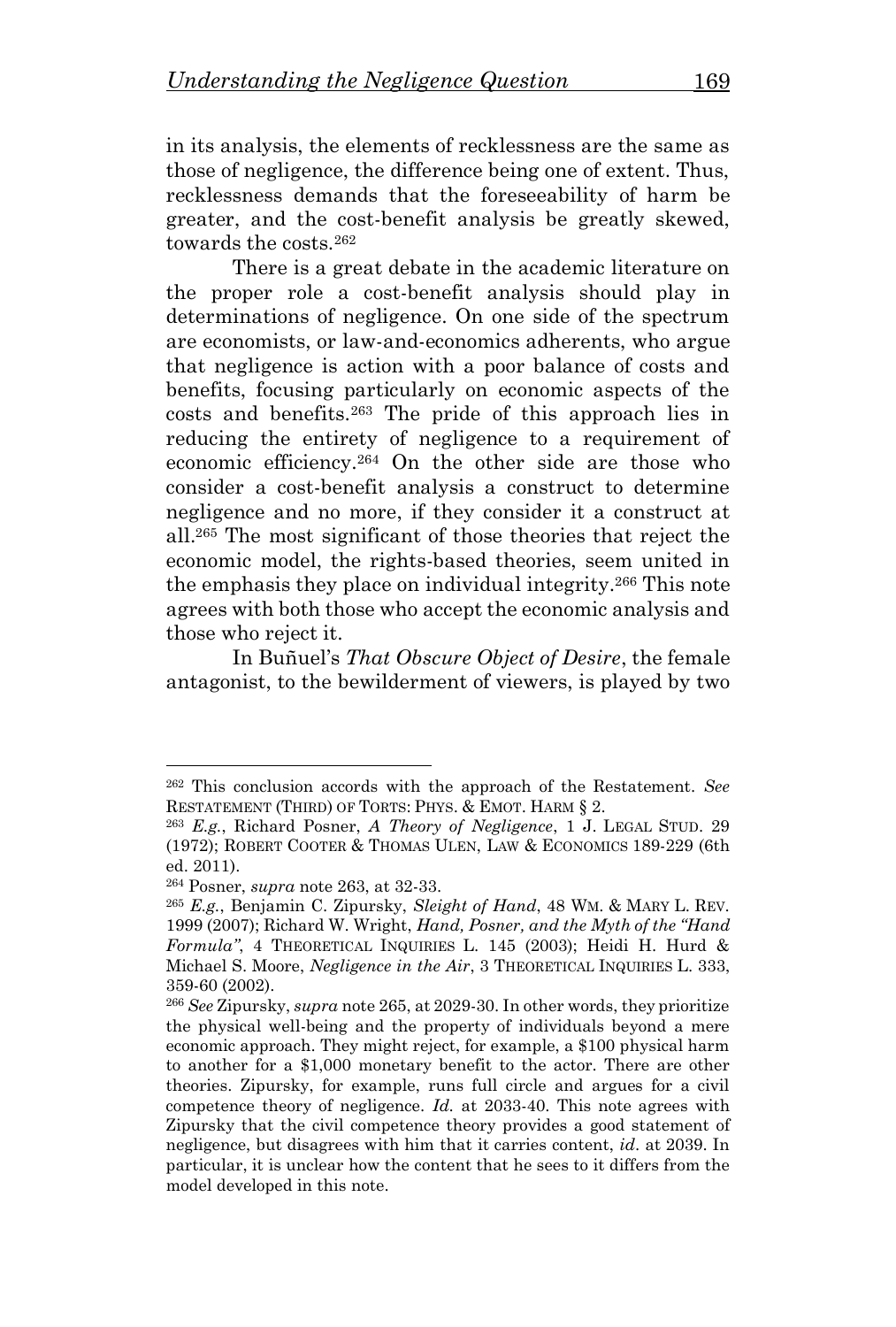different women, Carole Bouquet<sup>267</sup> and Ángela Molina,<sup>268</sup> engendering much confusion especially at the beginning.<sup>269</sup> This surrealist move, which might easily be interpreted away as directorial fancy, is misleading. Despite the complete opposition of the depictions and styles of the two actresses, they are not playing two different characters. There is a unique underlying character; Bouquet and Molina merely demonstrate two different aspects of that character consistently over the course of the movie. As such, the use of two different actresses to play the same personage — a brilliant move — is a surrealist red herring.

This note finds that, in a fashion similar to Buñuel's directorial sleight of hand, both the economic statement in the fashion of cost-benefit analysis as typically developed and its rejection merely describe different aspects of the same underlying concept. The economic statement properly recognizes that at the heart of negligence is an act (or omission) that has been poorly assessed as to its costs and benefits. Its rejection properly recognizes that mere economic considerations are incomplete, even when extended to matters like psychological well-being. The key lies in adopting a proper assessment of costs and benefits, also keeping in mind the first element of negligent breach: foreseeability of breach of duty. It might do well to consider negligence as a question of justice; explication is still needed. This note's chief contention is that the justice of negligence lies in the system herein developed.

It does not appear that a justice-based model of negligence differs from or adds to this note's system, whatever its relationship to the economic system as commonly understood. For example, the rights-based theorist's search for respecting individual integrity is interpreted as an additional cost in the cost-benefit analysis to its violation. Zipursky points out that jury instructions phrase breach in terms of the actions of the reasonable

<sup>267</sup> Well-known as the Bond girl of *For Your Eyes Only*, starring opposite Roger Moore. FOR YOUR EYES ONLY (Eon Productions 1981).

<sup>268</sup> *E.g.*, Pedro Almodovar's LIVE FLESH (Goldwyn films, El Deseo S.A. 1997).

<sup>269</sup> THAT OBSCURE OBJECT OF DESIRE (Greenwich Film Productions, Les Films Galaxie & InCine 1977).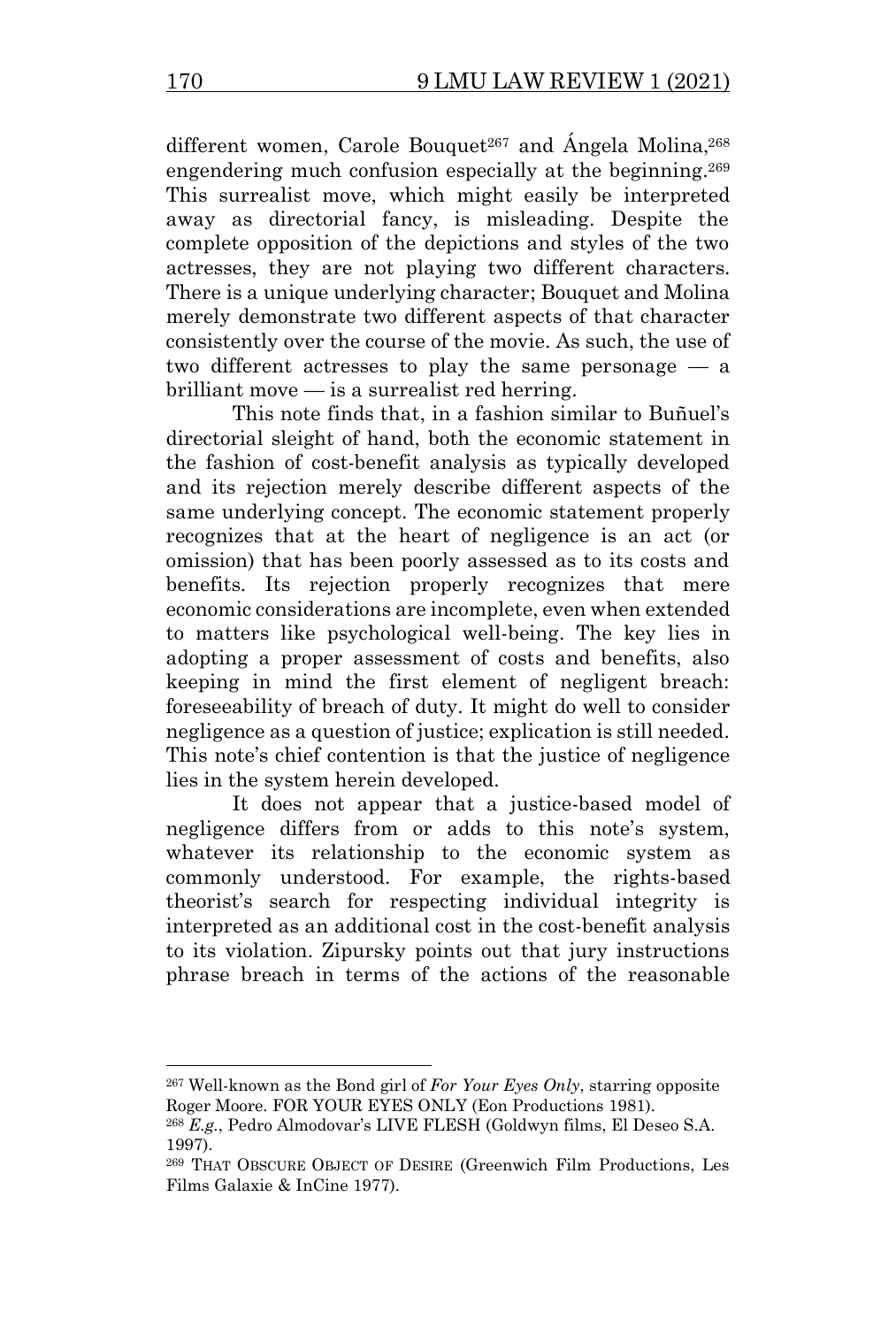person, not in the terms of this note's system.<sup>270</sup> But it is precisely that standard this note attempts to explicate. Zipursky complains that Learned Hand's formula does not account for inadvertence, such as a waiter spilling soup on a patron.<sup>271</sup> Perhaps; but to say the same of the cost-benefit analysis of this note is to adopt an incomplete view. He complains that the Hand formula does not account for variable standards of care.<sup>272</sup> The resolution there lies in the correct understanding of costs and benefits. For example, a common carrier has a duty to use the utmost care.<sup>273</sup> This means that injury to a passenger on public transportation is to be weighed heavily. One could say the fact that a passenger was injured on public transportation is in itself a harm. Zipursky raises the same issue of special relationships,<sup>274</sup> which is resolved similarly. And he argues that a cost-benefit analysis does not respect negligence's relationship to duty.<sup>275</sup> This note, hopefully, has demonstrated the relationship between duty and breach.

As another example, Wright argues that the law does not require that one take affirmative actions to the benefit of others, which presumably under a cost-benefit analysis would often arise, such as where costs to the actor are low and the benefits to the recipient high.<sup>276</sup> This is tackled by the first element of breach, foreseeability, and its relationship to duty. There could be no negligence because there is no duty. He also argues that rescuers who place themselves at risk are not deemed contributorily negligent even if a cost-benefit analysis weighed against their rescue.<sup>277</sup> Even assuming this to be true, it is irrelevant, as it does not relate to a cost-benefit analysis to start with: contributory negligence relates to apportionment of liability

<sup>270</sup> Zipursky, *supra* note 265, at 2013-17. Zipursky, of course, is concerned with cost-benefit analysis in his note.

<sup>271</sup> *Id.* at 2017-18.

<sup>272</sup> *Id.* at 2019-21.

<sup>273</sup> *See* CAL. CIV. CODE § 2100 (Deering 2020).

<sup>274</sup> Zipursky, *supra* note 265, at 2021.

<sup>275</sup> *Id.* at 2021-22.

<sup>276</sup> Wright, *supra* note 269, at 147.

<sup>277</sup> *Id.*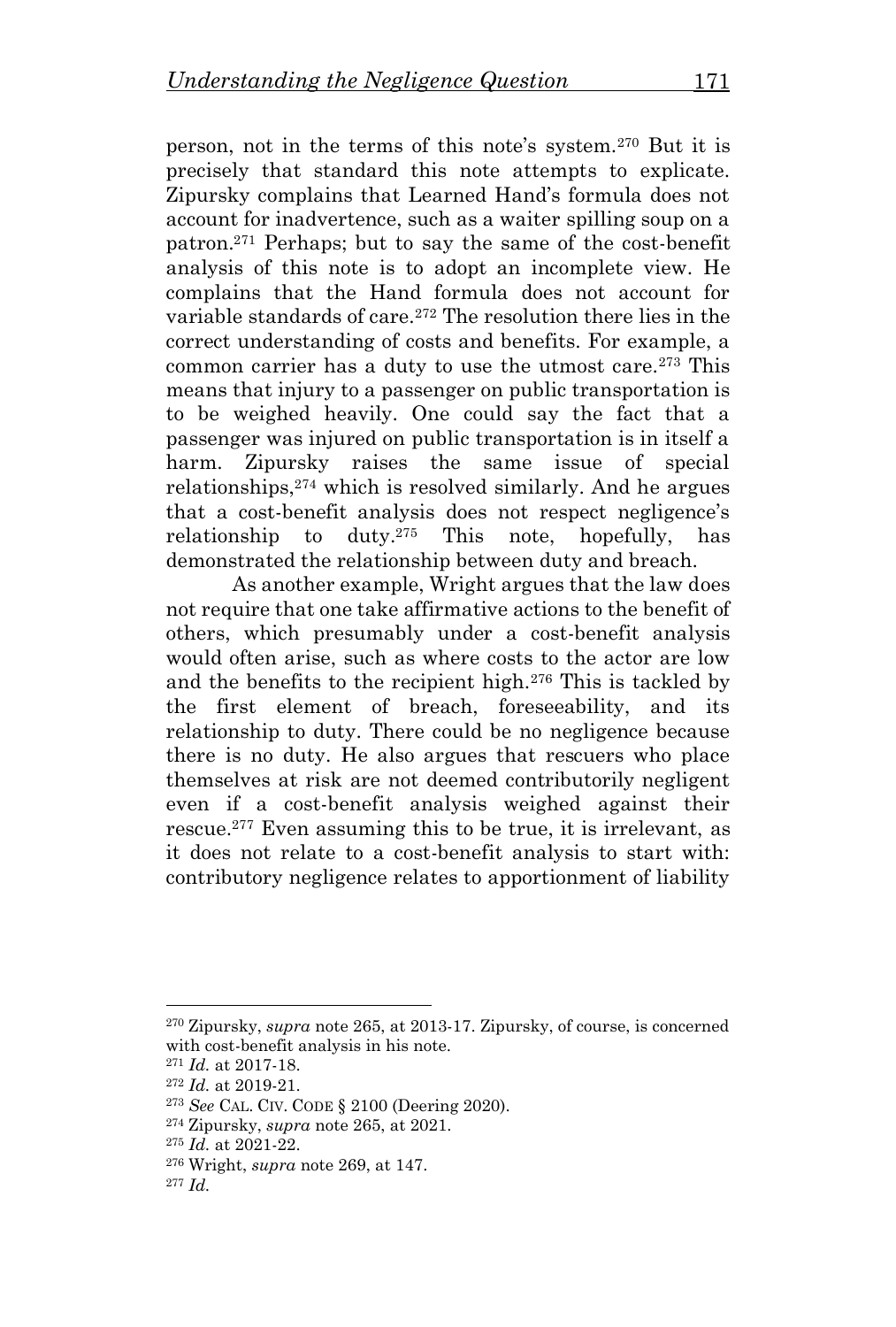and the technical right of an individual to recover for damages.<sup>278</sup>

In the thickets lie complications. Keating has complained that the economic model utilizes a "rationality" standard rather than a "reasonableness" standard,<sup>279</sup> deriving from it his issue that the economic model utilizes a subjective, rather than objective, assessment of costs and benefits.<sup>280</sup> In other words, the jury's assessment of costs and benefits follows those of the individuals involved, rather than that of the law.<sup>281</sup> Abraham has complained that negligence involves the setting of norms, finding it undesirable because illegitimate and inconsistent.<sup>282</sup> Entering the various thickets will carry this note off course.

The tort structure developed in this note differs from the criminal law. In criminal law, which is heavily concerned with assessing moral wrongdoing, recklessness demands consciousness of high unjustified risk, reading like an attenuated form of intent rather than an aggravated form of negligence.<sup>283</sup> There are many other differences. Intent in tort law holds a special place. It is a high form of culpability that makes an individual liable for many injuries, including those covered by other intentional torts.<sup>284</sup> Tort law, put

<sup>278</sup> Of course, contributory negligence is also defunct. The correct starting point today for apportionment of liability is comparative fault. RESTATEMENT (THIRD) OF TORTS: APPORTIONMENT OF LIABILITY § 3 cmt. a (AM. LAW INST. 2020).

<sup>279</sup> In this conception, an individual is "rational" if he seeks his self-interest and "reasonable" if he also considers others' interests. *See* Gregory C. Keating, *Reasonableness and Rationality in Negligence Theory*, 48 STAN. L. REV. 311, 311-12 (1996). The distinction of these terms makes no sense in the English lexicon, but makes more sense in European languages. The reader may wonder why one would consider the economic model as using a "rationality" standard. This relates to a particular interpretation of the rationality standard, which this note shall not assess, for which the reader is referred to Keating's article.

<sup>280</sup> *Id.* at 328-40.

<sup>281</sup> Not so in the conception of this note. The law assigns whichever values it wishes to the "costs" and "benefits" involved.

<sup>282</sup> Kenneth S. Abraham, *The Trouble with Negligence*, 54 VAND. L. REV. 1187 (2001). Of course, the system of this article cannot be described as "norm creation."

<sup>283</sup> *See, e.g.*, MODEL PENAL CODE § 2.02(2)(c) (AM. LAW INST. 2007). *But see*  Commonwealth v. Pierce, 138 Mass. 165, 177-78 (1884) (Holmes, J.) (applying an objective standard to criminal recklessness).

<sup>284</sup> RESTATEMENT (THIRD) OF TORTS: PHYS. & EMOT. HARM § 33 (AM. LAW INST. 2000)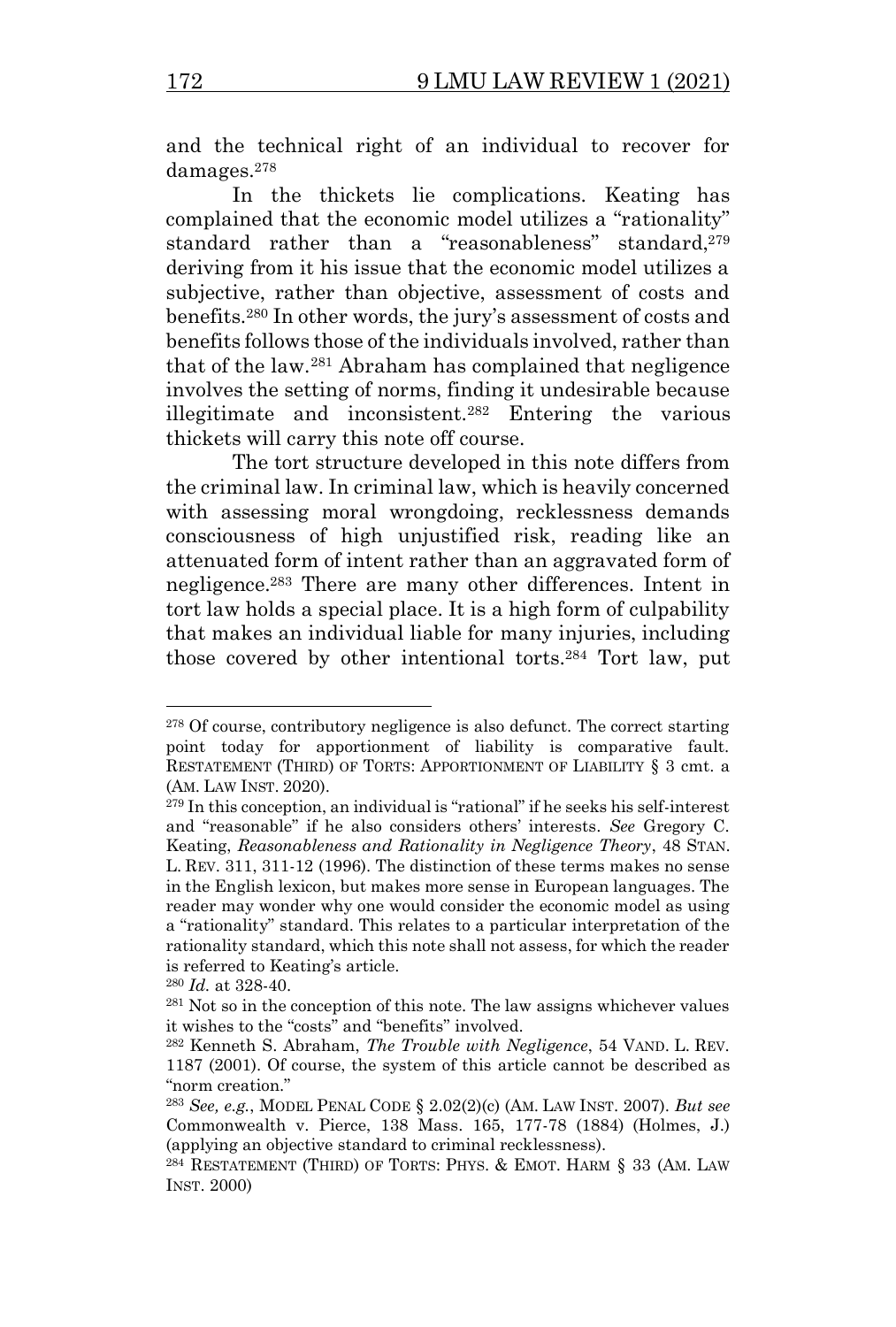differently, recognizes transferred intent.<sup>285</sup> The criminal law's doctrine of transferred intent is weak.<sup>286</sup> Tort law, as already seen, does not recognize transferred negligence. The criminal law does.<sup>287</sup> Tort law, with its emphasis on the objective, is willing to impute knowledge.<sup>288</sup> The criminal law, with its emphasis on the subjective, is not.<sup>289</sup> In short, the facial similarities between tort law and criminal law could well prove irksome instead of beneficial.

The criminal law also poses some of the more challenging duty analyses, using as it does duties filled with elemental *mens rea* terms. Suppose a criminal statute read: "A person shall not fly a balloon with the intent of awakening in viewers the desire to fly." Assume a person violated this duty, in other words, flew a balloon with the intent of awakening in viewers the desire to fly. Is he also in negligent breach of the duty? First, specify the act. Presumably, the act is the flying of a balloon with a particular intent. Could the person foresee flying a balloon with that intent? The answer immediately appears to be "yes." However, there is a complication, for he must know of the intent to awaken the desire to fly, not merely have the intent. This may or may not exist, although with the standard of an objective person may be imputed. Did a cost-benefit analysis weigh against the act? Perhaps. Perhaps the criminalization of the act implies a legislative determination that the desire to fly is not a legally cognizable benefit, so the act, being harmful as a breach of a criminal statute, is automatically negligent. Regardless, formally, the question must still be posed. Therein lies the difference between a mere breach and a negligent breach of this duty. 290

<sup>285</sup> RESTATEMENT (SECOND) OF TORTS §§ 16, 870 (AM. LAW INST. 1981). For example, a person who intends to assault and causes a battery will be guilty of battery.

<sup>286</sup> MODEL PENAL CODE § 2.03(2).

<sup>287</sup> *E.g.*, *id.* § 2.03(3).

<sup>288</sup> *E.g.*, RESTATEMENT (SECOND) OF TORTS § 12.

<sup>289</sup> *See, e.g.*, MODEL PENAL CODE § 2.02(2)(b).

<sup>&</sup>lt;sup>290</sup> To relieve the reader, it may be worth emphasizing that when a statute contains elemental *mens rea* terms, it generally does not also require broad culpability in its breach. The point here is that precision in language is key. "Was the breach negligent?" and "Was the person negligent as to the viewers' desire to fly?" are two entirely different questions. The criminal law can be quite careless about the difference.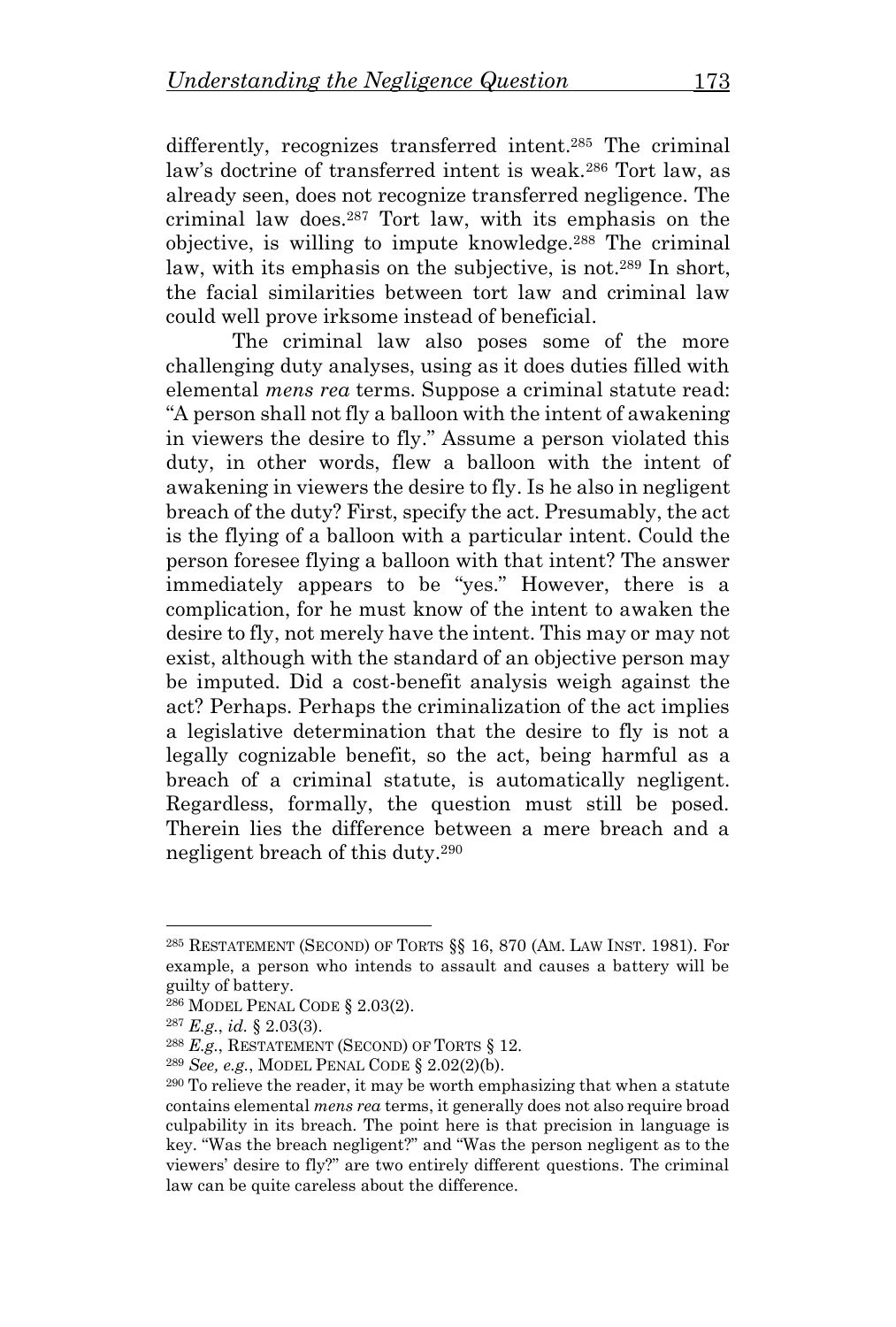#### D. PROXIMATE CAUSE

To further clarify its system, this note considers the relationship of the system to proximate cause. What follows are two approaches to proximate causation.<sup>291</sup>

#### 1. THE FORESEEABILITY TEST

Preliminarily, it is worth noting that the nature of the foreseeability test is unclear. Indeed, despite elaborated claims of the superiority of the risk test, <sup>292</sup> the Restatement ultimately asserts that the foreseeability test is "congruent" with the risk test.<sup>293</sup> This note interprets the two tests differently.

The definition of the foreseeability test is relatively uniform: an individual is liable for harm caused only if the harm is of the general kind foreseen by his conduct.<sup>294</sup> This

<sup>291</sup> There is a third approach that the Restatement calls the "direct consequences" approach. RESTATEMENT (THIRD) OF TORTS: PHYS. & EMOT. HARM § 29 cmt. e (AM. LAW INST. 2000). It appears the criminal law uses this approach. *See* WAYNE R. LAFAVE, CRIMINAL LAW § 6.4(c)-(g) (6th ed. 2017). This note agrees with the Restatement that the "direct consequences" test is vague and amorphous, RESTATEMENT (THIRD) OF TORTS: PHYS. & EMOT. HARM § 29 cmt. e, and finds it devoid of content. Unlike proximate causation in this note, which operates in a negligence background and has a clear conceptual base, the criminal law proximate causation deals generally with causes and consequences and lacks such a base, functioning instead as an umbrella term. *See* LAFAVE, CRIMINAL LAW  $§ 6.4(c)$  $(g)$ . As such, the causation question in criminal law is more akin to the philosophical question of causation, RESTATEMENT (SECOND) OF TORTS § 431 cmt. a, rather than the proximate cause question of negligence, which, recognizing the extensive liability otherwise imposed by negligence and its oddity in not requiring intent or subjective knowledge, properly limits the negligent person's responsibility of making the other person whole to select cases, *see, e.g.*, DOBBS, HAYDEN & BUBLICK, *supra* note 257, § 199. Indeed, to a nontrivial extent, it appears that proximate causation in the criminal law is a question of genuine fault, whereas in tort law it is merely a question of whether to make somebody pay for harm caused.

<sup>292</sup> *See supra* Part V.D.2 (discussing the risk test).

<sup>293</sup> RESTATEMENT (THIRD) OF TORTS: PHYS. & EMOT. HARM § 29 cmt. e. *But see id.* § 29 Reporters' Note cmt. d (stating that the two tests are only "quite compatible").

<sup>294</sup> *E.g.*, DOBBS, HAYDEN & BUBLICK, *supra* note 257, § 198. These definitions also often ask whether the injured person belongs to the class of persons put at risk by the conduct. *Id.* Since this note has taken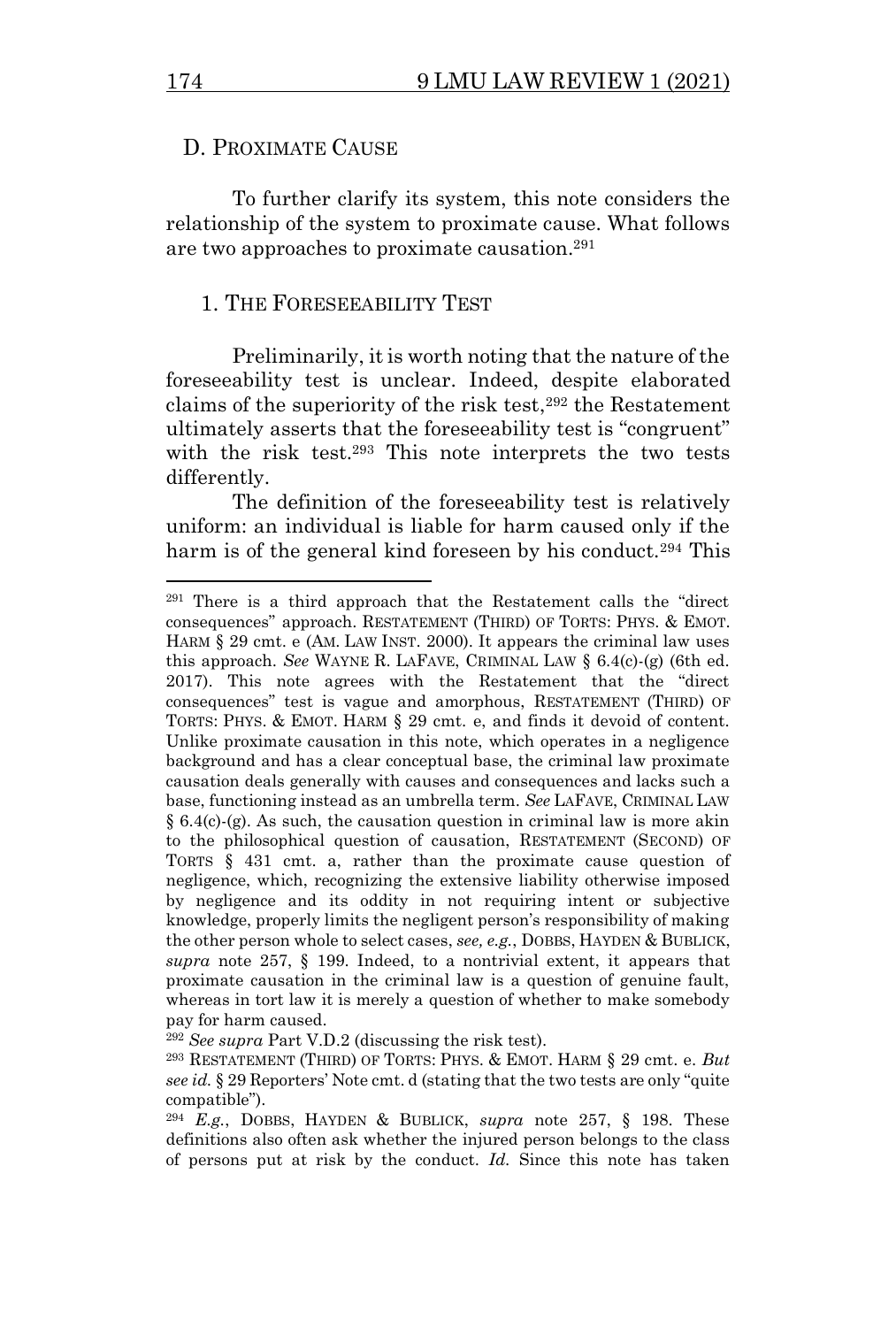definition, under its plain reading adopted here, raises three points. First, which is shared by the risk test, the reason for which harm is proximately caused by an action is intimately linked to the reason for which the action was negligent. Both tests, indeed proximate cause itself, are concerned with whether the consequences of the negligent action match the fears held of that negligent action.<sup>295</sup> Second, the foreseeability test is concerned with *harms*. "Harm" is a term of art in negligence law. <sup>296</sup> As such, the references to "harms" are references to that concept.<sup>297</sup> This means that as long as there is a match between the harm foreseen and the harm experienced, the foreseeability test is satisfied. To further clarify this point, third, the test makes clear in its emphasis of "general kinds of harm" that the *manner* in which the harm occurred does not matter. This is commonly held true in proximate cause.<sup>298</sup>

In terms, then, of the cost-benefit formula of B, P, and L, where the B represents the private burden, the L represents the various harms, each caused by a number of possible occurrences defining the Ps, and the P represents the probabilities of the occurrence of the Ls, the foreseeability test is concerned with the Ls, the harms that were foreseen.

For example, suppose that a father, to teach his son to swim, throws him off a cliff into the sea. The son drowns. Since the father was in breach of duty owed his son because of the foreseeability of his son's death, a harm recognized by negligence law,<sup>299</sup> and because the son died, the father proximately caused his death. On the other hand, suppose Bill, returning from a hunting trip, decides to drop by the house of his friend, David.<sup>300</sup> In the yard, he greets David's nine-year-old daughter, Amy, and hands her his small, light,

negligence duties to run to specific individuals and negligent breaches to be of such duties, then the harm foreseen is already specific to the individual harmed; this extra requirement is extraneous.

<sup>295</sup> Again, it bears emphasis that one cannot properly pose this question to abstract actions and causes lacking any characteristic.

<sup>&</sup>lt;sup>296</sup> RESTATEMENT (THIRD) OF TORTS: PHYS.  $&$  EMOT. HARM  $\S$  4.

<sup>297</sup> At least, this shall be the interpretation here.

<sup>298</sup> DOBBS, HAYDEN & BUBLICK, *supra* note 257, § 207.

<sup>299</sup> *See* RESTATEMENT (THIRD) OF TORTS: PHYS. & EMOT. HARM § 4 (AM. LAW INST. 2000).

<sup>300</sup> This is essentially the third illustration of the RESTATEMENT (THIRD) OF TORTS: PHYS. & EMOT. HARM § 29.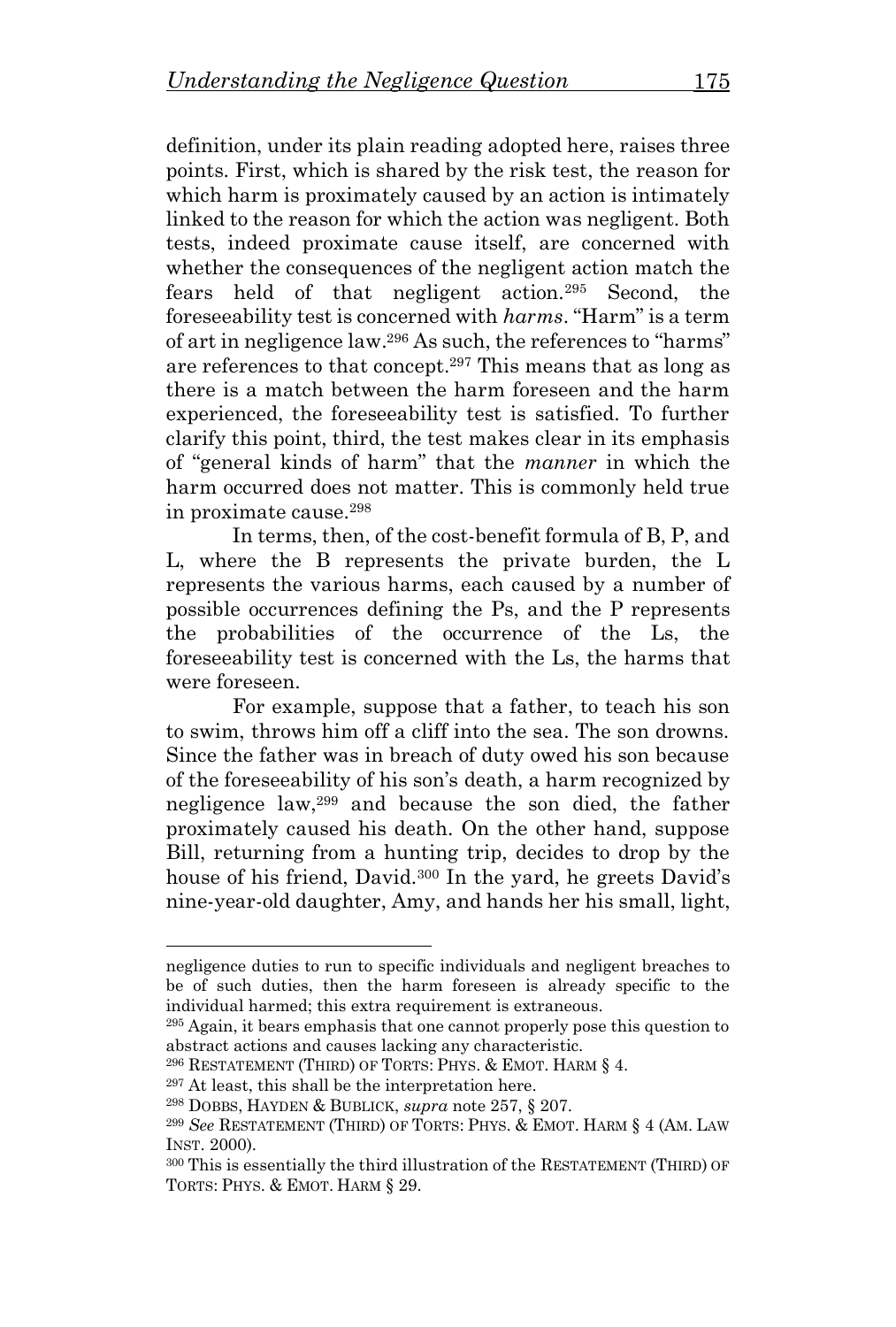but loaded shotgun, telling her to put it in the barn. He then turns to David, who is standing on the porch. Amy drops the shotgun and hurts her toe. While Bill is in negligent breach for giving Amy the shotgun, since she might accidentally have shot it, he has not proximately caused Amy's injury to her toe, since that harm was not foreseeable. As still another example, consider the case presented in Dobbs's treatise.<sup>301</sup> Post Office workers left uncovered a manhole surrounded by kerosene lanterns. Two boys went down the manhole, came back up, and hit a lantern that fell, causing gas to escape that subsequently exploded. One of the boys fell and was burned. Since the boy suffered from the type of harm otherwise foreseen, there was proximate causation, even though the harm, occurring by explosion rather than mischievous ignition of the kerosene, came about in an unforeseen fashion.

This definition must be carried to its appropriate conclusion. Suppose the infuriated Fando beats Lis to a state of indeterminate life, but, before killing her, remembers his broken drum and leaves to cry over it. Lis, convinced that Fando does not love her, kills herself. Has Fando proximately caused Lis's death? Fando's attack could foreseeably have resulted in Lis's death, and Lis died. Under the definition of the foreseeability test, *without more*, <sup>302</sup> Fando has proximately caused Lis's death.<sup>303</sup>

2. THE RISK TEST

<sup>301</sup> DOBBS, HAYDEN & BUBLICK, *supra* note 257, § 207.

<sup>302</sup> "Most often courts can rightly ignore the details about the manner of injury, because the defendant's negligence is broad enough to cover a variety of sequences, motives and events. However, the problem is not resolvable by a rule of law. If the facts of a particular case show that the risk of harm was limited to a very specific kind of accident, the manner in which harm was inflicted will be relevant." *Id.*; *see also id.* §§ 209–215 (discussing intervening acts and superseding causes); MODEL PENAL CODE PART I COMMENTARIES 255 (AM. LAW INST. 2007) (redefining harms with a specificity that includes causes). *But see infra*, note 309 (remarking that the complications of the foreseeability test merely carry it towards the risk test). The risk test, as this note shall show, does not need "more." *Accord* Barry v. Quality Steel Prods, Inc., 820 A.2d 258 (Conn. 2003); Control Techniques, Inc. v. Johnson, 762 N.E.2d 103 (Ind. 2002).

<sup>303</sup> For an example of when the foreseeability test would not imply proximate causation when one would expect legal causation to exist, see the example of the falling chandelier, *supra* Part V.D.2.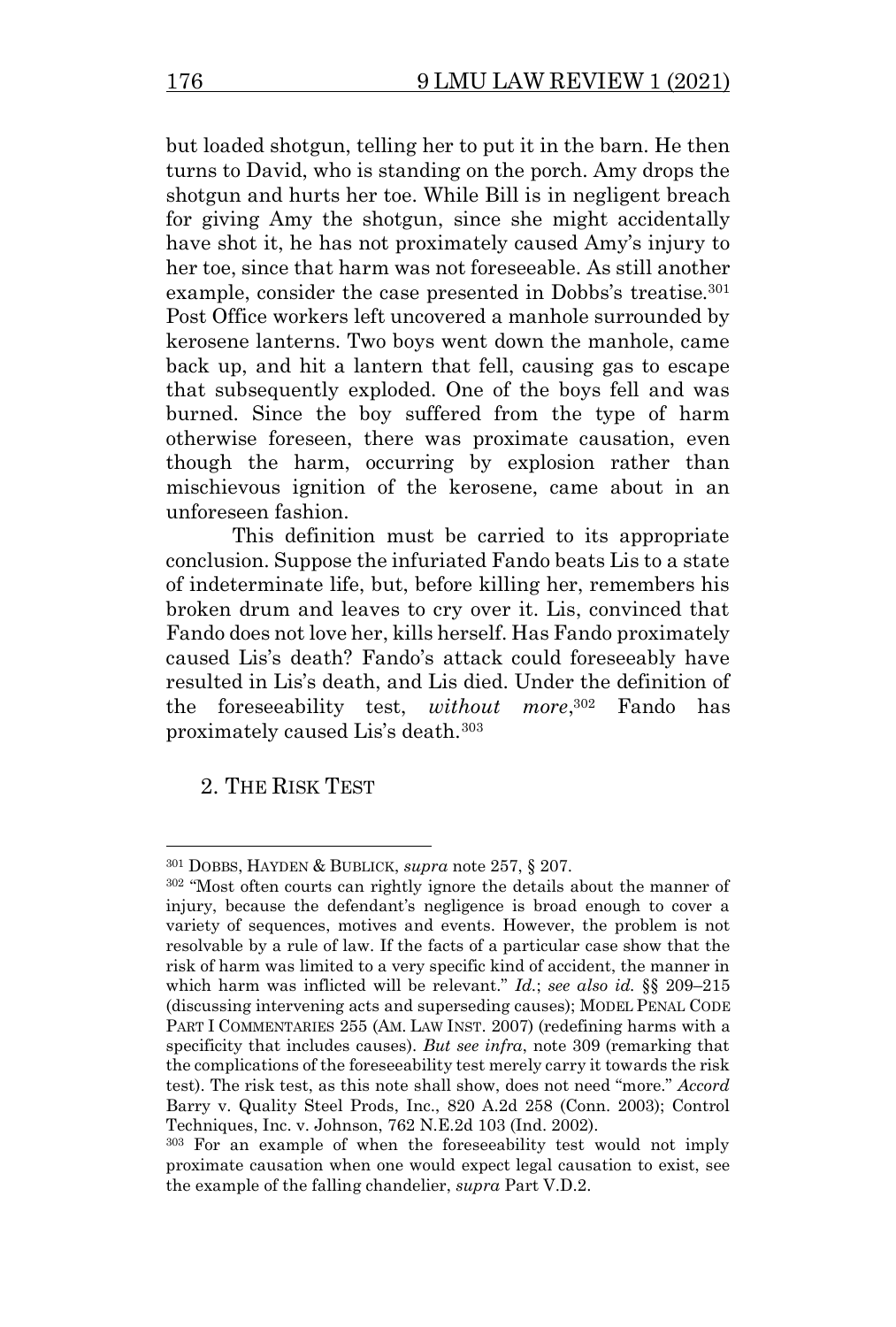The definition of the risk test is concise: "An actor's liability is limited to those harms that result from the risks that made the actor's conduct tortious."<sup>304</sup>

According to the Restatement, "risk" consists of "harm occurring with some probability." Understood this way, the risk test states: "An actor's liability is limited to those harms that result from the harms that made the actor's conduct tortious." This statement is semantically void, or at the very least does not mean anything it could have been intended to mean. This note accepts the definition of proximate causation given in the risk test as sound but reinterprets "risk" as a harm-producing event. For example, drunk driving bears the "risk" of car accidents, but not the "risk" of a crushed foot, which is a "harm."<sup>305</sup>

In terms of B, P, and L, the risk test is concerned with the P's, the situations that give rise to the harms. For proximate causation, what matters is whether the situations of which the objectively reasonable person feared in considering the action that constituted negligent breach occurred. What harm occurred is insignificant. Liability is constrained "to the reasons for holding the actor liable in the first place."<sup>306</sup> The jury in assessing proximate causation should be told to return to those reasons that made it find the actor negligent.<sup>307</sup> That what harm occurred is insignificant appears to conflict with the Restatement, which seems to insist that the harm be foreseeable.<sup>308</sup>

For example, suppose a drunk politician entered his car and started driving. This act is negligent because it risks the politician driving into a person or an object. While he is driving, the politician is subject to an *attentat*. His car is blown up, causing injuries to his surroundings. The politician cannot be deemed liable for those injuries because they did not occur from a foreseeable risk. Ordinarily, the politician's action would not be deemed negligent because of

<sup>304</sup> RESTATEMENT (THIRD) OF TORTS: PHYS. & EMOT. HARM § 29. The Restatement calls this test the "risk standard." *Id.* cmt. d.

<sup>305</sup> The Restatement itself is inconsistent on this point. *See, e.g.*, *id.* § 29 ills. 3-5 (treating quite clearly "risk" as this note defines it, not as "harm"). <sup>306</sup> *Id.* § 29 cmt. d.

<sup>307</sup> *Id.*

<sup>308</sup> *Id.* § 29 cmt. h. While one could insist that to find proximate cause the risks also cause foreseeable harms, the requirement would conflict with the observation that the *risks* were what made the act negligent, not the specific harms that the risks would cause.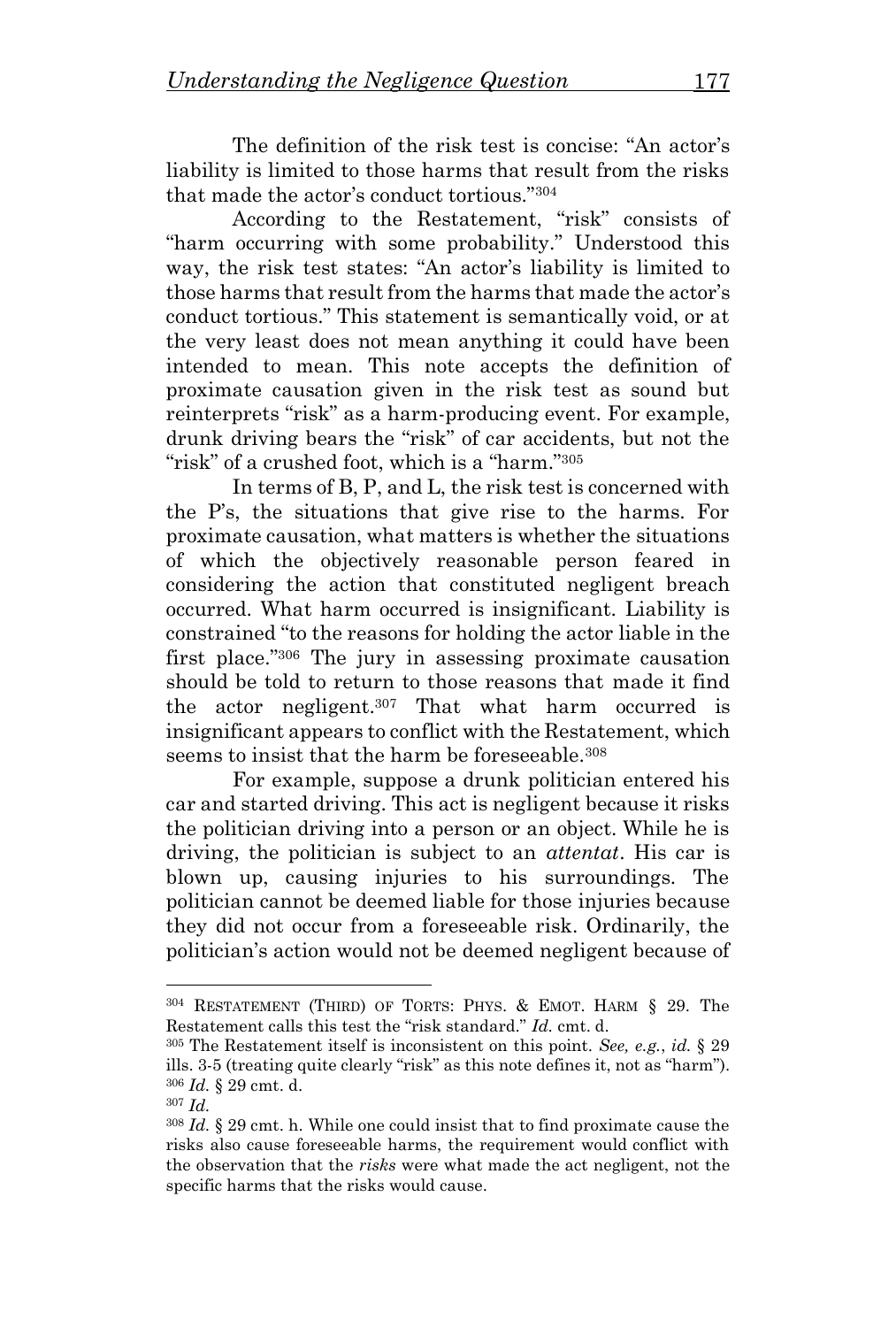the risk that he would fail to realize his car had been rigged. In Buñuel's *That Obscure Object of Desire*, where politicians are constantly being assassinated, he might be.<sup>309</sup>

Reconsider the case of the hunter and his shotgun. Suppose the hunter Bill gave his shotgun to Amy who, this time, dropped it onto a crystal, shattering the crystal and making the gun go off and strike David. Because the risk was that Amy would accidentally shoot the gun, and because Amy did not accidentally shoot the gun, Bill cannot be held liable for either David's injury or the property damage. It would be incongruous to hold Bill not liable for the crystal but liable for David's physical injuries, which occurred through an even greater stretch of fate. The Restatement disagrees, finding Bill not liable for the crystal but liable for David's physical injuries because the gun went off.<sup>310</sup>

To further clarify the difference between the two tests, consider the following two examples. In each example, solely one test implies proximate causation. Suppose there exists a large vat of very hot liquid in a room that had a big lid. The liquid is used for work. A person negligently drops the lid into the vat. The liquid, unexpectedly, splashes very high, melting the chain of the room's chandelier, which falls, crushing the victim, who dies. The risk test recognizes that the risk of negligently dropping the lid into the vat is the occurrence of a splash. A splash occurred. Harm resulted from the splash. There is proximate cause. Meanwhile, the foreseeability test recognizes the possibility of burns. Death (by being crushed by a chandelier) is not a foreseeable harm of a person negligently dropping a lid into a vat of hot liquid. There can be no proximate cause here.

Now consider a chemist who is very bored and decides to make some trinitrotoluene. A few days later, to motivate himself during a bout of existential angst, he takes the TNT from its safe position from a high shelf and looks at it for a while, lounging in his chair and considering its power. He is called downstairs. He places the TNT on a table and leaves

<sup>309</sup> *See also id.* § 29 ills. 7-8 (liability for harm caused by a fall in a parking lot due to the dark, but no liability without more for the same harm caused by a thief tripping the victim).

<sup>310</sup> *Id.* § 29 cmt. h. Under this approach, it appears that if an uncommonly strong wind suddenly hit right after Bill gave Amy the shotgun that made the shotgun go off, injuring David, then Bill would be liable for David's injuries, because the shotgun had gone off.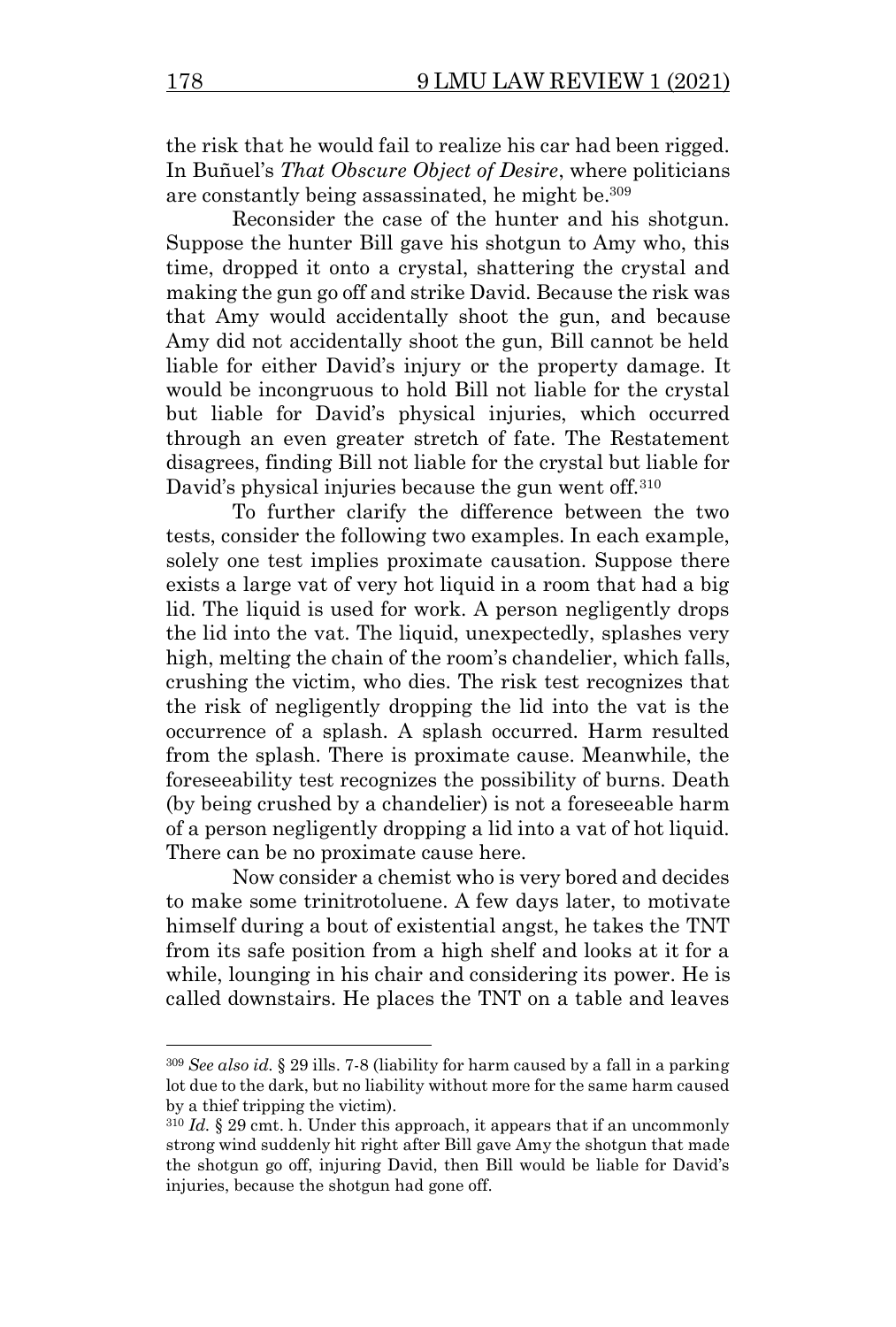his lab. Soon, kids arrive for a party. The chemist decides to show his lab to the kids. They enter the lab, and he negligently keeps the TNT on the table. An earthquake occurs, the TNT falls and explodes, causing injury. The foreseeability test recognizes that the chemist's act was negligent because of the possibility that the TNT would explode, causing injury. The TNT exploded, causing such injury. There is proximate causation. The risk test recognizes the chemist's act is negligent because it creates a risk that a child would take the TNT and cause it to explode, not that an earthquake would occur, causing the TNT to fall and as a result explode. It does not matter that the resulting harms were the same. There can be no proximate causation.<sup>311</sup>

As a final example, consider the following hypothetical drawn from Gaspar Noé's film, *Climax*, <sup>312</sup> which won the Directors' Fortnight at the Cannes Film Festival. 313 (Readers who do not wish to consider a violent example are advised to skip this paragraph). Suppose in an isolated school in a forest miles from the city, during a panic of a dance troupe induced by the consumption of LSD through a spiked sangria, a pregnant woman is punched and kicked in the stomach, placing her life at risk. The originally pregnant woman accosts her assailant with a knife, but instead of killing her, starts to cut herself. She bleeds to death over the next few hours while crawling in the snowstorm outside. Has her assailant negligently caused her death? Negligence is intricately linked to our conceptions of society and humanity, as the social experiment in the movie can indicate: Is the person who secretly spiked the sangria that caused the panic liable in negligence for the harms that ensued (which, in a

<sup>&</sup>lt;sup>311</sup> The foreseeability test can claim that there is proximate causation in the first example by calling the lid's fall into the vat a "force likely to cause unpredictable and diverse harms." DOBBS, HAYDEN & BUBLICK, *supra* note 257, § 207. It can claim that there is no proximate causation in the second example by calling the earthquake a "superseding cause." RESTATEMENT (SECOND) OF TORTS § 440 (AM. LAW INST. 1981). To the extent that the complications of the foreseeability test carry one unique, clear definition towards another unique, clear definition, the correct test to adopt is the one using the second definition.

<sup>312</sup> CLIMAX (Rectangle Prods. & Wild Bunch 2018).

<sup>313</sup> Zack Sharf, *Gaspar Noé Wins Biggest Directors' Fortnight Prize with 'Climax,' One of the Best-Reviewed Films at Cannes*, INDIEWIRE (May 17, 2018, 1:50 PM), https://www.indiewire.com/2018/05/gaspar-noe-winsdirectors-fortnight-prize-climax-1201965827.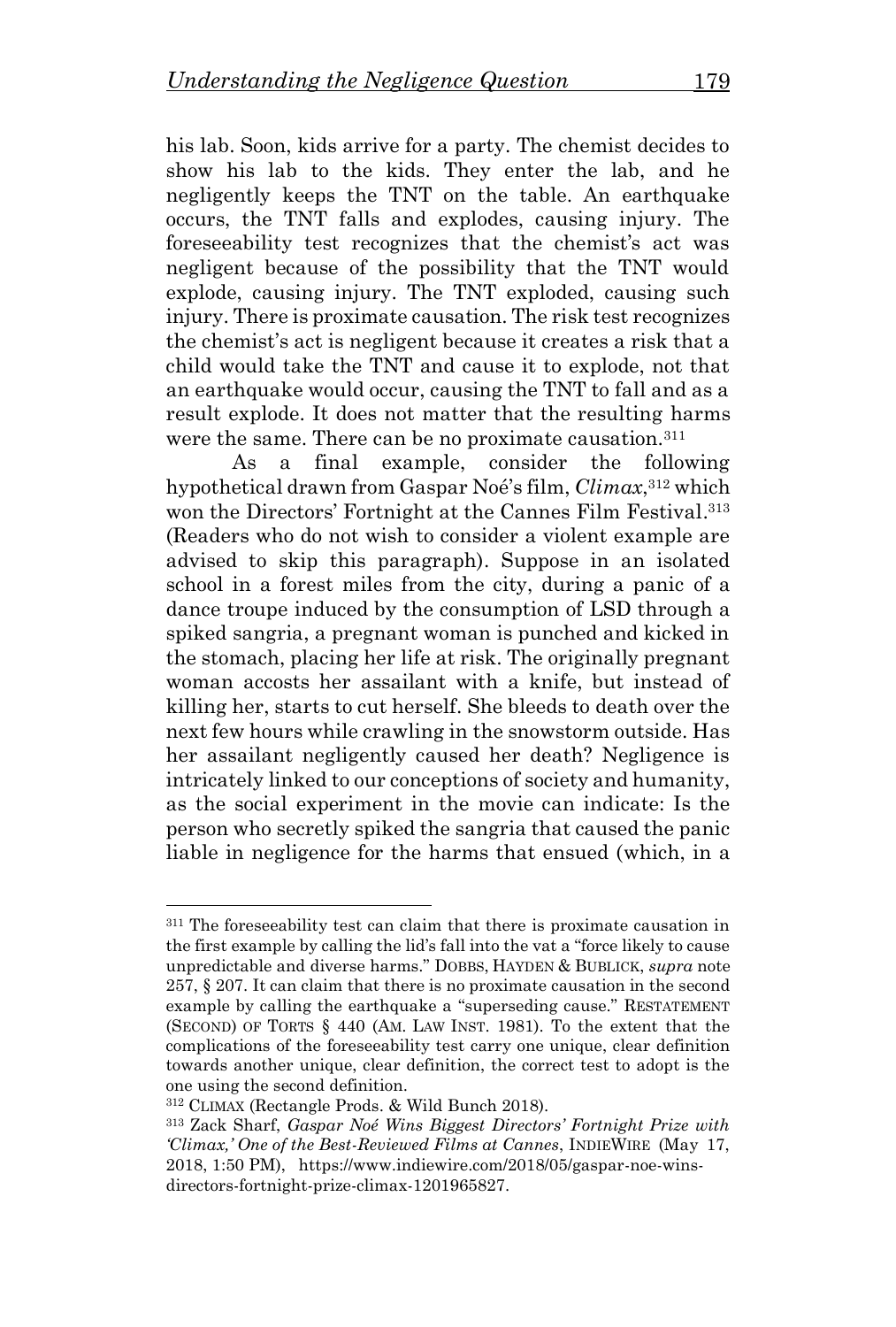complete breakdown of the group, include a child's electrocution, incest, and murder)?

#### *3. PALSGRAF*

This note concludes with an analysis of *Palsgraf v. Long Island Railroad Co*. <sup>314</sup> While the application to *Palsgraf* primarily clarifies the duty and breach framework of the note, I have included it here because Justice Andrews's dissent discusses proximate cause.<sup>315</sup>

This note recognizes that *Palsgraf* is an old and theoretical case, which is a difficult combination.<sup>316</sup> As a case nevertheless from the 20th century, it is manageable.

The facts of *Palsgraf* are short.<sup>317</sup> Two men<sup>318</sup> attempted to board a train that was departing.<sup>319</sup> The first got on safely; the second had difficulty.<sup>320</sup> One guard on the train and another on the platform tried to help the second man get onto the train.<sup>321</sup> In the commotion, the second man dropped a nondescript package that, it turned out, contained

<sup>314</sup> Palsgraf v. Long Island R. Co., 162 N.E. 99 (N.Y. 1928).

<sup>315</sup> Indeed, it has been suggested that Justice Andrews's dissent is about proximate cause. Benjamin C. Zipursky, *Palsgraf, Punitive Damages, and Preemption*, 125 HARV. L. REV. 1757, 1761-62 (2012). This is not strictly true. The key disagreement between the majority and the dissent lies in the nature of duty and, by extension, breach. *See Palsgraf*, 162 N.E. at 99. But since it was uncontested that under Andrews's view, there was a duty that was breached, Andrews discussed the remaining element, proximate cause, which he emphasized to be the chief limitation under his more expansive negligence theory, in order to affirm the decision below. *See id.* at 101-05 (Andrews, J., dissenting); STUART M. SPEISER ET AL., 3 AMERICAN LAW OF TORTS § 11.7, Westlaw (database updated March 2020). Justice Andrews's rhetoric attempting to justify his approach by emphasizing the existence of a limitation on it does not make his dissent of proximate cause instead of duty, no more than a garden of apple trees ceases to be a garden of apple trees and becomes an orange grove, because it has been circumscribed from a larger forest of apple trees. The fence merely better describes the apple garden.

<sup>316</sup> *See, e.g.*, Zipursky, *supra* note 315, at 1758, 1760–62 (discussing interpretational complexities of the case).

<sup>317</sup> For a discussion of the real-life facts, see William H. Manz, *Palsgraf: Cardozo's Urban Legend?*, 107 DICK. L. REV. 785 (2003).

<sup>318</sup> Technically, the "men" were boys. Joseph W. Little, *Palsgraf Revisited (Again)*, 6 PIERCE L. REV. 75, 75 (2007).

<sup>319</sup> *Palsgraf*, 162 N.E. at 99.

<sup>320</sup> *Id.*

<sup>321</sup> *Id.*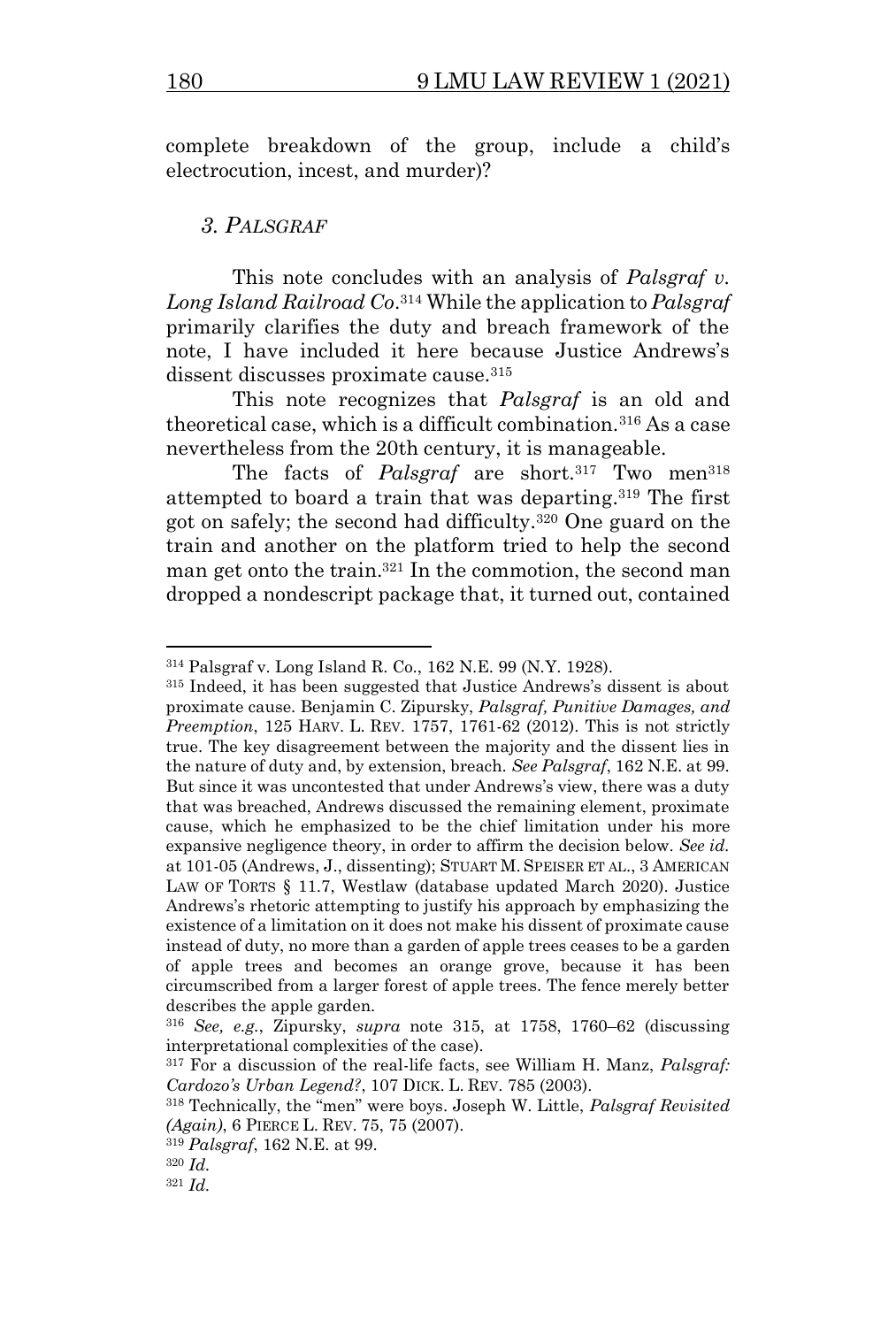fireworks.<sup>322</sup> The fireworks exploded, causing scales at the other end of the platform many feet away to fall, injuring the plaintiff.<sup>323</sup> The plaintiff sued the railroad company for negligence under a vicarious liability theory.<sup>324</sup>

The question in *Palsgraf*, then, is whether the plaintiff has a cause of action under negligence against the two workers who help the second man board the train.

Justice Cardozo, who wrote for a majority of four in a court of seven, held that she did not. Justice Cardozo's primary argument was that the plaintiff was suing for negligent breach of the general duty of care, and that duty ran to her specifically.<sup>325</sup> Therefore, for the workers' actions to constitute breach, the harm must have been foreseeable as to *her*. <sup>326</sup> In the case, it was uncontested that harm to the plaintiff was not foreseeable through the workers' actions.<sup>327</sup> Thus, there was no breach and no negligence; the case had to be dismissed.<sup>328</sup>

There have been arguments that Cardozo held the workers owed no duty to the plaintiff.<sup>329</sup> While this may be a correct exercise in divination,<sup>330</sup> it finds almost no support in

<sup>322</sup> *Id.*

<sup>323</sup> *Id.*

<sup>324</sup> *Id.* <sup>325</sup> *Id.*

<sup>326</sup> *Id.*

<sup>328</sup> *Palsgraf*, 162 N.E. at 101.

<sup>330</sup> *But see* Zipursky, *supra* note 315, at 1758, 1762 (arguing that it is not).

<sup>327</sup> *Id.* at 99, 102. On the other hand, there was negligence as to the holder of the package. *E.g.*, *id.* at 99. As such, Cardozo says: "The victim does not sue derivatively, or by right of subrogation, to vindicate an interest invaded in the person of another. Thus, to view his cause of action is to ignore the fundamental difference between tort and crime. He sues for breach of a duty owing to himself." *Id.* at 101 (citations omitted). This statement, which apparently has caused confusion among scholars, *see* Zipursky, *supra* note 315, at 1768, is easily explained—if it needs explanation—as a response to the dissent, which, Cardozo finds, in practice states the opposite. Unsurprisingly, then, one finds in the dissent the following almost indignant response: "[W]e do not have a plaintiff suing by 'derivation or succession.' Her action is original and primary." *Palsgraf*, 162 N.E. at 103 (Andrews, J., dissenting).

<sup>329</sup> *E.g.*, RESTATEMENT (THIRD) OF TORTS: PHYS. & EMOT. HARM § 29 cmt. f (AM. LAW INST. 2000); Little, *supra* note 318, at 78. It has even been said, as a basic setup to the *Palsgaf* issue, that for the defendant to be absolved of liability, the court had to find either that there was no duty or that there was no proximate cause. SPEISER ET AL., *supra* note 315, § 11.7. This is rather frustrating.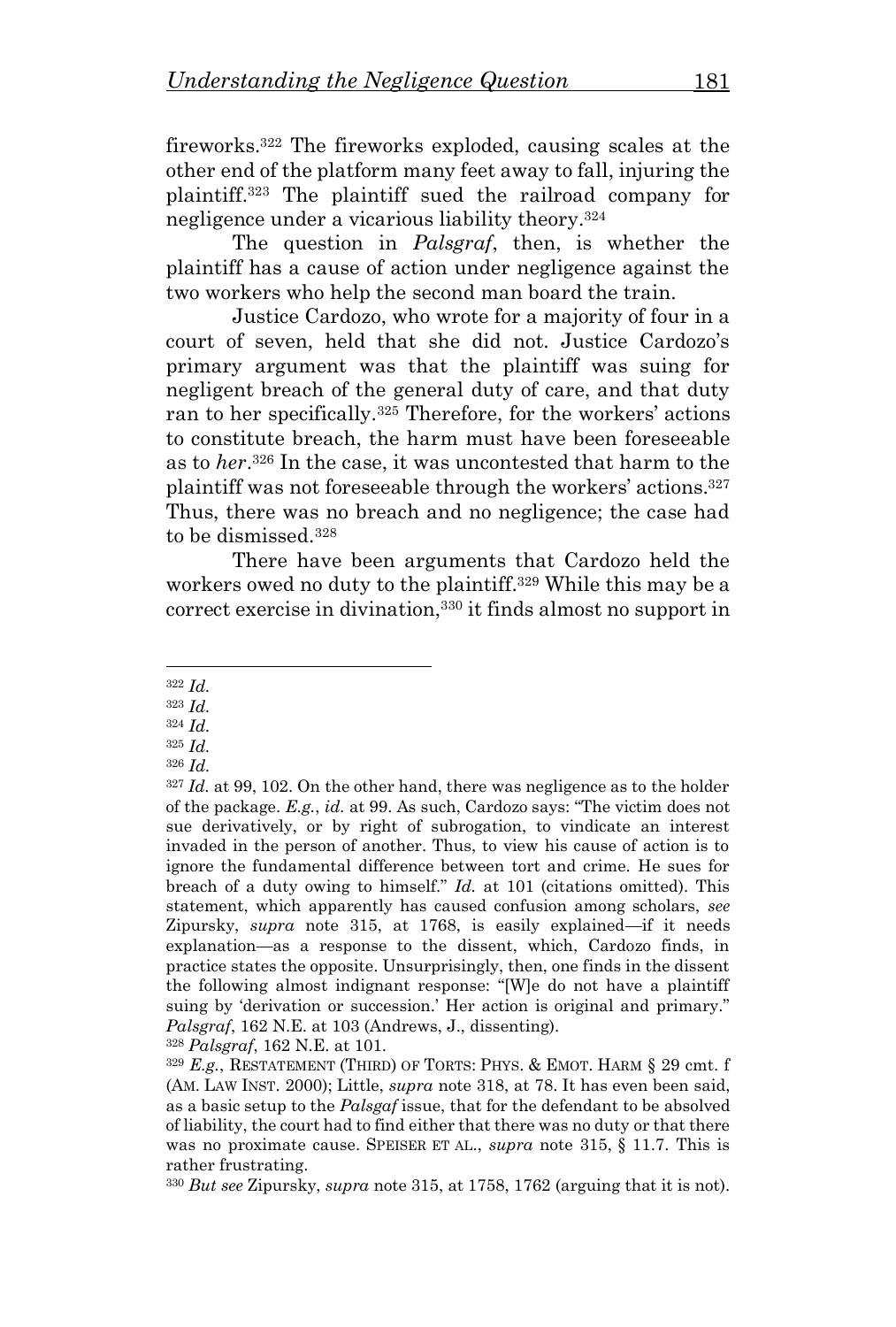the opinion.<sup>331</sup> It relates to the old idea of using foreseeability to find duty,<sup>332</sup> wherein the general duty of care is constantly disappearing and reappearing like a quite inconsistent phoenix.<sup>333</sup> The sole support this interpretation finds lies in the following quotation: "The risk reasonably to be perceived defines the duty to be obeyed, and risk imports relation; it is risk to another or to others within the range of apprehension."<sup>334</sup> But absent any other support, "duty" here is more properly interpreted as the duty to commit a specific act, not as the general duty of care. This is similar to how a defense attorney would argue that any act (for the plaintiff must have specified an act or particular inaction) is not negligent, because there was no "duty" to perform it, converting the jury question of breach to a question of law for the judge, except that Cardozo, who held under the circumstances that there was no breach as a matter of law, had no reason to be attentive to the difference.

Andrews, writing in dissent, rejected Cardozo's interpretation of the general duty of care, arguing that there is a solitary general duty of care that runs to society at large, instead of multiple duties running to individuals.<sup>335</sup> It is that

<sup>331</sup> Indeed, quite the opposite is true. *See Palsgraf*, 162 N.E. at 99-100 ("The plaintiff, as she stood upon the platform of the station, might claim to be protected against intentional invasion of her bodily security. Such invasion is not charged. *She might claim to be protected against unintentional invasion by conduct involving in the thought of reasonable men an unreasonable hazard that such invasion would ensue.* These, from the point of view of the law, were the bounds of her immunity, with perhaps some rare exceptions, survivals for the most part of ancient forms of liability, where conduct is held to be at the peril of the actor [i.e., strict liability]. If no hazard was apparent to the eye of ordinary vigilance, an act innocent and harmless, at least to outward seeming, with reference to her, did not take to itself the quality of a tort because it happened to be a wrong . . . with reference to some one else. 'In every instance, before negligence can be predicated of a given act, back of the act must be sought and found a duty to the individual complaining, *the observance of which would have averted or avoided the injury*.'" (emphasis in both cases added) (citations omitted)). Parenthetically, the historical statement on the development of strict liability has been questioned. *See generally* Robert L. Rabin, *The Historical Development of the Fault Principle: A Reinterpretation*, 15 GA. L. REV. 925 (1981).

<sup>332</sup> *See, e.g.*, Little, *supra* note 318, at 82–88.

<sup>333</sup> *See, e.g.*, Quiroz v. Alcoa Inc., 416 P.3d 824, 828-29, 833-35 (Ariz. 2018) (agreeing with the Restatement Third in rejecting foreseeability as a factor in determining duty).

<sup>334</sup> *Palsgraf*, 162 N.E. at 100.

<sup>335</sup> *Id.* at 103 (Andrews, J., dissenting).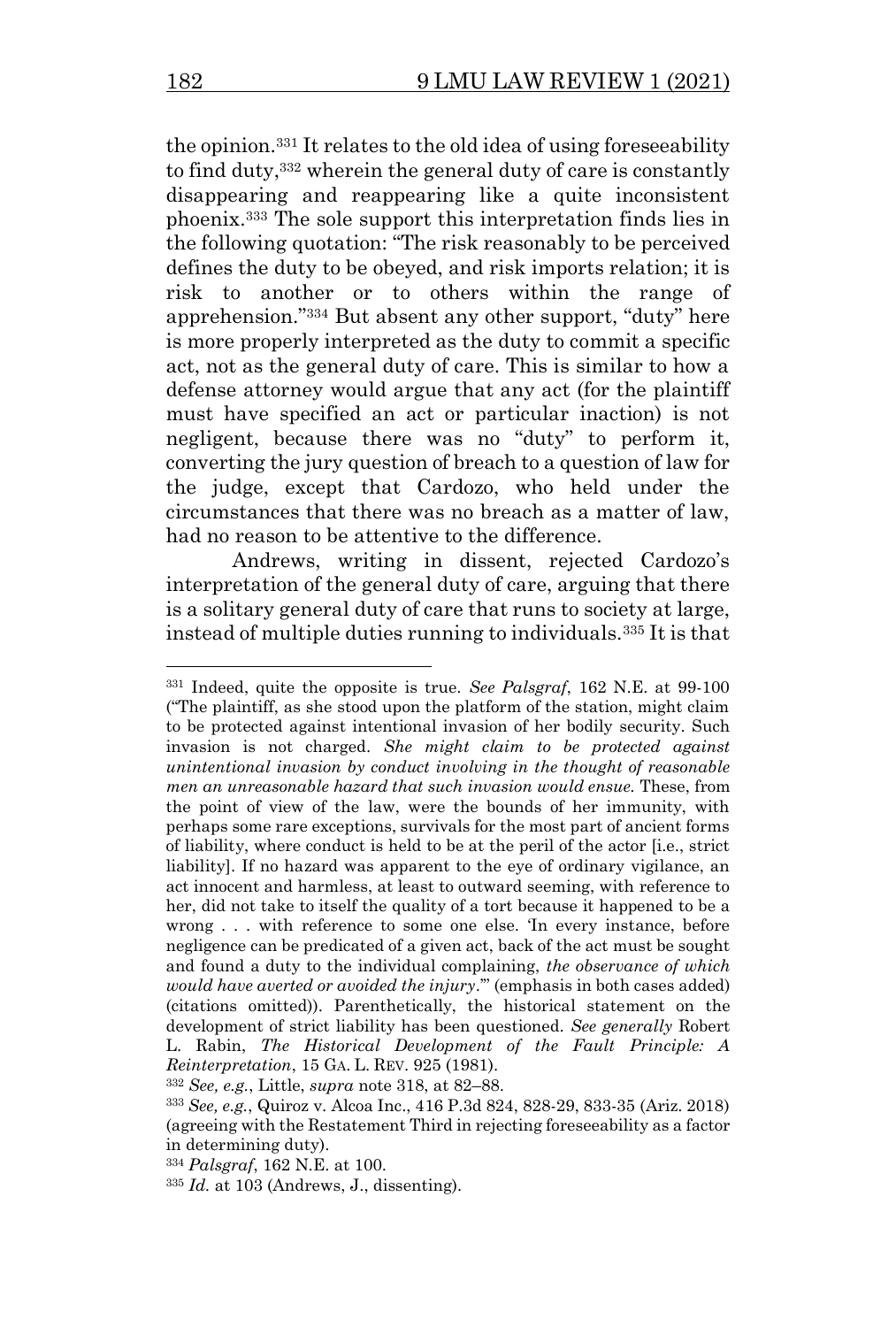single duty that must be violated for there to be breach. As such, Andrews appears to suggest that there is breach whenever there is, in Cardozo's language and the language of this note, breach as to one person. Indeed, Andrews agrees that there can be no breach in the air.<sup>336</sup> Thus, for example, if a person speeds in an empty city, there is no breach. Therefore, breach as to at least one person, as defined in this note, is necessary.<sup>337</sup> The key focus of Andrews's argument is that it is also sufficient. Hence, if there is breach in the language of this note as to one person, there is breach in Andrews's language as to "society at large," and thus breach as to every person in the language of this note.

It bears emphasis that in both the Andrews conception and the Cardozo conception, there must be a duty that is being breached.<sup>338</sup> The breach and duty elements of negligence are, in that sense, united.<sup>339</sup> There is no evidence that, given a duty, Andrews and Cardozo contest the nature of breach.<sup>340</sup> Their difference lies in the (relational) nature of the general duty of care. This note's approach to the general duty of care matches that of Cardozo.<sup>341</sup> While Andrews's approach is more sophisticated, it is not the law.<sup>342</sup> Perhaps one day it will be, but it is not at that point yet.

The rest of Andrews's dissent concerns proximate cause, which he emphasizes remains a part of the negligence cause of action.<sup>343</sup> Since by construction, Andrews lacks a

<sup>336</sup> *Id.* at 102.

<sup>&</sup>lt;sup>337</sup> Technically, this is not true. Suppose that a person is walking down an empty street in an otherwise occupied city, swinging a bat. He loses control, the bat flies into an adjacent street, striking a pedestrian. In the conception of this note, there is no breach, because harm to the pedestrian was not foreseeable. In Andrews's version, the actor, in swinging a bat in an occupied city, engaged in an act that unreasonably threatened the safety of others, hence was in breach of the general duty of care. In both conceptions, there would have been breach had a pedestrian suddenly appeared in the street and gotten hit by the swinging bat still in the actor's hand.

<sup>338</sup> *Palsgraf*, 162 N.E. at 102 (Andrews, J., dissenting).

<sup>339</sup> *Id.*

<sup>340</sup> *See id.* at 101-05; *id.* at 99-101 (majority opinion).

<sup>341</sup> This was an interpretational rather than a normative choice. In other words, it describes the status of the law, but makes no statement on what the law should be. It does not follow necessarily from considering the general duty of care part of the social contract.

<sup>342</sup> *See* Little, *supra* note 318, at 81-82 (Wisconsin being the only exception).

<sup>343</sup> *Palsgraf*, 162 N.E. at 103 (Andrews, J., dissenting).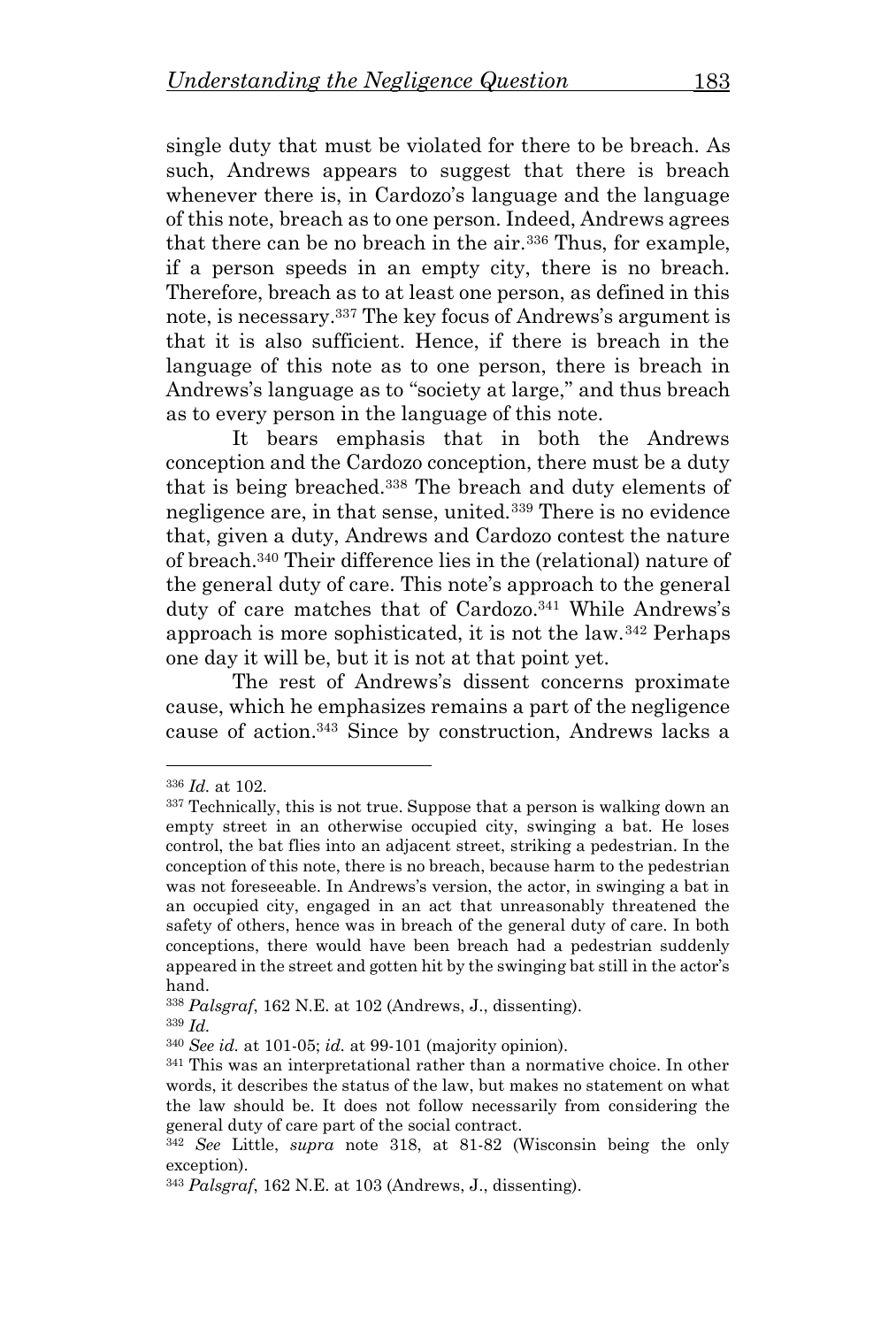breach framework to guide his proximate cause analysis, his approach to proximate cause differs from that in this note. He appears to define proximate cause in the manner of the criminal law.<sup>344</sup> To clarify his approach to proximate cause, Andrews offers the following example: Suppose a chauffeur negligently collides into another car.<sup>345</sup> Suppose that car contained dynamite, unforeseeably to the reasonable man, and that the dynamite exploded, cutting by flying glass a person sitting at a window a block away.<sup>346</sup> Andrews argues in this case, where his conception would find duty and breach, that it was conceivable there was no proximate cause.<sup>347</sup> He emphasizes foreseeability as a factor in the proximate cause analysis of the hypothetical.<sup>348</sup> Agreeing with the foreseeability analysis, this note would find that there was no breach of the duty of care running to the person at the window. One wonders, however, what distinguishes for Andrews this case from *Palsgraf*, and Andrews admits that his conception of proximate cause is amorphous.<sup>349</sup> "What is a cause in a legal sense, still more what is a proximate cause, depend in each case upon many

<sup>344</sup> *Id.* at 104 (asking, for example, whether there was "a natural and continuous sequence between cause and effect," whether there was a "direct connection . . . without too many intervening causes," whether the cause and result were close in space and time, etc.). In the approach of this note, prolonged causation and the existence of intervening causes may be relevant to breach through foreseeability of harm to a particular plaintiff, but are not ipso facto relevant to proximate causation. As long as the harm occurred through the risks that made the actor's conduct tortious, there would be proximate causation. Of course, prolonged causation and intervening causes might even imply that the actor's conduct was not tortious at all.

In contrast, Andrews attaches significance to prolonged causation in and of itself. *See id.* at 103 (an overturned lantern that burns all of Chicago is not the proximate cause of the burning of the last house).

The following question on the risk test poses itself, clarifying its nature and demonstrating the extent to which proximate causation has little to do with causation as one would ordinarily understand the term. Suppose Actor A committed an act negligent with respect to  $V_1$  and  $V_2$ through risks  $R_1$  and  $R_2$  respectively. Suppose, unexpectedly,  $V_1$  was injured through risk  $R_2$ . Is A liable in negligence to  $V_1$ ? The answer, it appears, should be "No": Proximate cause is linked to the breach of duty, which, under current law, is linked to a specific individual.

<sup>345</sup> *Id.* at 104.

<sup>346</sup> *Id.*

<sup>347</sup> *Id.*

<sup>348</sup> *Id.*

<sup>349</sup> *See id.*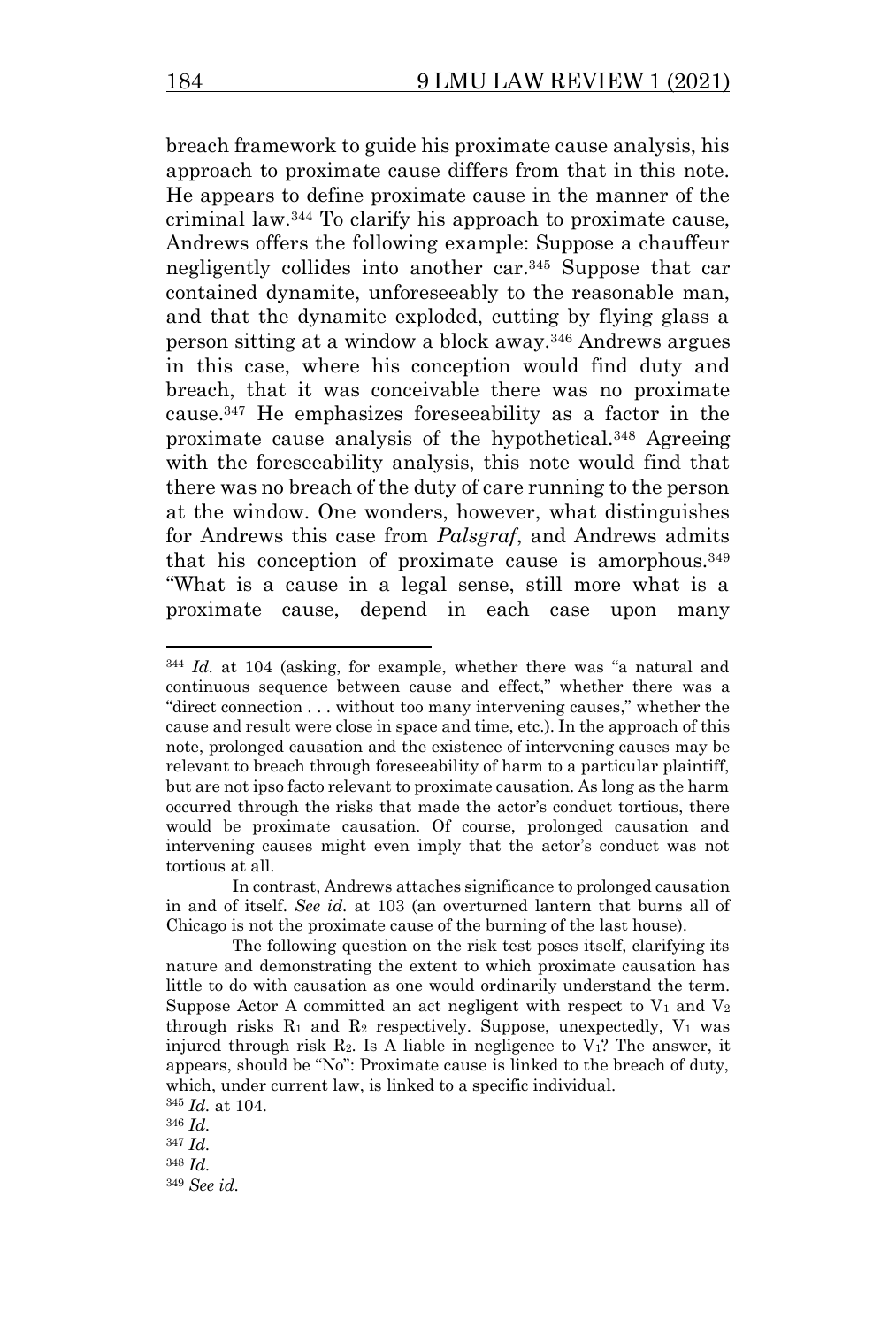considerations . . . ."<sup>350</sup> Perhaps in the hypothetical, it is the increased distance between the location of the accident and the location of the harm.

## VI. CONCLUSION

In the negligence cause of action, the element of duty goes beyond the general duty of care to act reasonably under the circumstances. Any duty could potentially satisfy this element, although the duty must be considered a "tort" duty, i.e., one over which the negligence cause of action can run. It is therefore misleading to speak of duty as a separate element of the negligence cause of action, which is always met by some duty, such as by a non-derogable statutory duty. What matters is the combination of a duty and the breach of the duty.

For the negligence cause of action, the breach must be "negligent." Negligent breach of a duty is a concept that otherwise stands independently of its role in the negligence cause of action. It is a type of broad culpability *mens rea*, as opposed to elemental *mens rea*. Where the duty in question is a tort duty, negligent breach satisfies the traditional second element of the cause of action.

An actor negligently breaches a duty through an act or through inaction if (and only if) a reasonable person in the actor's position could foresee the nonoccurrence of the result of the duty, and a cost-benefit analysis weighs against the actor.

<sup>350</sup> *Id.* at 103. Of course, actual cause is not subsumed under proximate cause. For example, suppose a bored babysitter takes a box and starts counting the matches inside, throwing each onto the floor after counting it. The kitchen contains a bottle of compressed butane gas and a vat of oil in which a cast iron pot is being cleaned. Having counted all the matches, the babysitter then goes to the vat, takes out the pot, and examines it for a while, dripping oil over the ground. Meanwhile, the baby, himself bored, goes into the shed, where he plays with the lantern and lights up the shed. The fire spreads and consumes the house, lighting in the process the matches and the oil, and causing the bottle of butane gas to explode. The babysitter's spoliation of the kitchen is not an actual cause of the house burning, neither under the but-for test nor under the substantial factor test, but it is a proximate cause, as it contributed to the fire through the risks that made the babysitter's conduct negligent.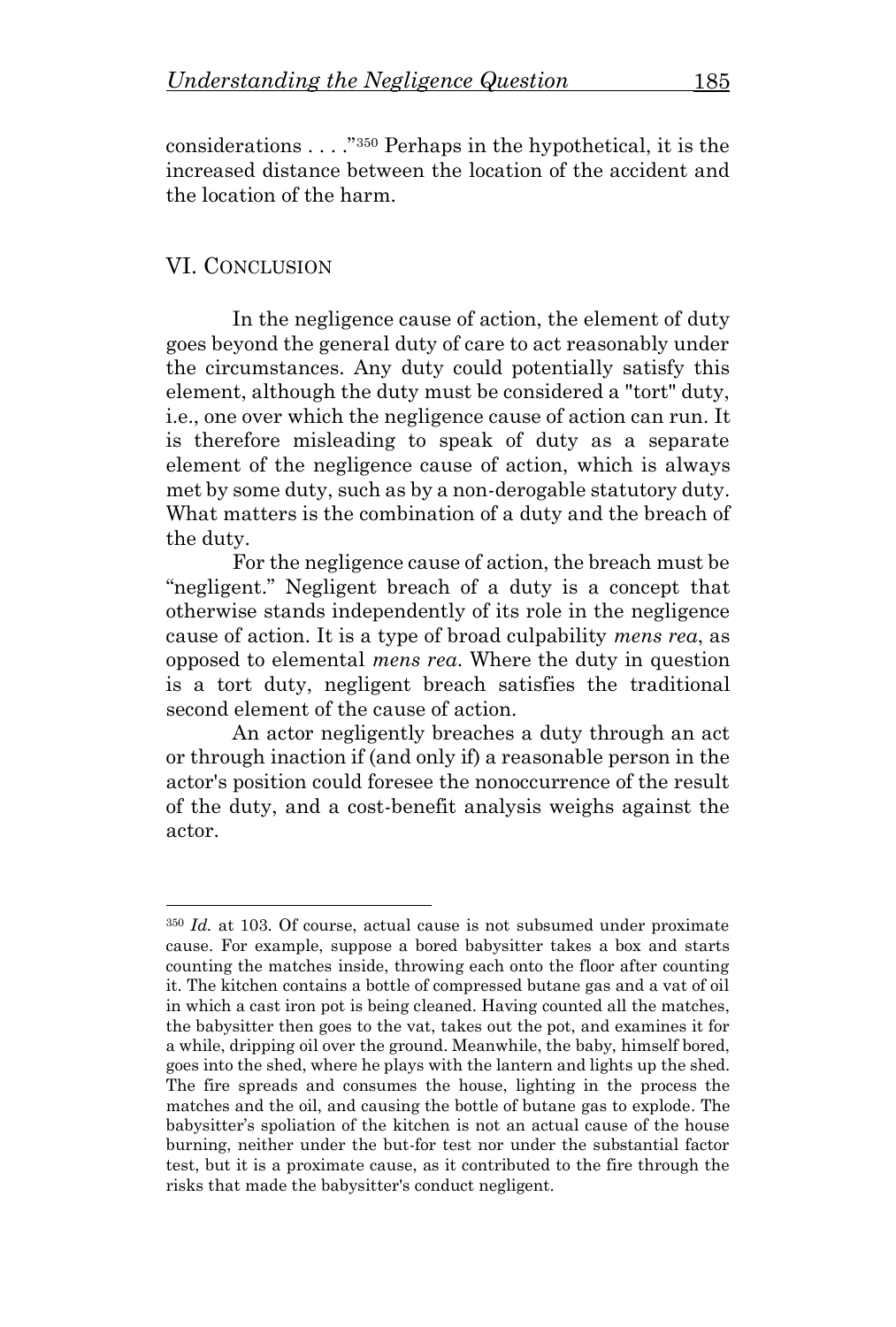The first prong of the test, the foreseeability of harm, carries an actor's conduct within the ambit of negligence. It recognizes that we must be vigilant, as reasonable people, to whether our conduct could result in harm. The mere foreseeability of harm, however, cannot suffice. Since actions could often result in harm, the fear of being deemed negligent would shackle an actor, discouraging actions that could well be preferred. As a result, the law allows the actor the possibility of engaging in the conduct, requiring that the actor assess the benefits and costs—properly understood—of the conduct, to ensure that the benefits exceed the costs. Only if the costs exceed the benefits can the conduct be deemed negligent. In this fashion, the law ensures both individual liberty and the well-being of others.

The two elements of the negligence test, the nonoccurrence of the result of a duty and the cost-benefit analysis, clarify the relationship between duty and breach, and unify the approach of law and economics with the other approaches to breach, such as the rights-based approach, which emphasize different aspects of the same underlying solution to the problem.

In those cases where an actor's conduct negligently breaches a duty, one can raise the last of the difficult issues of the negligence cause of action, the proximate cause question: Did the harms result from the risks that made the actor's conduct negligent? This is the risk test, which is both normatively superior to the foreseeability test and concludes its historical development. Proximate causation here substantially differs from that of the criminal law, which uses a free-form factor test still in its infancy.

At this point, there are two potential developments of the negligence cause of action that could be beneficial. First is the reinterpretation of the general duty of care to run to society at large, rather than to individuals, as suggested by Andrews in *Palsgraf*. As we move toward a greater appreciation of the relationship between the individual and society, a phenomenon I shall describe and analyze in my forthcoming book, this approach might gain traction. Second is the reinterpretation of the negligence cause of action itself to apply only to the general duty of care. This approach encompassing great change—would simplify the negligence cause of action, removing the first element as well as the use of a broad culpability *mens rea* in negligence cases. Instead